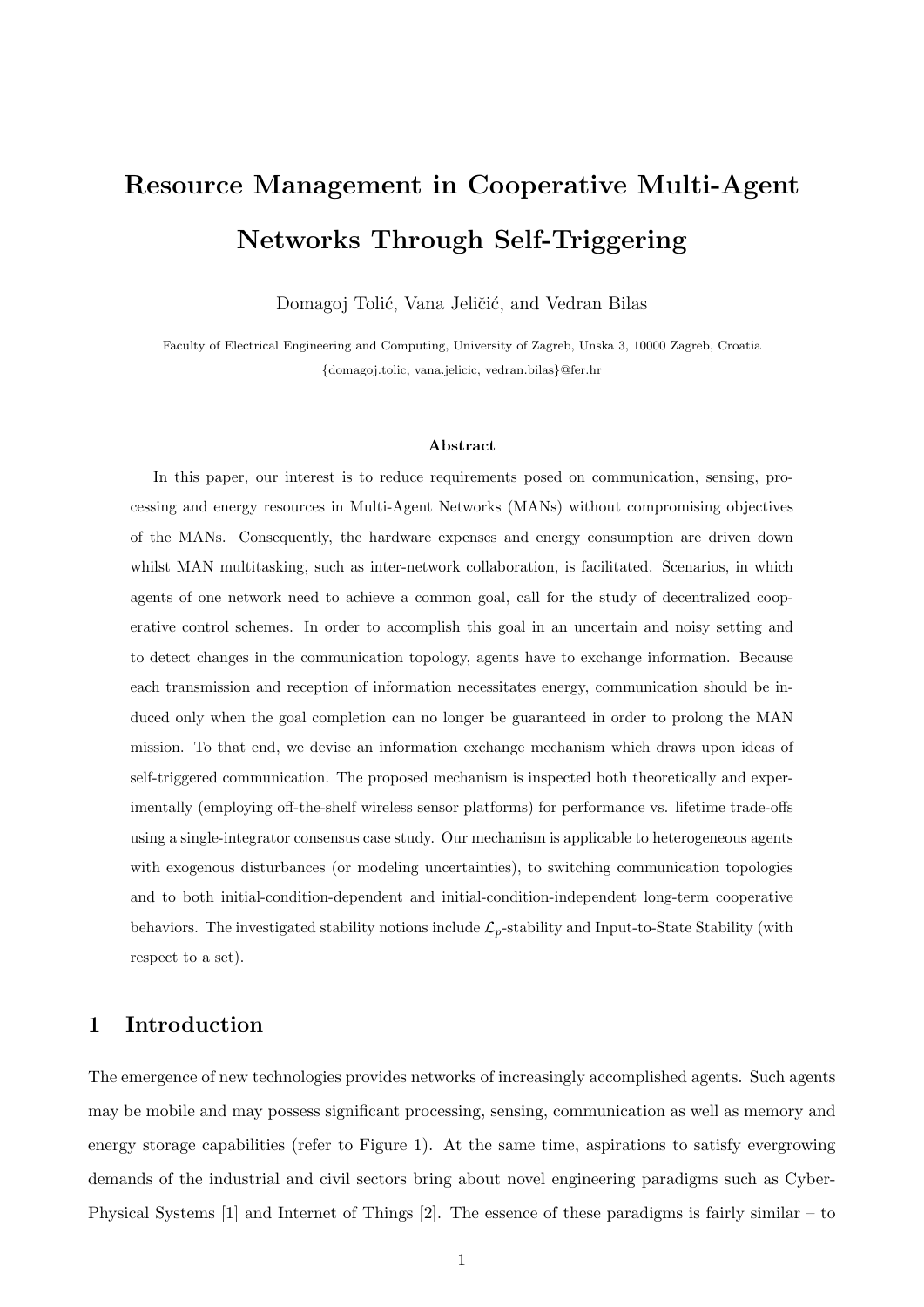

Figure 1: Block scheme of an agent indicating information and energy flows.



Figure 2: Two decentralized co-located MANs.

extend even further the concepts of heterogeneity, safety, decentralization, scalability, reconfigurability, and robustness of Multi-Agent Networks (MANs) by laying more burden on the agents. Everyday examples of MANs are cooperative multi-robot systems [3] and Wireless Sensor Networks (WSNs) [4].

According to  $[1, 2, 5]$ , we are heading towards densely deployed MANs that coexist side by side sharing the same physical environment as illustrated in Figure 2. In order to realize the full potential of MANs, one typically allows each agent of a network to interact with any agent of neighboring networks. In other words, the existence of specialized agents (e.g., gateways) is no longer required to achieve inter-network collaboration. Neighboring MANs may need to share information (e.g., measurements, intentions) as well as resources and services (e.g., storage space, energy supplies, processing power, Internet or routing services). However, this interaction must not compromise objectives of each individual network. Commonly investigated objectives of stand-alone networks are consensus attainment  $[3, 6, 7]$  and output synchronization  $[8-10]$ .

Agents usually have limited and costly resources at their disposal which renders agent resource management of critical importance. Recently, several authors have proposed an avenue towards agent resource management by means of decentralized event-triggered and self-triggered control/sensing/communication schemes (refer to [8,9,11] and [6,7,10,12,13], respectively). In event-triggered schemes, one defines a desired performance and a transmission of up-to-date information is induced when an event representing the unwanted performance occurs. In this paper, the desired performance is closed-loop stability. In self-triggered approaches, currently available information are used to compute the next transmission instant, i.e., to predict the occurrence of the triggering event. Therefore, self-triggering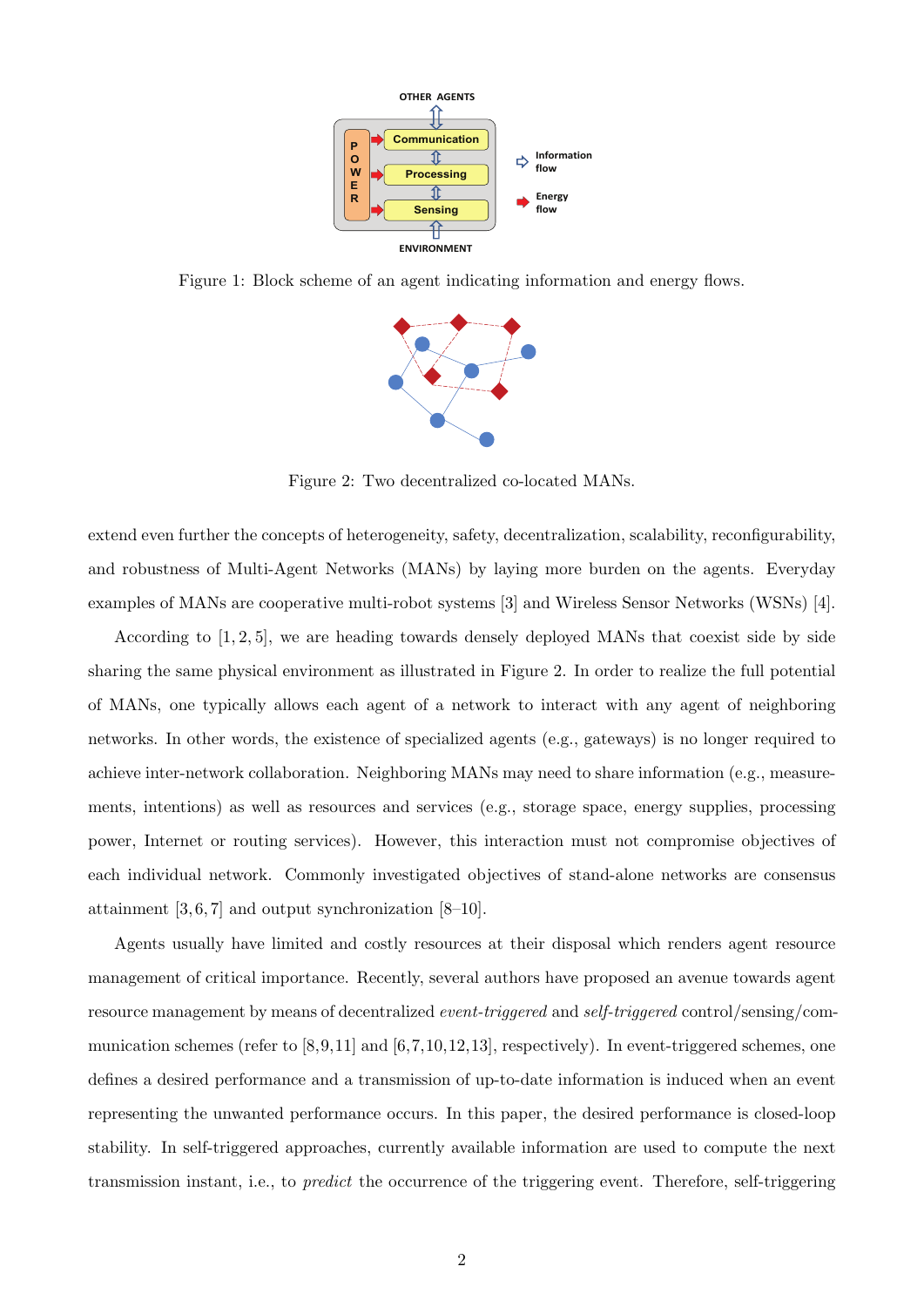enables agents to predict time intervals of idleness over which energy conservation modes can be activated [14–16]. Alternatively, agents can freely engage in other activities (e.g., inter-network collaboration) prior to the (pre)computed transmission instant. As a caveat, the performance of eventand self-triggered control schemes is more susceptible to disturbances, modeling uncertainties and noise due to longer open-loop-control intervals [17]. While [17] and the references therein bring theoretical studies of performance vs. resource consumption trade-offs for plant-controller control problems, the work presented herein investigates theoretically and experimentally these trade-offs for MANs. To the best of our knowledge, these trade-offs for MANs are yet to be addressed both theoretically and experimentally.

Since a good deal of works regarding event- and self-triggering are still being published, it is clear that this area has not matured yet and further research endeavors are vital. In fact, most of the proposed methodologies are applicable to a rather specific application-dependent setting (e.g., specific agent and controller dynamics as well as specific topology and inter-agent coupling), which often hinders equitable comparisons between methodologies and impedes their transferability to a different setting. Thus, generalizing and unifying frameworks are needful. To that end, we devise a unifying framework for general heterogeneous agents with (possibly dynamic and output-feedback) local controllers in the presence of exogenous disturbances (or modeling uncertainties) and switching topologies. We point out that, save for [8], all aforementioned works consider state-feedback controllers. The unifying feature of our framework is manifested in the fact that both initial-conditiondependent and initial-condition-independent long-term behaviors of MANs can be analyzed. For example, initial-condition-dependent long-term behaviors are investigated in [6–8, 10] while initialcondition-independent long-term behaviors are addressed in [9, 11–13].

The principal requirement in our framework is  $\mathcal{L}_p$ -stability (with respect to a set) of the closed-loop system. In other words, we do not impose specific requirements on the agent and controller dynamics per se nor on the underlying communication topology. Basically, when given local controllers do not yield the closed-loop system  $\mathcal{L}_p$ -stable (with respect to a set), one can seek for another topology or design alternative controllers. In this regard, our framework is akin to [12] and [11]. Nevertheless, the requirements in [12] and [11] are imposed locally on each agent (i.e.,  $\mathcal{L}_p$ -stability and Input-to-State Stability properties, respectively) and on agent interactions (i.e., weak coupling). In addition, self-triggered counterparts of [11, 12] are still to be devised. Furthermore, [8] requires proportional controllers and passive agents, which in turn implies that the number of inputs equals the number of outputs for all agents, while [6] investigates single-integrator agents with proportional control laws. The authors in [9] impose the Hurwitz condition on local dynamics (rather than on the closed-loop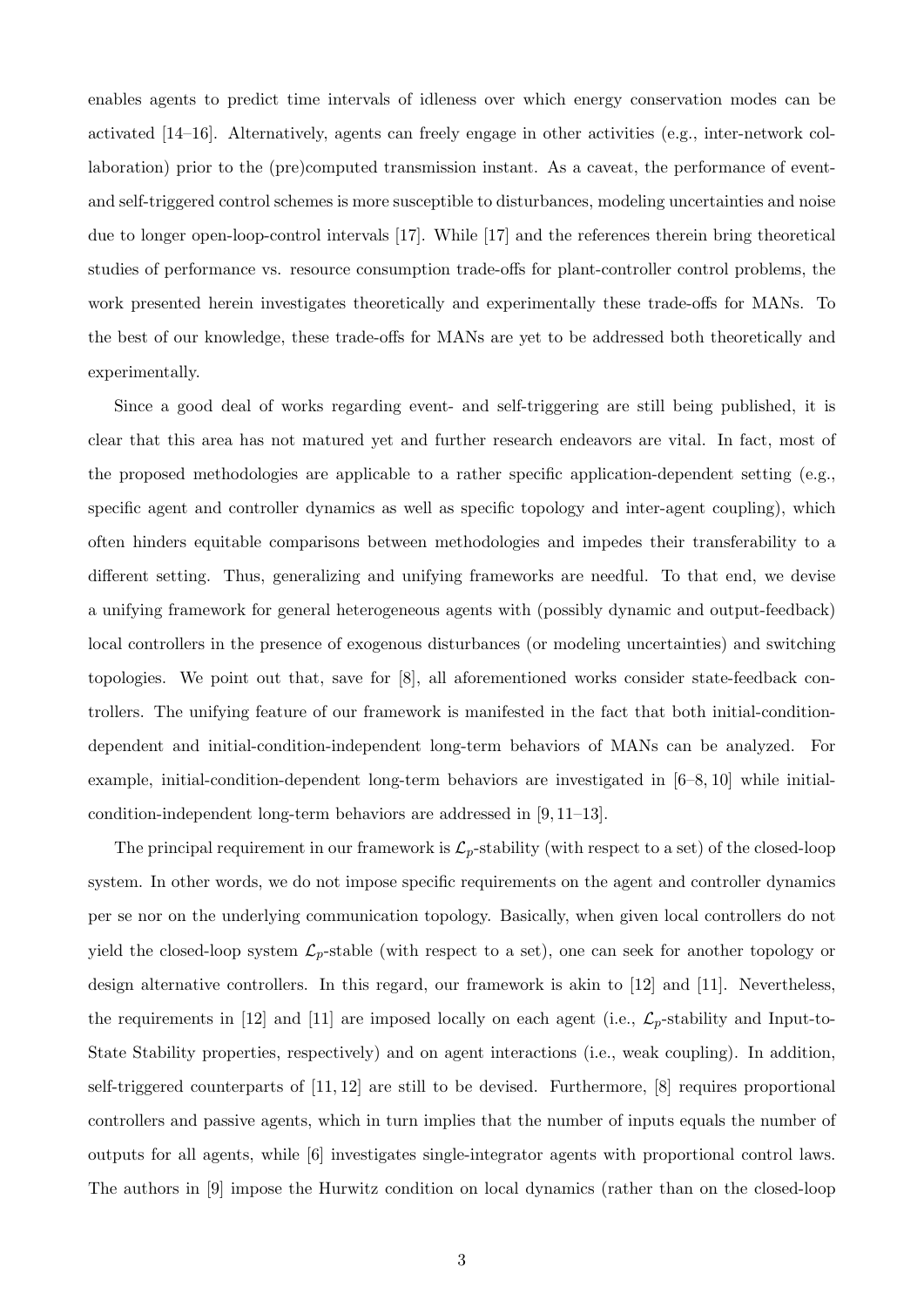dynamics) and the diagonal dominant matrix structure on the nominal closed-loop dynamics. In [7], the authors tailor several ternary controllers for self-triggered practical consensus of single-integrator agents and show that those controllers possess some desirable robustness features. As opposed to [7], our methodology, as well as the methodologies in  $[8, 11, 12]$ , aims at devising triggering conditions for a variety of existing control schemes that are designed on the premise of continuous information flows. As far as communication topologies are concerned, only [8] considers time-varying topologies (though balanced ones). Furthermore, [6] and [7] consider undirected fixed topologies. On the other hand, our framework encompasses directed switching topologies. It is worth mentioning that the approaches in  $[6]$  and  $[12]$  are not Zeno free. Lastly, unlike  $[6-9, 11]$ , our work is able to consider external disturbances (or modeling uncertainties).

The main contributions of this work are fourfold: a) the design of a self-triggered communication mechanism for both initial-condition-dependent and initial-condition-independent cooperative tasks in the presence of exogenous disturbances; b) a theoretical and experimental investigation of the performance vs. lifetime trade-offs for the single-integrator consensus problem; c) an experimental conservativeness analysis of theoretically obtained upper bounds on stabilizing transmission intervals; and d) a detailed exposition of implementation issues for the developed self-triggered communication mechanism. Let us point out that the theory presented herein builds upon [10, 13] and detailed proofs of the presented results are provided. Note that [13] and [10] contain no proofs. In addition, the experimental results presented herein validate the theoretical/simulation results of [10, 17].

The remainder of the paper is organized as follows. Section 2 presents the notation and terminology used throughout this paper. Section 3 formulates the self-triggered information exchange problem for MANs comprised of heterogeneous linear systems. Consequently, we state problems related to feasibility of self-triggered mechanisms as well as to the pertaining theoretical and experimental MAN performance vs. lifetime analyses. Our self-triggered mechanism is devised in Section 4. Theoretical performance vs. lifetime trade-offs and experimental results for a single-integrator consensus case study are in Section 5. Conclusions and future challenges are found in Section 6. Graph theory concepts, several technical results and proofs are included in the Appendix.

# 2 Preliminaries

## 2.1 Notation and Terminology

In order to shorten the notation, we use  $(x, y) := [x^\top y^\top]^\top$ . The dimension of a vector x is denoted  $n_x$ . In this paper,  $\|\cdot\|$  refers to the Euclidean norm of a vector. If the argument of  $\|\cdot\|$  is a matrix,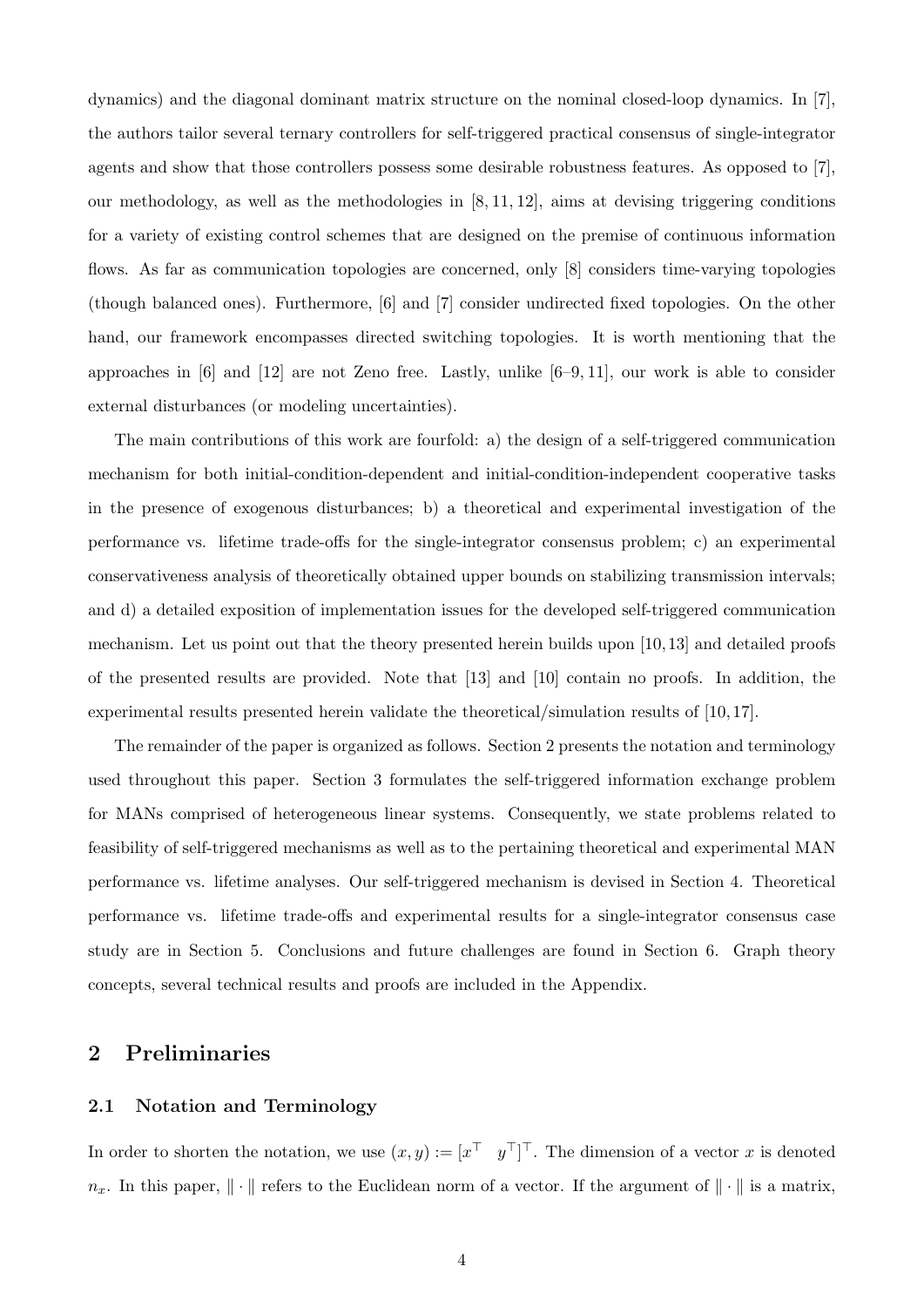then it denotes the induced matrix 2-norm. The kernel (or null space) of a matrix A is denoted Ker(A). The dimension of Ker(A) is denoted  $G(A)$  and equals the geometric multiplicity of the zero eigenvalue [18, Definition B.14]. The algebraic multiplicity of the zero eigenvalue is denoted  $A(A)$ .

Given  $x \in \mathbb{R}^n$ , we define

$$
\overline{x} = (|x_1|, |x_2|, \ldots, |x_n|),
$$

where  $\lfloor \cdot \rfloor$  denotes the absolute value function. When the argument of  $\lfloor \cdot \rfloor$  is a set, then it denotes the cardinality of the set. Given  $x = (x_1, x_2, \ldots, x_n)$  and  $y = (y_1, y_2, \ldots, y_n) \in \mathbb{R}^n$ , the partial order  $\preceq$  is given as

$$
x \preceq y \iff x_i \leq y_i \qquad \forall i \in \{1, \dots, n\}.
$$

The element-wise product of the i<sup>th</sup> and j<sup>th</sup> column of a matrix A is denoted  $A(i)A(j)$  while the  $n<sup>th</sup>$ -dimensional vector of all entries 0 (respectively, 1) is denoted  $\mathbf{0}_n$  (respectively,  $\mathbf{1}_n$ ). Likewise, the  $n \times n$  identity matrix is denoted  $\mathbf{I}_n$ , while the  $n \times m$  matrix with all zero entries is  $\mathbf{0}_{n \times m}$ . Let  $\mathbb{R}^n_+$  denote the nonnegative orthant. The set  $\mathcal{A}_n^+$  denotes the subset of all  $n \times n$  matrices that are symmetric and have nonnegative entries.

For the sake of brevity, we write "w.r.t." instead of "with respect to" throughout the paper. We use

$$
||f[a,b]||_{p,\mathcal{B}} := \left(\int_{[a,b]} ||f(s)||_{\mathcal{B}}^p ds\right)^{1/p},\tag{1}
$$

where  $||f(s)||_{\mathcal{B}} := \inf_{b \in \mathcal{B}} ||f(s) - b||$ , to denote the  $\mathcal{L}_p$ -norm w.r.t. a set  $\mathcal{B} \subset \mathbb{R}^n$  of a Lebesgue measurable function  $f : \mathbb{R} \to \mathbb{R}^n$  restricted to the interval  $[a, b] \subset \mathbb{R}$ . Lastly, when  $\mathcal{B} = \mathbf{0}_n$ , we write  $||f[a, b]||_p$  since this represents the standard  $\mathcal{L}_p$ -norm. The dominant growth rate of a function  $f(x): \mathbb{R}^{n_x} \to \mathbb{R}$  is denoted  $O(f)$ . Since this dominant growth rate is in line with the big O notation, we adopt the letter O.

#### 2.2 Stability Notions

Consider a nonlinear impulsive (or hybrid) system

$$
\Sigma \begin{cases} \dot{x} = f(x, \omega) \\ y = g(x, \omega) \end{cases} \begin{cases} t \in \bigcup_{i \in \mathbb{N}_0} [t_i, t_{i+1}), \\ t \in \mathcal{T}, \end{cases}
$$
 (2)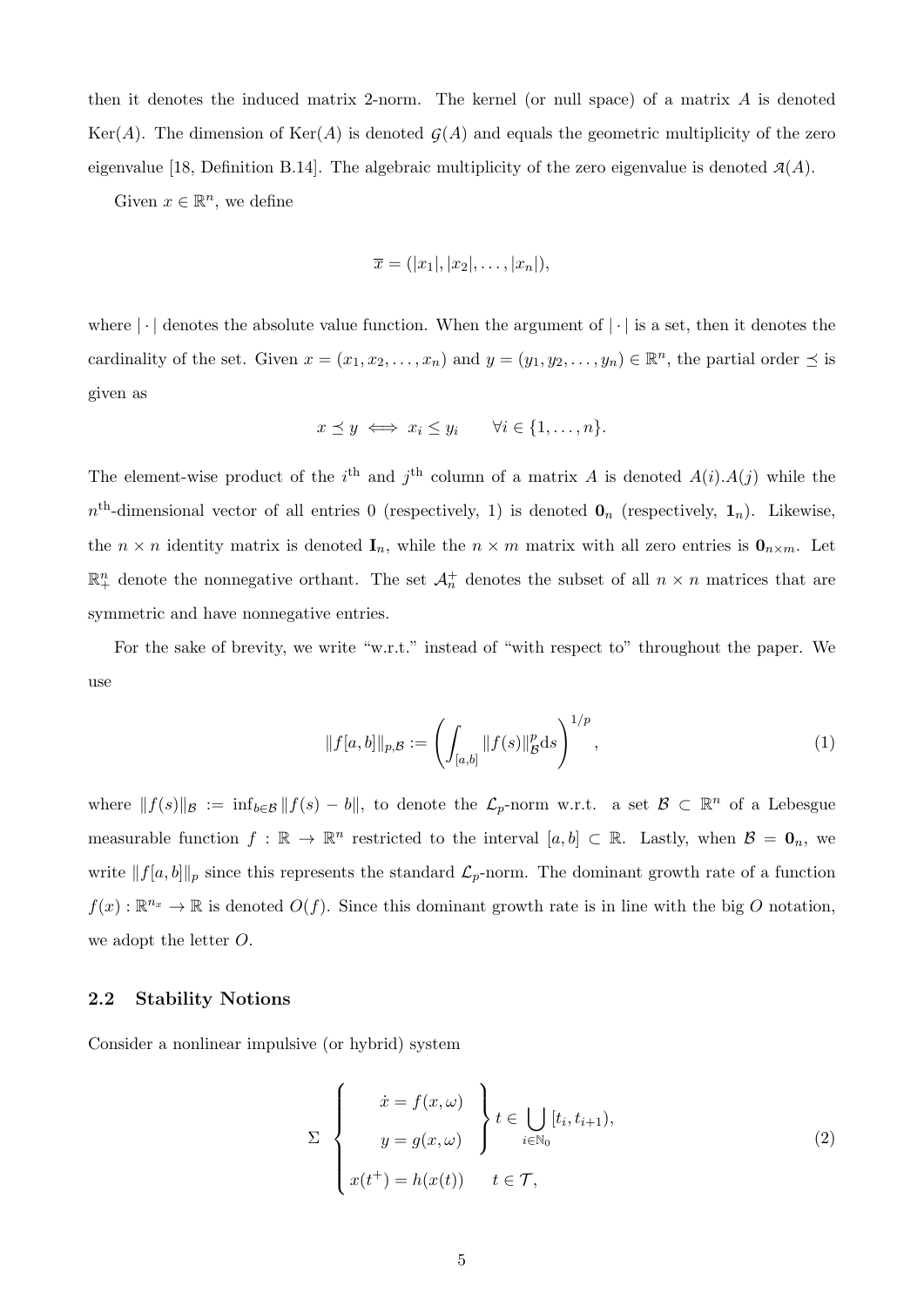where  $x \in \mathbb{R}^{n_x}$  denotes the state,  $\omega \in \mathbb{R}^{n_\omega}$  reflects the external disturbance (or modeling uncertainties), and  $y \in \mathbb{R}^{n_y}$  denotes the output of the system. We assume enough regularity on f and h to guarantee existence of the solutions given by right-continuous functions  $t \mapsto x(t)$  on  $[t_0, \infty)$  starting from  $x_0$  at  $t = t_0$ . Jumps of the state x (or impulses) occur at each  $t \in \mathcal{T} := \{t_i : i \in \mathbb{N}\}\.$  The value of the state after the jump is given by  $x(t^+) = \lim_{t' \searrow t} x(t')$  for each  $t \in \mathcal{T}$ . For a comprehensive discussion of impulsive systems, refer to [19].

In the following definitions, we use the set

$$
\mathcal{B}_y := \left\{ y \in \mathbb{R}^{n_y} \middle| \exists b \in \mathcal{B} \text{ such that } y = g(b, \mathbf{0}_{n_\omega}) \right\},\tag{3}
$$

where  $\mathcal{B} \subseteq \mathbb{R}^{n_x}$ .

**Definition 1.** (Uniform Global Exponential Stability w.r.t. a set) For  $\omega \equiv \mathbf{0}_{n_{\omega}},$  the system  $\Sigma$  is Uniformly Globally Exponentially Stable (UGES) w.r.t. a set  $\mathcal{B}$  if there exist  $k, l > 0$  such that  $||x(t)||_{\mathcal{B}} \leq k \exp(-l(t-t_0))||x(t_0)||_{\mathcal{B}}$  for all  $t \geq t_0$  and for any  $x(t_0)$ .

**Definition 2.** (Input-to-State Stability w.r.t. a set) The system  $\Sigma$  is Input-to-State Stable (ISS) w.r.t. a set B if there exist a class-KL function  $\beta$  and a class-K<sub>∞</sub> function  $\gamma$  such that, for any  $x(t_0)$  and every input  $\omega$ , the corresponding solution  $x(t)$  satisfies  $||x(t)||_{\mathcal{B}} \leq \beta(||x(t_0)||_{\mathcal{B}}, t - t_0) + \gamma(||\omega[t_0, t]||_{\infty}).$ 

**Definition 3.** ( $\mathcal{L}_p$ -stability w.r.t. a set) Let  $p \in [1,\infty]$ . The system  $\Sigma$  is  $\mathcal{L}_p$ -stable from  $\omega$  to y w.r.t. a set B with gain  $\gamma \geq 0$  if there exists  $K \geq 0$  such that  $||y[t_0, t]||_{p, \mathcal{B}_y} \leq K||x(t_0)||_{\mathcal{B}} + \gamma ||\omega[t_0, t]||_p$  for any  $t \ge t_0$ ,  $x(t_0)$  and  $\omega$ .

**Definition 4.** ( $\mathcal{L}_p$ -detectability w.r.t. a set) Let  $p \in [1,\infty]$ . The state x of  $\Sigma$  is  $\mathcal{L}_p$ -detectable from  $(\omega, y)$  to x w.r.t. a set B with gain  $\gamma_d \geq 0$  if there exists  $K_d \geq 0$  such that  $||x[t_0, t]||_{p,\mathcal{B}} \leq K_d ||x(t_0)||_{\mathcal{B}} +$  $\gamma_d ||y[t_0, t]||_{p, \mathcal{B}_y} + \gamma_d ||\omega[t_0, t]||_p$  for any  $t \ge t_0$ ,  $x(t_0)$  and  $\omega$ .

Definitions 1 and 2 are motivated by [20] and [21], while Definitions 3 and 4 are motivated by [22]. Notice that  $K$ ,  $\gamma$ ,  $K_d$  and  $\gamma_d$  in Definitions 3 and 4 are not unique.

# 2.3 Switched Systems and Average Dwell-Time

Consider a family of systems (2) indexed by the parameter  $\rho$  taking values in a set  $\mathcal{P} = \{1, 2, \ldots, m\}.$ Let us define a right-continuous and piecewise constant function  $\sigma : [t_0, \infty) \to \mathcal{P}$  called a switching signal [23]. The role of  $\sigma$  is to specify which system is active at any time  $t \geq t_0$ . The resulting switched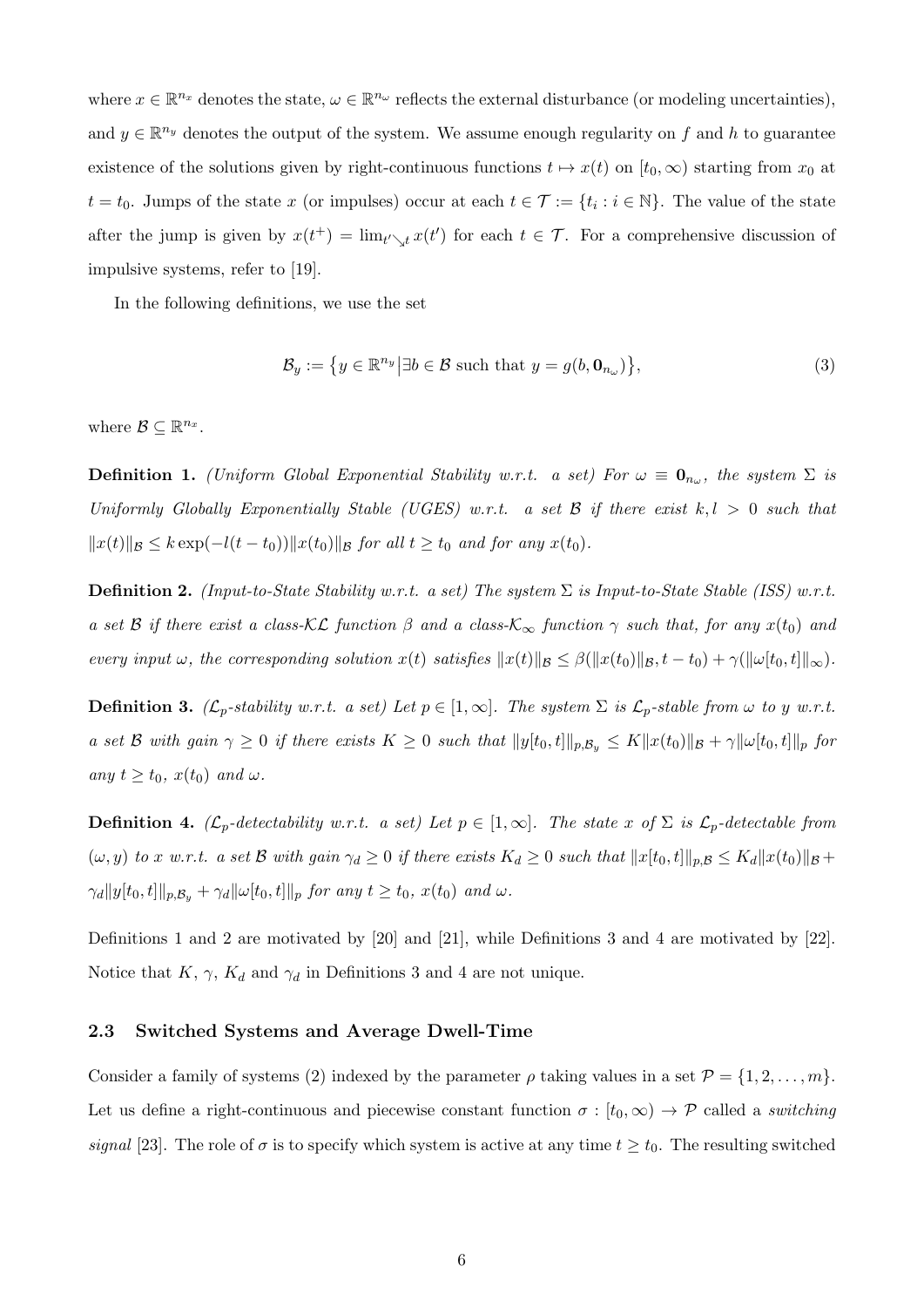system investigated herein is given by

$$
\Sigma_{\sigma} \left\{ \begin{aligned} \dot{x} &= f_{\sigma}(x,\omega) \\ y &= g(x,\omega) \\ x(t^+) &= h_{\sigma}(x(t)) \qquad t \in \mathcal{T}. \end{aligned} \right\} t \in \bigcup_{i \in \mathbb{N}_0} [t_i, t_{i+1}), \tag{4}
$$

For each switching signal  $\sigma$  and each  $t \geq t_0$ , let  $N_{\sigma}(t, t_0)$  denote the number of discontinuities, called switching times, of  $\sigma$  on the open interval  $(t_0, t)$ . We say that  $\sigma$  has average dwell-time  $\tau_a$  if there exist  $N_0, \tau_a > 0$  such that

$$
N_{\sigma}(t, t_0) \le N_0 + \frac{t - t_0}{\tau_a} \tag{5}
$$

for every  $t \geq t_0$ . For a comprehensive discussion, refer to [23] and [24]. In this paper, different values of  $\sigma$  correspond to different topologies L, while state jump instants  $t_i$ 's indicate time instants at which an exchange of information takes place.

Notice that our definitions of impulsive and switched systems do not explicitly rule out accumulations of jumping and switching instants in finite time as it is typically done in the literature (e.g., [23], [24] [25], [3, Chapter 2]). A priory exclusions of these phenomena are not in the essence of self-triggered communication. In fact, valid self-triggered communication policies must guarantee that communication instants do not accumulate in finite time which is known as Zeno behavior (refer to Remark 3). Consequently, self-triggering eliminates the problem of arbitrary fast switching because changes in the communication topology are irrelevant while information are not being exchanged.

# 3 Problem Statement

Under the premise of continuous information exchange between neighboring agents, the closed-loop dynamics of a large class of MAN control problems can be written as the following switched linear system:

$$
\begin{aligned}\n\dot{x} &= A_{\sigma}^{\text{cl}} x + \omega, \\
y &= C^{\text{cl}} x,\n\end{aligned} \tag{6}
$$

where  $x, y$  and  $\omega$  are stack vectors comprised of (possibly translated) agents' states, outputs and exogenous disturbances (or modeling uncertainties), respectively. In other words, when N agents are considered, it follows that  $x := (\xi_1, \xi_2, \dots, \xi_N) - \xi_{\sigma}^{\mathcal{P}}, y := (\zeta_1, \zeta_2, \dots, \zeta_N) - \zeta_{\sigma}^{\mathcal{P}}$  and  $\omega := (\omega_1, \omega_2, \dots, \omega_N)$ ,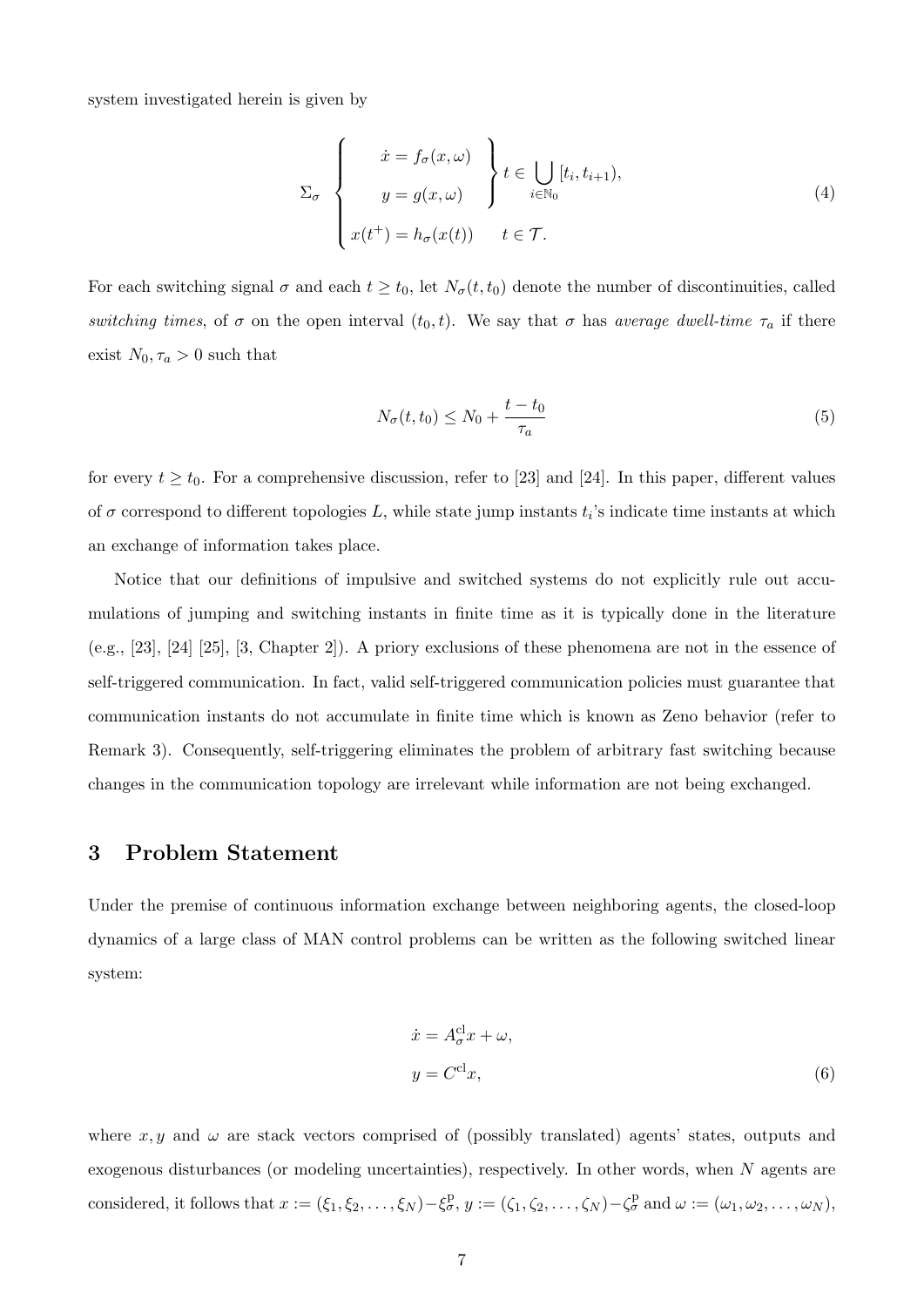where  $\xi_i$ ,  $\zeta_i$  and  $\omega_i$  are the i<sup>th</sup> agent state, output and exogenous disturbance, respectively. Because of the translation of  $(\xi_1, \xi_2, \ldots, \xi_N)$  by a particular solution  $\xi^p_\sigma$ , the equilibrium manifold of the closed-loop dynamics includes the origin when  $\omega \equiv \mathbf{0}_{n_{\omega}}$ . The associated output is  $\zeta_{\sigma}^{\mathbf{p}}$ . Appendix 6.2 delineates steps relating (6) with linear heterogeneous agents and control laws commonly found in the literature. Notice that, for a finite number of agents N, there can be at most  $2^{N^2-N}$  different topologies (i.e., individual systems constituting the switched system) as self-loops are not allowed. Accordingly,  $|\mathcal{P}| = m$ , where  $m \leq 2^{N^2-N}$ . Relevant graph theory concepts are provided in Appendix 6.1.

Assuming that all individual systems in (6) are characterized by the same equilibrium manifold, let us define

$$
\mathcal{B} := \text{Ker}(A_{\rho}^{\text{cl}}) = \text{Ker}(A_{\varrho}^{\text{cl}}) \qquad \forall \rho, \varrho \in \mathcal{P}.
$$

Apparently, B represents the set of equilibrium points when  $\omega \equiv \mathbf{0}_{n_{\omega}}$ . Consequently,

$$
\mathcal{B}_y := \{ y \in \mathbb{R}^{n_y} \big| x \in \mathcal{B} \text{ such that } y = C^{\text{cl}} x \}.
$$

**Assumption 1.** For each  $\rho \in \mathcal{P}$ , all eigenvalues of  $A_{\rho}^{cl}$  have nonpositive real parts. In addition, the eigenvalues with zero real part are located in the origin and  $\mathcal{A}(A_\rho^{\text{cl}}) = \mathcal{G}(A_\rho^{\text{cl}})$  for each  $\rho \in \mathcal{P}$ .

**Remark 1.** In case  $\mathcal{B} \neq \mathbf{0}_{n_x}$ , i.e.,  $\mathcal{A}(A_\rho^{\text{cl}}) = \mathcal{G}(A_\rho^{\text{cl}}) \neq 0$  for each  $\rho \in \mathcal{P}$ , the MAN long-term behavior depends on the agents' initial conditions. Basically,  $\text{Ker}(A_{\rho}^{cl})$  is nontrivial, spanned by the eigenvectors corresponding to the zero eigenvalue and represents the equilibrium manifold. Such matrices are typically found in coordinated tasks that seek primarily for an agreement while the actual value of the agreement/consensus point depends on the agents initial conditions. When  $\mathcal{A}(A_\rho^{\text{cl}}) = \mathcal{G}(A_\rho^{\text{cl}}) = 0$ ,  $\rho \in \mathcal{P}$ , then  $A_{\rho}^{\text{cl}}$  is Hurwitz and the MAN long-term behavior is independent of the agents' initial conditions as there is merely one attractor – the sole equilibrium point.

**Definition 5.** Suppose we have a closed-loop system given by  $(6)$ . We say that the MAN achieves its *objective if*  $y \to \mathcal{B}_y$  *as*  $t \to \infty$ *.* 

Remark 2. The above definition includes both output and state synchronization/consensus problems (consult [8, 13] and [6, 7, 9-12], respectively). The latter is characterized by  $C^{cl} = I_{n_x}$ .

Recall that (6) is obtained on the premise of continuous information exchange among neighbors. However, continuous information flows in real-life applications are often not achievable because:

(i) digital technology might be employed: Every agent operation takes a certain amount of time for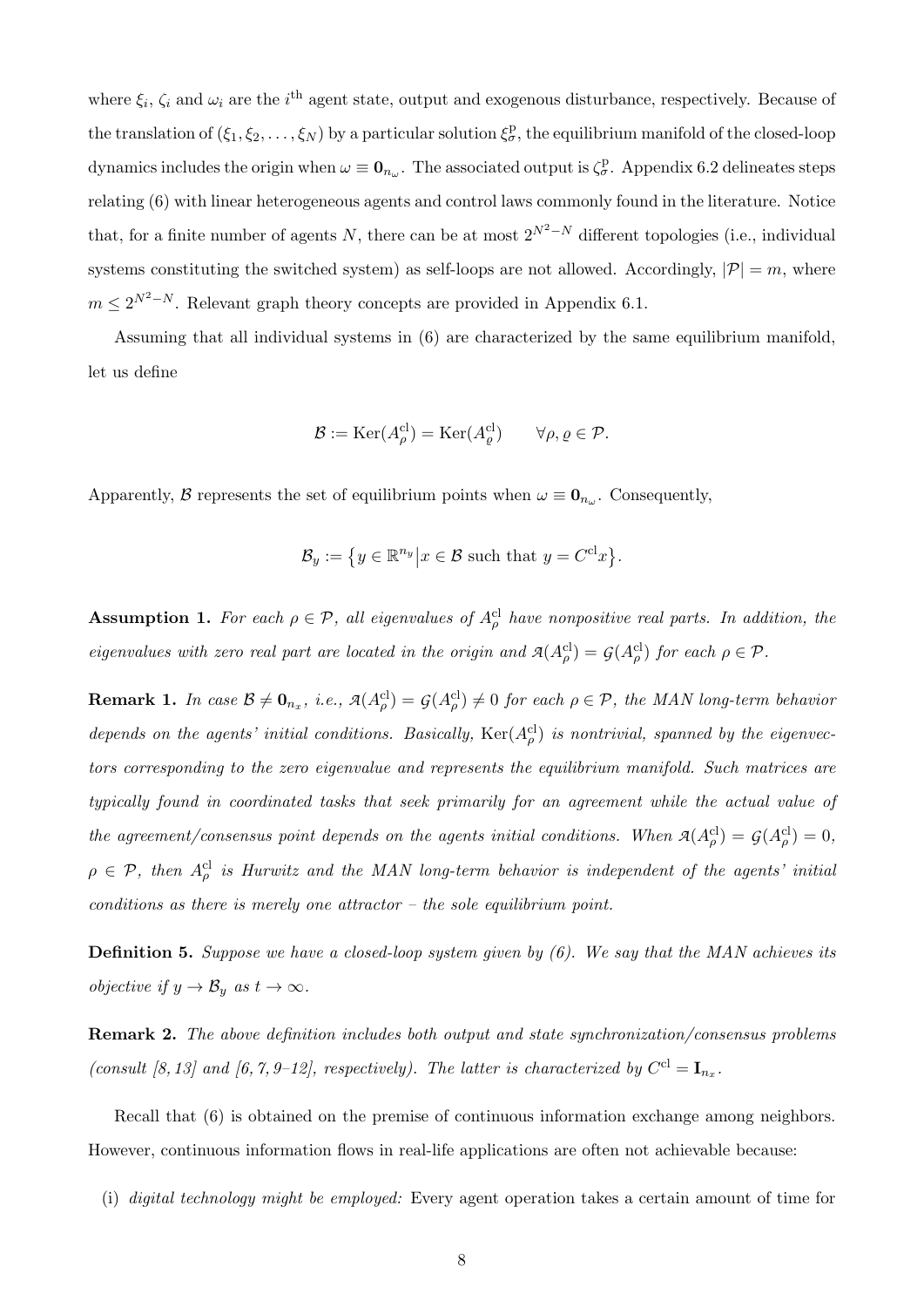completion. Consequently, the hardware-specific minimal time to broadcast/receive a packet by a wireless radio transceiver determines maximal frequency of communication.

- (ii) an agent cannot broadcast and receive simultaneously: Unless there are two parallel communication channels (one only for transmitting and one only for receiving), a wireless device can either broadcast or receive at a particular moment. Since a double communication channel yields a big overhead in terms of complexity and energy consumption of devices, it is not desirable in most applications.
- (iii) a radio transceiver cannot receive messages when inactive: In order for an agent radio to receive a message, it has to listen the communication medium and switch to the active operation mode. Because the power consumption of the radio while actually receiving and while merely listening is practically the same (see [14–16] and Section 5), it is desirable to replace portions of listening intervals with idle intervals when no incoming information is expected.
- (iv) message collision: When several messages are being received at a receiver's end simultaneously, the associated data are lost. To avoid such collisions, TDMA (Time Division Multiple Access) approaches, where each agent has a pre-scheduled time slot to access the communication medium, are often used. In this case, synchronization of the agent clocks is crucial [26] and often achieved via consensus-seeking strategies.

Nevertheless, in spite of all these limitations, MAN cooperation is still being achieved in realistic settings. This observation indicates that there is some built-in robustness of the closed-loop dynamics (6) with respect to the intermittent information exchange. By thriving on this built-in robustness, selftriggering extends agents' lifetime and allows the agents to engage in inter-network activities. However, as pointed out in the introductory section, self-triggering consensus degrades network performance due to greater susceptibility to modeling uncertainties and exogenous disturbances [17].

Problem 1. Modify the closed-loop dynamics (6) such that the above hardware limitations are taken into account and design a self-triggered data exchange mechanism.

Problem 2. Theoretically investigate MAN performance vs. lifetime trade-offs when the designed self-triggered mechanism is employed.

Problem 3. Experimentally validate the obtained theoretical results.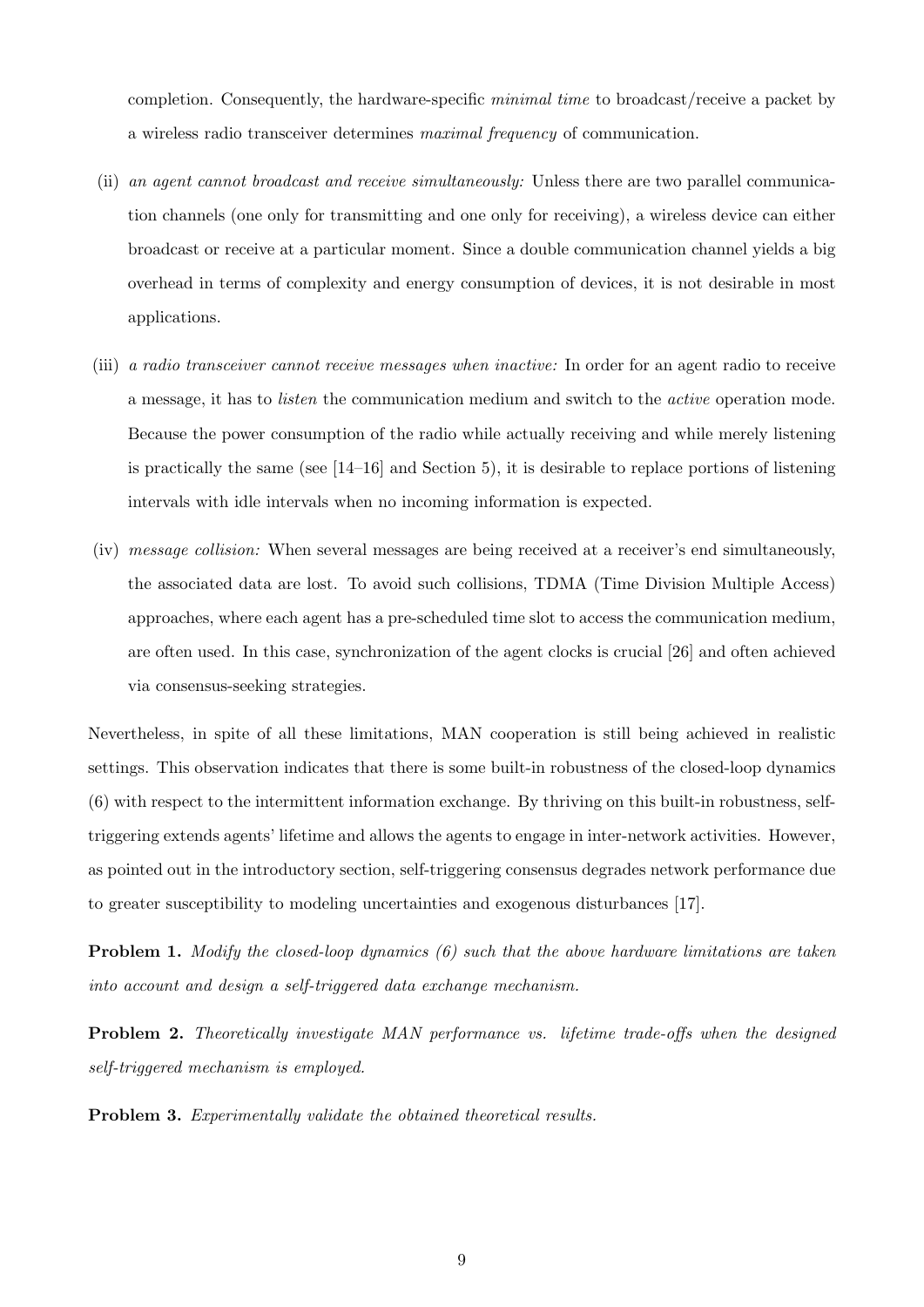# 4 Methodology

In order to account for intermittent data exchange, the closed-loop system (6) can be modified as follows:

$$
\dot{x} = A_{\sigma}^{\text{cl}} x + B_{\sigma}^{\text{cl}} e + \omega,\tag{7}
$$

where  $B_{\sigma}^{cl}$  is a matrix of appropriate dimensions and e is an auxiliary error signal with the following dynamics

$$
\dot{e} = -C^{\text{cl}}\dot{x}.\tag{8}
$$

Further details regarding  $B_{\sigma}^{cl}$  and e are not needed to follow the subsequent exposition. Nevertheless, the interested reader is referred to the Appendix 6.3 where  $B_{\sigma}^{cl}$  and e are constructed for common cooperative control problems.

From (7), we infer that the underlying communication topology captured in  $\sigma(t)$ , i.e., in the graph Laplacian matrix  $L_{\sigma}$ , plays an instrumental role in cooperative control. Consequently, agents need to discover the underlying communication topology in a decentralized manner. To that end, we advocate the approach from [27] due to its finite-time-convergence property and applicability to directed graphs. According to [27], the following assumption needs to be placed on the communication topology.

#### Assumption 2. All unidirectional links have an inclusive cycle.

After discovering a certain  $L_{\rho}$ , where  $\rho \in \mathcal{P}$ , agents utilize that knowledge to synchronize broadcasting/receiving instants in order to avoid lost packages due to (ii), (iii) and (iv) of Section 3. Namely, only those agents that have no common receivers and are not receivers themselves at a particular time instant are allowed to broadcast their states. By grouping such agents via Algorithm 1 into subsets  $\mathcal{P}_{\rho}^i$ , an agent partition is obtained. The input to the algorithm is  $L_\rho$  and the outputs are subsets  $\mathcal{P}_{\rho}^i$ . The number of nonempty  $\mathcal{P}_{\rho}^{i}$ 's is  $T_{\rho} \leq N$  and empty  $\mathcal{P}_{\rho}^{i}$ 's are pruned. Figure 3 illustrates the partition obtained for

$$
L_{\rho} = \begin{bmatrix} 2 & -1 & 0 & -1 & 0 \\ 0 & 1 & -1 & 0 & 0 \\ 0 & 0 & 1 & 0 & 0 \\ -1 & -1 & 0 & 2 & 0 \\ 0 & 0 & -1 & -1 & 2 \end{bmatrix}.
$$
 (9)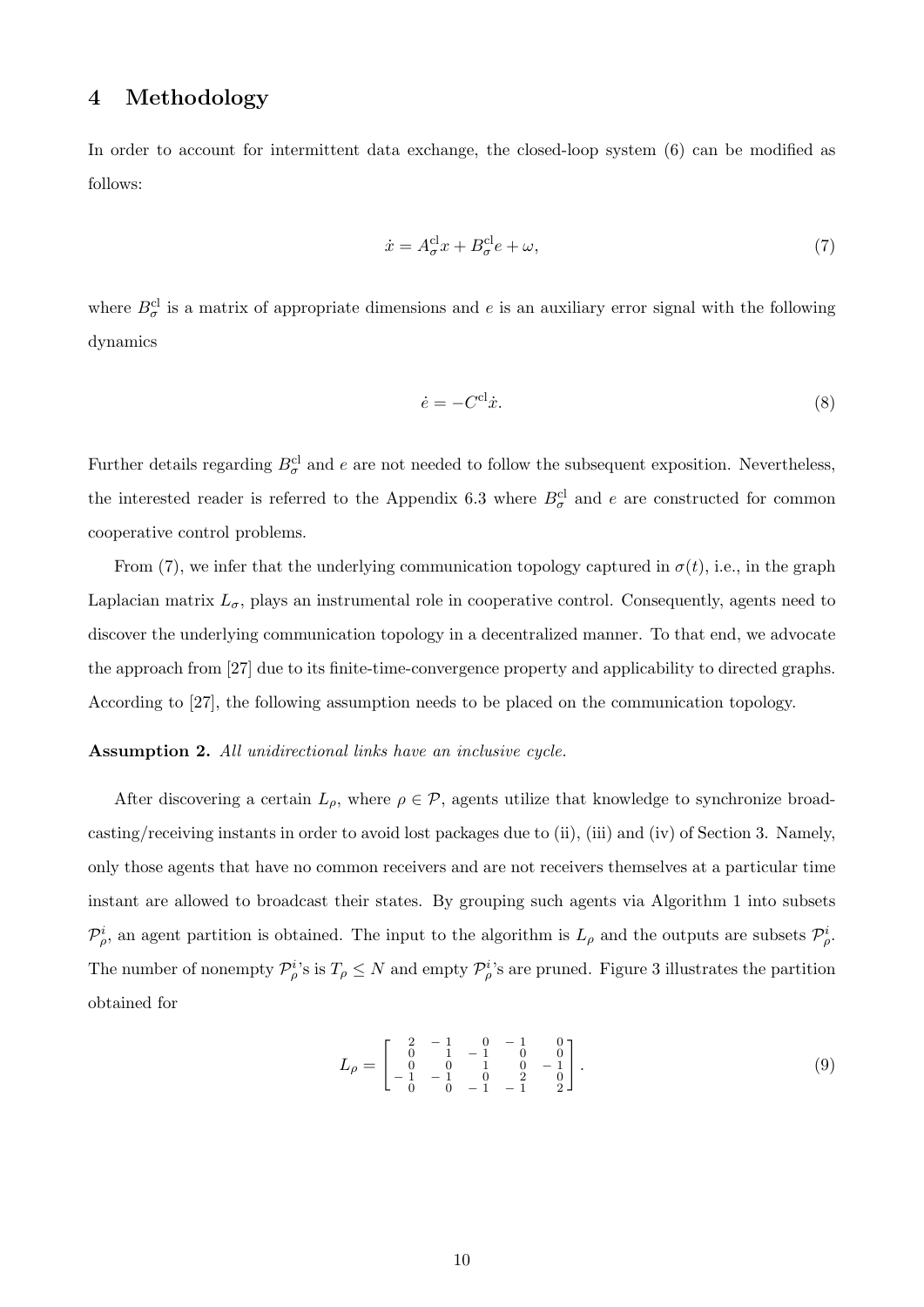**Algorithm 1** The algorithm developed for graph partitioning. Taking  $L_{\rho}$ , where  $\rho \in \mathcal{P}$ , as the input, the algorithm outputs a partition  $\{\mathcal{P}_{\rho}^1, \ldots, \mathcal{P}_{\rho}^N\}.$ 

 $\mathcal{P}^i_{\rho} \leftarrow \{\emptyset\}$  for all  $i \in \{1, \ldots, N\}; k \leftarrow 0$ for  $i = 1$  to N do if  $i \notin \mathcal{P}_\rho^m$  for every  $m \in \{1, \ldots, N\}$  then  $k \leftarrow k + 1$  $\mathcal{P}^k_\rho \leftarrow \mathcal{P}^k_\rho \cup \{i\}$ for  $j = i + 1$  to N do if  $L_{\rho}(i) L_{\rho}(j) = \mathbf{0}_N$  for all  $i \in \mathcal{P}_{\rho}^k$  then  $\mathcal{P}^k_\rho \leftarrow \mathcal{P}^k_\rho \cup \{j\}$ end if end for end if end for



Figure 3: The graph partition  $\mathcal{P}_{\rho}^1 = \{1,3\}, \mathcal{P}_{\rho}^2 = \{2,5\}$  and  $\mathcal{P}_{\rho}^3 = \{4\}$  obtained via Algorithm 1. Accordingly,  $T_{\rho} = 3$ . In order not to clutter this figure with a battery for each node, only Node 3 is connected to a battery.

#### 4.1 Designing Broadcasting Instants

Let us now design stabilizing broadcasting instants for each  $\mathcal{P}_{\rho}^{i}$ . For simplicity, let us consider the following TDMA scheduling protocol illustrated in Figure 4.

**Protocol 1.** The agents from  $\mathcal{P}_\rho^{[(i+1)\mod N]+1}$  broadcast their outputs  $\tau_\rho$  seconds after the agents from  $\mathcal{P}_{\rho}^{[i \mod N]+1}$  have broadcast their outputs, where a mod b denotes the remainder of the division of a by b for  $a, b \in \mathbb{N}$ .

The impact of broadcasting agents' outputs is as follows:

**Property 1.** If the  $i^{\text{th}}$  agent broadcasts at time t, the corresponding components of e reset to zero while other components remain unchanged, i.e.,

$$
e_{(i-1)n_{\zeta}+1}^{+}(t) = \ldots = e_{in_{\zeta}}^{+}(t) = 0,
$$
  
\n
$$
e_{j}^{+}(t) = e_{j}(t),
$$
\n(10)

for all  $j \in \{1, \ldots, Nn_\zeta\} \setminus \{(i-1)n_\zeta + 1, \ldots, in_\zeta\}$ , where the set difference is denoted \.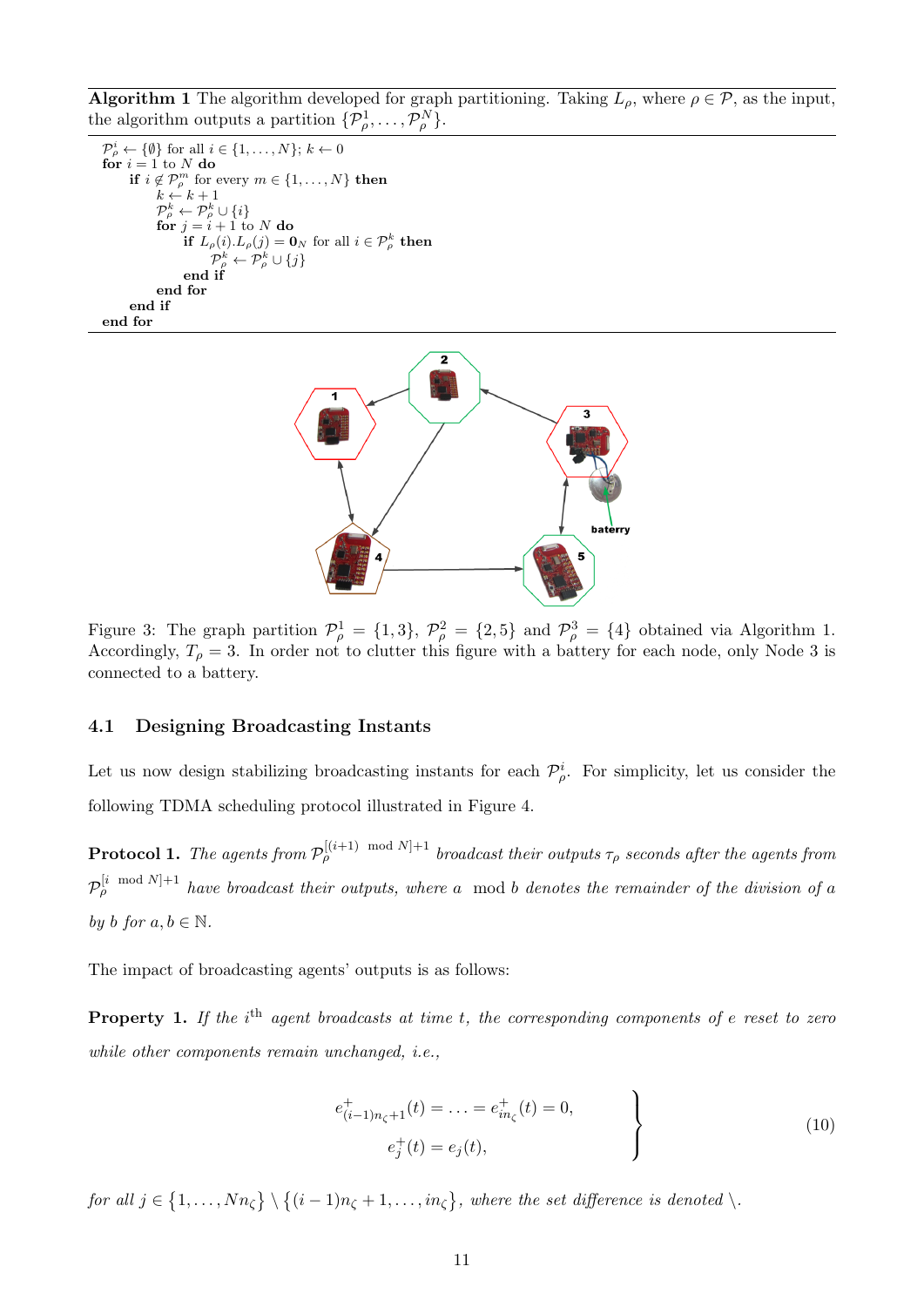

Figure 4: An illustration of the considered TDMA scheduling for the partition depicted in Figure 3. The abbreviation TX stands for transmission while RX stands for reception. Apparently, our TDMA scheduling prevents limitations (i)-(iv) from Section 3 for a sufficiently large  $\tau_{\rho}$ , i.e.,  $\tau_\rho \ge \max\{t_{TX}, t_{RX}\}\$ for each  $\rho \in \mathcal{P}$ . On the other hand,  $\tau_\rho$  has to be sufficiently small in order to preserve closed-loop stability.

Due to the extensions of [22] reported in [28], our framework is applicable to the larger class of uniformly persistently exciting scheduling protocols [22] and not merely to Protocol 1. However, we do not pursue that direction herein in order not to obfuscate the main points of the present paper.

As can be inferred from Protocol 1, agents know when they should "hear" from their neighbors, which is a prominent feature of self-triggering. When an agent does not "hear" from a neighbor in the precomputed time interval, that agent induces the topology discovery algorithm [27] in order to keep track of changes in the communication topology. Upon discovering a new topology, an up-to-date partition is obtained via Algorithm 1, the corresponding TDMA scheduling commences, and so on. Consequently,  $\tau_{\rho}$  from Protocol 1 adapts to the new topology in order to preserve MAN stability. As a result, one could label our self-triggered control scheme as topology-triggering. However, we do not insist on the term topology-triggering in order not to inundate the area with excessive terminology. For instance, [6] and [7] devise state-triggering, [28] designs input-output-triggering while [29] develops team-triggering.

We are still left to compute values of  $\tau_{\sigma}$  that stabilize the closed-loop system (7)-(8) with intermittent data exchange. To that end, let us interconnect dynamics (7) and (8) and employ the small-gain theorem [20]. First, we upper bound the output error dynamics (8) for a fixed topology, i.e.,  $\sigma(t) \equiv \rho$ for some  $\rho \in \mathcal{P}$ , as follows:

$$
\bar{\dot{e}} = \overline{-C^{\text{cl}}(A_{\rho}^{\text{cl}}x + B_{\rho}^{\text{cl}}e + \omega)} \preceq A_{\rho}^{*}\bar{e} + \tilde{y}_{\rho}(x,\omega),\tag{11}
$$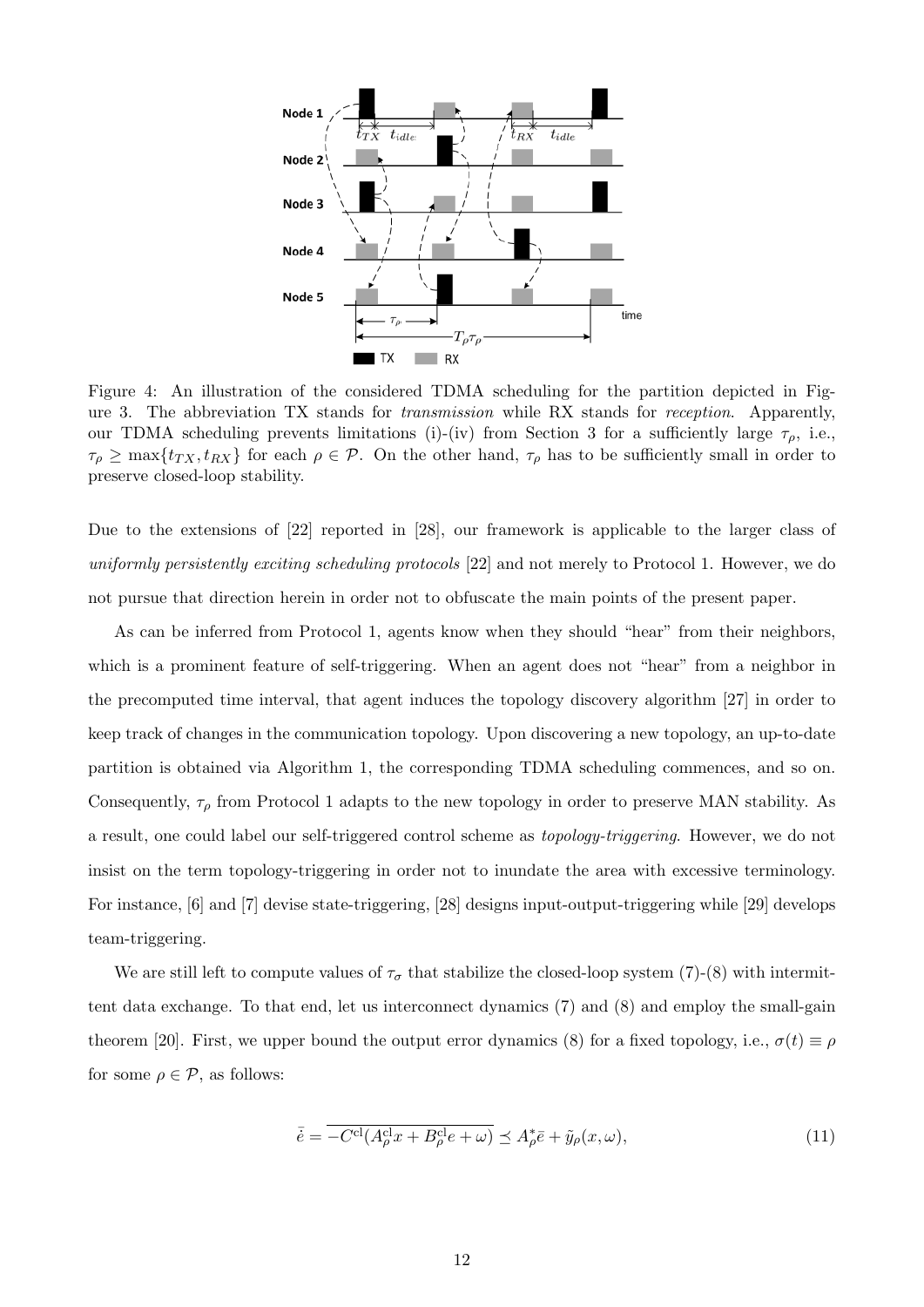where

$$
A_{\rho}^* = [a_{ij}^*] := \max\{|c_{ij}^*|, |c_{ji}^*|\},\tag{12}
$$

$$
\tilde{y}_{\rho}(x,\omega) := \overline{-C^{\text{cl}}(A_{\rho}^{\text{cl}}x + \omega)}.
$$
\n(13)

In (12), we use  $-C^{cl}B^{cl}_{\rho} = [c_{ij}^*]$ . Notice that  $A_{\rho}^* \in \mathcal{A}_{n_e}^+$  and  $\tilde{y}_{\rho}: \mathbb{R}^{n_x} \times \mathbb{R}^{n_{\omega}} \to \mathbb{R}^{n_e}_+$  is a continuous function. With this choice of  $A_{\rho}^*$  and  $\tilde{y}_{\rho}$ , the upper bound (11) holds for all  $(x, e, \omega) \in \mathbb{R}^{n_x} \times \mathbb{R}^{n_e} \times \mathbb{R}^{n_\omega}$ and all  $t \in \mathbb{R}$ .

**Theorem 1.** Suppose that Protocol 1 is implemented and  $\sigma(t) \equiv \rho$ , where  $\rho \in \mathcal{P}$ . In addition, suppose that  $\tau_{\rho} \in (0, \tau_{\rho}^*),$  where  $\tau_{\rho}^* := \frac{\ln(2)}{\|A_{\rho}^*\|T\|}$  $\frac{\ln(2)}{\|A^*_\rho\|T_\rho}$ . Then, the error system (8) is  $\mathcal{L}_p$ -stable from  $\tilde{y}_\rho$ , given by (13), to e for any  $p \in [1,\infty]$  with gain

$$
\gamma_{\rho}^{e} = \frac{T_{\rho} \exp(||A_{\rho}^{*}||(T_{\rho}-1)\tau_{\rho})(\exp(||A_{\rho}^{*}||\tau_{\rho})-1)}{||A_{\rho}^{*}||(2-\exp(||A_{\rho}^{*}||T_{\rho}\tau_{\rho}))},
$$
\n(14)

and constant

$$
K_{\rho}^{e} = \frac{1}{2 - \exp(||A_{\rho}^{*}||T_{\rho}\tau_{\rho})} \left(\frac{\exp(p||A_{\rho}^{*}||T_{\rho}\tau_{\rho}) - 1}{p||A_{\rho}^{*}||}\right)^{\frac{1}{p}}.
$$
(15)

Proof. This result is obtained following the proof of [22, Theorem 5.1]. However, the assumptions of [22, Theorem 5.1] require  $A_{\rho}^*$  both to be positive semidefinite and to belong to  $A_{n_e}^+$ . Positive semidefiniteness of  $A_{\rho}^*$ , together with the requirement that  $A_{\rho}^* \in \mathcal{A}_{n_e}^+$ , is imposed in [22] to establish equality  $\|\exp(A_{\rho}^*)\| = \exp(\|A_{\rho}^*\|)$ . Using [28, Lemma 1 & 2], the work in [28] shows that equality  $\|\exp(A_{\rho}^*)\| = \exp(\|A_{\rho}^*\|)$  holds for matrices in  $\mathcal{A}_{n_e}^*$ . In other words, the requirement on  $A_{\rho}^*$  to be positive semidefinite is redundant.  $\Box$ 

Next, take  $(e, \omega)$  to be the input and  $\tilde{y}_\rho$ , given by (13), to be the output of the dynamics (7). For future reference, this systems is termed *nominal system*. Due to Assumption 1, [10, Theorem 1] yields  $\mathcal{L}_p$ -stability w.r.t  $\mathcal B$  of the system (7) with input  $(\omega, e)$  and any output  $\hat{y}_\rho$  linear in x and  $\omega$ . In addition, [10, Theorem 1] provides expressions for an associated constant and  $\mathcal{L}_p$ -gain. The following proposition shows that one can employ [10, Theorem 1] to infer  $\mathcal{L}_p$ -stability of (7) for the (nonlinear) output  $\tilde{y}_{\rho}$  given by (13).

**Proposition 1.** Suppose that the system (7) with input  $(\omega, e)$  and (linear) output  $\hat{y}_\rho := -C^{\text{cl}}(A_\rho^{\text{cl}}x + \omega)$ is  $\mathcal{L}_p$ -stable w.r.t B with some constant  $K_\rho$  and gain  $\gamma_\rho$ . Then, the system (7) with input  $(\omega, e)$  and (nonlinear) output  $\tilde{y}_\rho$ , given by (13), is  $\mathcal{L}_p$ -stable w.r.t B with the same constant  $K_\rho$  and gain  $\gamma_\rho$ .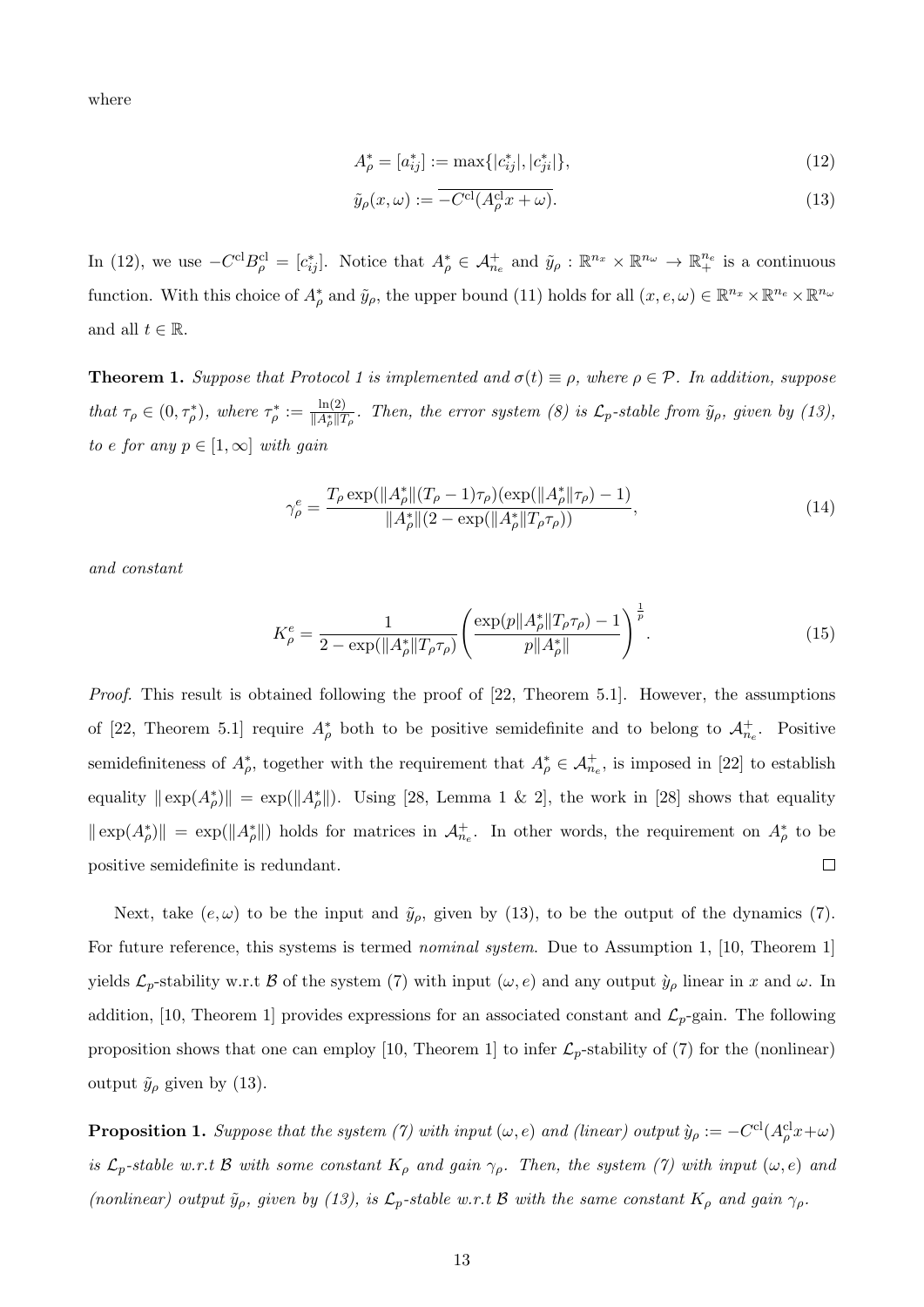![](_page_13_Figure_0.jpeg)

Figure 5: Interconnection of the nominal and the error dynamics.

Proof. Refer to Appendix 6.4.

Apparently, systems (7) and (8) are interconnected according to Figure 5. We point out that  $\tilde{y}_\rho$  is an auxiliary signal used to interconnect (7) and (8), but does not exist physically. According to the smallgain theorem, the open loop gain  $\gamma_\rho \gamma_\rho^e$  must be strictly less than unity in order for this interconnection to be  $\mathcal{L}_p$ -stable from  $\omega$  to  $(\tilde{y}_\rho, e)$  w.r.t.  $(\mathcal{B}_y, \mathbf{0}_{n_e})$  and, due to  $\mathcal{L}_p$ -detectability of the nominal system (see the proof of Theorem 2 for more),  $\mathcal{L}_p$ -stable from  $\omega$  to  $(x, e)$  w.r.t.  $(\mathcal{B}, \mathbf{0}_{n_e})$ .

**Theorem 2.** If the interbroadcasting interval  $\tau_\rho$  in (14) is such that  $\gamma_\rho \gamma_\rho^e < 1$ , then the MAN objective in the sense of Definition 5 is  $\mathcal{L}_p$ -stable from  $\omega$  to  $(x,e)$  w.r.t.  $(\mathcal{B},\mathbf{0}_{n_e})$  for given  $p \in [1,\infty]$ .

Proof. Provided in Appendix 6.5.

**Remark 3.** Notice that  $\gamma_{\rho}^e(\tau_{\rho})$  in (14) is a monotonically increasing function of  $\tau_{\rho} \in [0, \tau_{\rho}^*)$ . In addition, notice that  $\gamma_{\rho}^e(0) = 0$ . Due to [10, Theorem 1], we know that  $\gamma_{\rho} < \infty$ . Since our goal is to design  $\tau_\rho$  such that  $\gamma_\rho \gamma_\rho^e(\tau_\rho) < 1$ , we first find  $\tau_\rho'$  such that  $\gamma_\rho \gamma_\rho^e(\tau_\rho') = 1$ , and then compute  $\tau_\rho = \kappa \tau_\rho'$ , where  $\kappa \in (0,1)$ . Due to monotonicity of  $\gamma^e_\rho(\tau_\rho)$ , the obtained  $\tau'_\rho$  is strictly positive; hence,  $\tau_\rho = \kappa \tau'_\rho$ is strictly positive. Consequently, the unwanted Zeno behavior [25] is avoided. In other words, our approach does not yield continuous feedback that is impossible to implement in digital technology. Since we are interested in obtaining the interbroadcasting interval  $\tau_{\rho}$  as large as possible, we choose  $\kappa$  as great as possible (e.g.,  $\kappa = 0.999$ ).

**Remark 4.** Let us consider the case of lossy communication channels. If there is an upper bound on the maximum number of successive dropouts in the wireless network, say  $M \in \mathbb{N}$ , simply use  $\tau_{\rho}/(M+1)$ as the interbroadcasting interval and modify Protocol 1 so that each partition broadcasts consecutively  $M + 1$  times in order for Theorem 2 to hold.

# 4.2 Switching Communication Topologies

Before proceeding further, we point out that scenarios with  $\mathcal{B} = \mathbf{0}_{n_x}$  are less involved and do not entail all the steps delineated below (when compared to scenarios with  $\mathcal{B} \neq \mathbf{0}_{n_x}$ ). Essentially, scenarios with  $\mathcal{B} = \mathbf{0}_{n_x}$  boil down to [13, Section V].

 $\Box$ 

 $\Box$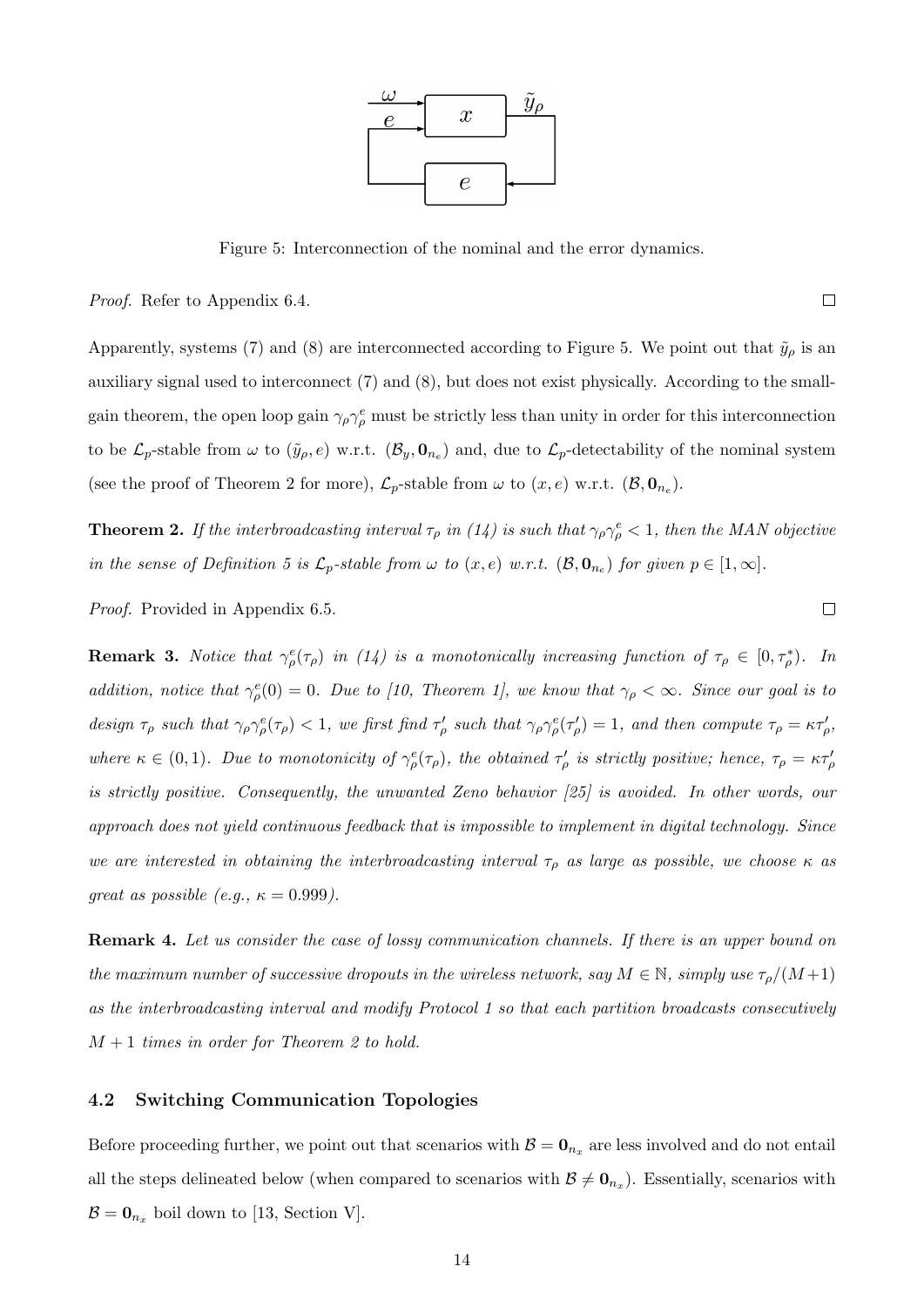#### 4.2.1 Switching without Disturbances

The previous subsection establishes  $\mathcal{L}_p$ -stability of the interconnection in Figure 5. In what follows, we demonstrate that this interconnection is UGES w.r.t.  $(\mathcal{B}, \mathbf{0}_{n_e})$  when  $\omega \equiv \mathbf{0}_{n_\omega}$ . To that end, we introduce the following substitution (i.e., change of coordinates)

$$
z = S_{\rho} x,
$$

where  $S_\rho$  is an invertible matrix with real entries that transforms  $A_\rho^{cl}$  into the Real Jordan Form (refer to [10, Section IV.A] for more details). According to [10, Section IV.B], B is spanned by the last *A* columns of  $S_{\rho}^{-1}$ . In addition, the complementary space of  $\mathcal{B}$ , denoted  $\mathcal{B}^c$ , is spanned by the first  $n_x - \mathcal{A}$ columns of  $S_{\rho}^{-1}$ . Having that said, it is convenient to label the first  $n_x - A$  entries of z as  $z_r$  and the last  $\mathcal A$  entries of  $z$  as  $z_q$ , i.e.,

$$
z:=(z_r,z_q).
$$

As a result, we can write

$$
x = S_{\rho}^{-1} z = S_{\rho}^{-1} ((z_r, \mathbf{0}_{\mathcal{A}}) + (\mathbf{0}_{n_x - \mathcal{A}}, z_q)).
$$

Thus,

$$
||x||_{\mathcal{B}} \le ||\underbrace{S_{\rho}^{-1}(z_r, \mathbf{0}_{\mathcal{A}})}_{\in \mathcal{B}^c} + \underbrace{S_{\rho}^{-1}(\mathbf{0}_{n_x - \mathcal{A}}, z_q)}_{\in \mathcal{B}}||_{\mathcal{B}} = ||S_{\rho}^{-1}(z_r, \mathbf{0}_{\mathcal{A}})||_{\mathcal{B}} \le ||S_{\rho}^{-1}(z_r, \mathbf{0}_{\mathcal{A}})|| \le ||S_{\rho}^{-1}|| ||z_r||. \tag{16}
$$

Notice that  $z_r$  is the state of the reduced system associated with the nominal system (see [10, Section IV.B]). Since our choice of the nominal system output  $\tilde{y}_\rho$ , stated in (13), yields  $\mathcal{B}_{\tilde{y}_\rho} = \mathbf{0}_{n_{\tilde{y}_\rho}}$ , therefore the reduced system output equals  $\tilde{y}_{\rho}$ . Thus, the inputs  $(e, \omega)$  and the output  $\tilde{y}_{\rho}$  of the reduced and nominal system are exactly the same. The reduced system is basically

$$
\begin{aligned}\n\dot{z}_r &= A_{\sigma}^{\text{cl,r}} z_r + B_{\sigma}^{\text{cl,r}} e + B_{\sigma}^{\text{r}} \omega, \\
\tilde{y}_\rho &= \overline{C_{\sigma}^{\text{r}} z_r + \omega}.\n\end{aligned} \tag{17}
$$

For explicit expressions of  $A_{\sigma}^{cl,r}, B_{\sigma}^{cl,r}, B_{\sigma}^{r}$  and  $C_{\sigma}^{r}$  see [10, Section IV.B]. In other words, the reduced system is merely a different state-space realization (though a lower-dimensional realization) of the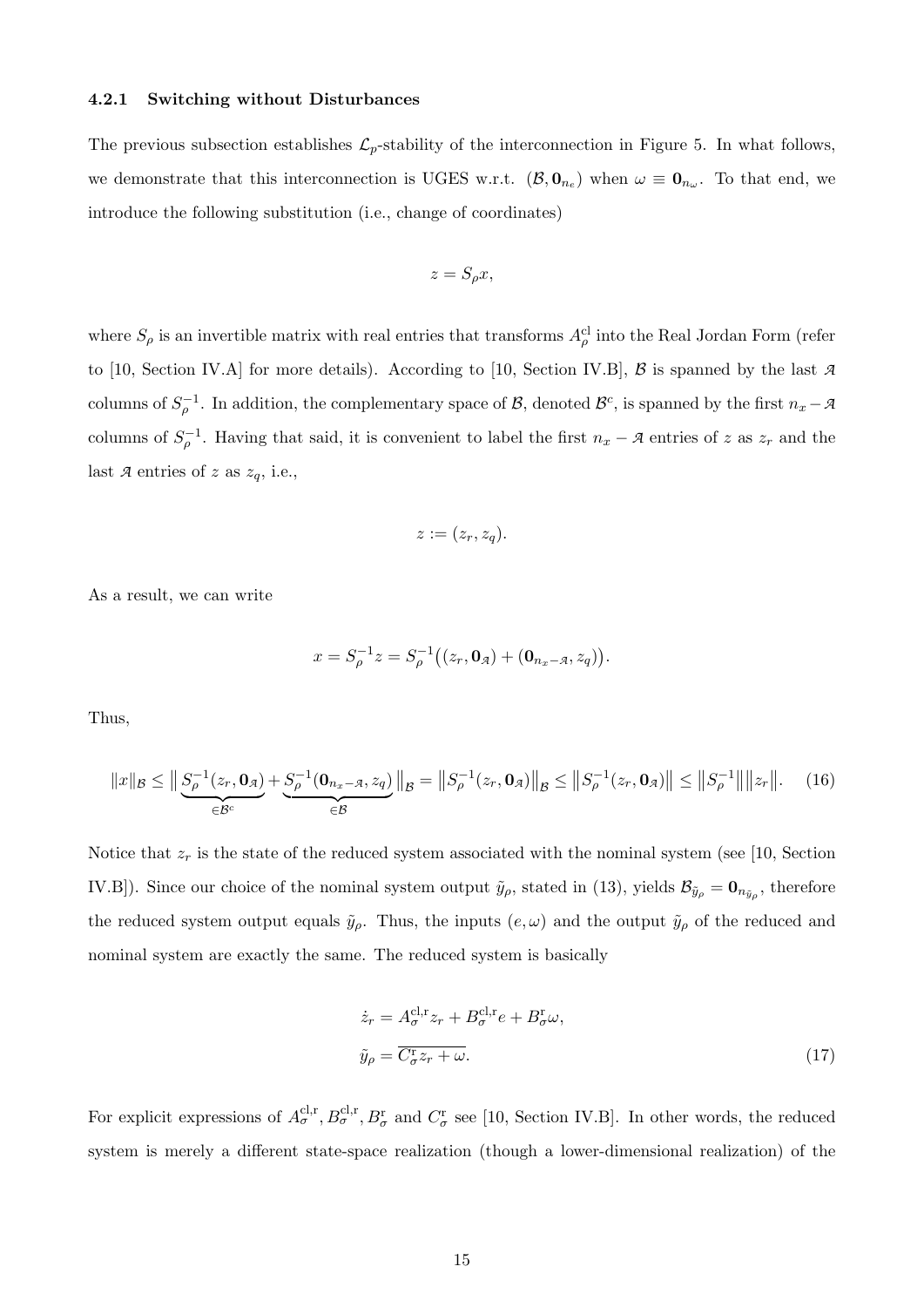input-output mapping of the nominal system. In addition, notice that  $(8)$  is in fact

$$
\dot{e} = -C^{\rm cl}\Big(A_{\sigma}^{\rm cl}S_{\sigma}^{-1}(z_r,z_q)+B_{\sigma}^{\rm cl}e+\omega\Big) = -C^{\rm cl}\Big(A_{\sigma}^{\rm cl}S_{\sigma}^{-1}(z_r,{\bf 0}_{\mathfrak{A}})+B_{\sigma}^{\rm cl}e+\omega\Big).
$$

Since the results invoked below are stated in terms of the Euclidean norm, the reduced system allows us to utilize those results at once (i.e., we use  $||z_r||$  rather than  $||x||_B$  and relate those two norms via  $(16)$ .

**Theorem 3.** Suppose that the conditions of Theorem 2 hold and  $\omega \equiv \mathbf{0}_{n_{\omega}}$ . In addition, assume that  $L_{\rho}, \rho \in \mathcal{P}$ , is fixed. Then, the interconnection (17)-(8) is UGES. Consequently, the closed-loop system (7)-(8) is UGES w.r.t.  $(\mathcal{B}, \mathbf{0}_{n_e})$ .

Proof. Provided in Appendix 6.6.

To shorten the notation, we introduce  $\chi := (z_r, e)$ . According to Theorem 3, each subsystem in  $\mathcal P$ is UGES (i.e., UGES w.r.t.  $(\mathcal{B}, \mathbf{0}_{n_e})$  when considering x instead of  $z_r$  as the nominal system state). Let us now apply [19, Theorem 15.3.] to each subsystem in  $P$ . From (50) we infer that the flow and jump maps are Lipschitz continuous and are zero at zero. In addition, jump times  $t_i$ 's are predefined (i.e., time-triggered according to Protocol 1 and do not depend on the actual solution of the system as long as the topology is fixed), and such that  $0 < t_1 < t_2 < \ldots < t_i$  and  $\lim_{i\to\infty} t_i = \infty$  hold. Consequently, all conditions of [19, Theorem 15.3.] are met. From [19, Theorem 15.3.], we know that there exist functions  $V_\rho : \mathbb{R} \times \mathbb{R}^{n_{z_r} + n_e} \to \mathbb{R}, \rho \in \mathcal{P}$ , that are right-continuous in t and Lipschitz continuous in  $\chi$ , and satisfy the following inequalities

$$
c_{1,\rho}||\chi||^2 \le V_{\rho}(t,\chi) \le c_{2,\rho}||\chi||^2, \qquad t \ge t_0,
$$
\n(18)

 $\Box$ 

$$
D_{\rho}^{+}V_{\rho}(t,\chi) \le -c_{3,\rho} ||\chi||^{2}, \qquad t \notin \mathcal{T}, \qquad (19)
$$

$$
V_{\rho}(t^+,\chi^+) \le V_{\rho}(t,\chi), \qquad t \in \mathcal{T}, \tag{20}
$$

for all  $\chi \in \mathbb{R}^{n_{z_r}+n_e}$ , where  $c_{1,\rho}$ ,  $c_{2,\rho}$  and  $c_{3,\rho}$  are positive constants. These constants are readily obtained once  $k$  and  $l$  from Definition 1 are known (see the proof of [19, Theorem 15.3.]). In the above inequalities,  $D_{\rho}^+ V_{\rho}(t,\chi)$  denotes the upper right derivative of function  $V_{\rho}$  with respect to the solutions of the  $\rho^{\text{th}}$  system. The upper right derivative of  $V_{\rho}$  is given by

$$
D_{\rho}^{+}V_{\rho}(t,\chi) := \limsup_{h \to 0, h > 0} \left( \frac{1}{h} [V_{\rho}(t+h, \chi(t+h)) - V_{\rho}(t, \chi(t))] \right),
$$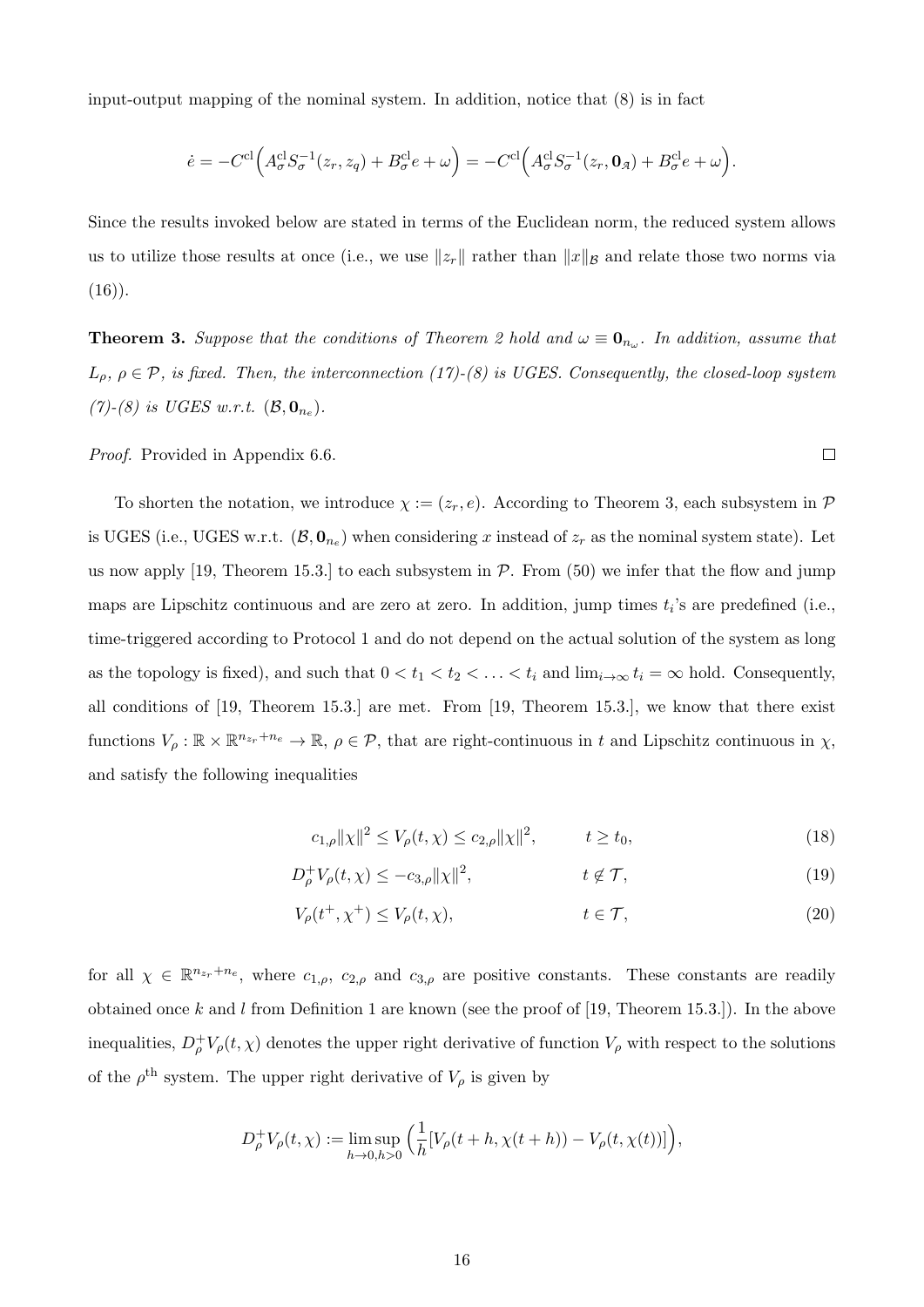where  $\chi(t)$ ,  $t \ge t_0$ , denotes the trajectory of the  $\rho^{\text{th}}$  system. We now rewrite (18) and (19) as follows

$$
c_1 \| \chi \|^2 \le V_\rho(t, \chi) \le c_2 \| \chi \|^2, \qquad t \ge t_0,
$$
\n(21)

$$
D_{\rho}^{+}V_{\rho}(t,\chi) \le -2\lambda_0 V_{\rho}(t,\chi), \qquad t \notin \mathcal{T}, \qquad (22)
$$

$$
V_{\rho}(t,\chi) \le \mu V_{\varrho}(t,\chi), \qquad t \ge t_0,\tag{23}
$$

for all  $\chi \in \mathbb{R}^{n_{z_r}+n_e}$  and all  $\rho, \varrho \in \mathcal{P}$ , where

$$
c_1 = \min_{\rho \in \mathcal{P}} c_{1,\rho} > 0, \qquad c_2 = \max_{\rho \in \mathcal{P}} c_{2,\rho} > 0, \qquad \lambda_0 = \min_{\rho \in \mathcal{P}} \frac{c_{3,\rho}}{2c_{1,\rho}} > 0, \qquad \mu = \max_{\rho, \varrho \in \mathcal{P}} \frac{c_{2,\rho}}{c_{1,\varrho}} > 0.
$$

Notice that  $\mu > 1$  in the view of interchangeability of  $\rho$  and  $\rho$  in (23). Following ideas from [23] and [24], we obtain the following result:

**Theorem 4.** Consider the family of m systems for which  $(20)$ ,  $(21)$ ,  $(22)$  and  $(23)$  hold. Then the resulting switched system is UGES for every switching signal  $\sigma$  with average dwell-time

$$
\tau_a > \frac{\ln \mu}{2\lambda_0} \tag{24}
$$

and  $N_0$  arbitrary.

Proof. See Appendix 6.7.

**Corollary 1.** The MAN objective in the sense of Definition 5 is UGES w.r.t.  $(\mathcal{B}, \mathbf{0}_{n_e})$  for every switching signal  $\sigma$  with the average dwell-time (24) and  $N_0$  arbitrary.

Proof. This proof is akin to the last part of the proof for Theorem 3.

#### 4.2.2 Switching with Disturbances

Let us now examine the MAN properties when  $\omega \neq \mathbf{0}_{n_{\omega}}$ . Notice that impulsive switched systems can be interpreted as time-varying impulsive systems. From Theorem 4 we infer that the corresponding state transition matrix  $\Phi(t, t_0)$  satisfies

$$
\|\Phi(t, t_0)\| \le k \exp(-l(t - t_0)),\tag{25}
$$

where  $k = \sqrt{\frac{c_2}{c_1} \mu^{N_0}}$  and  $l = \lambda$  for some  $\lambda \in (0, \lambda_0)$ . For the explicit form of state transition matrices of linear time-varying impulsive systems refer to [19, Chapter 3]. From the corresponding variation of

 $\Box$ 

 $\Box$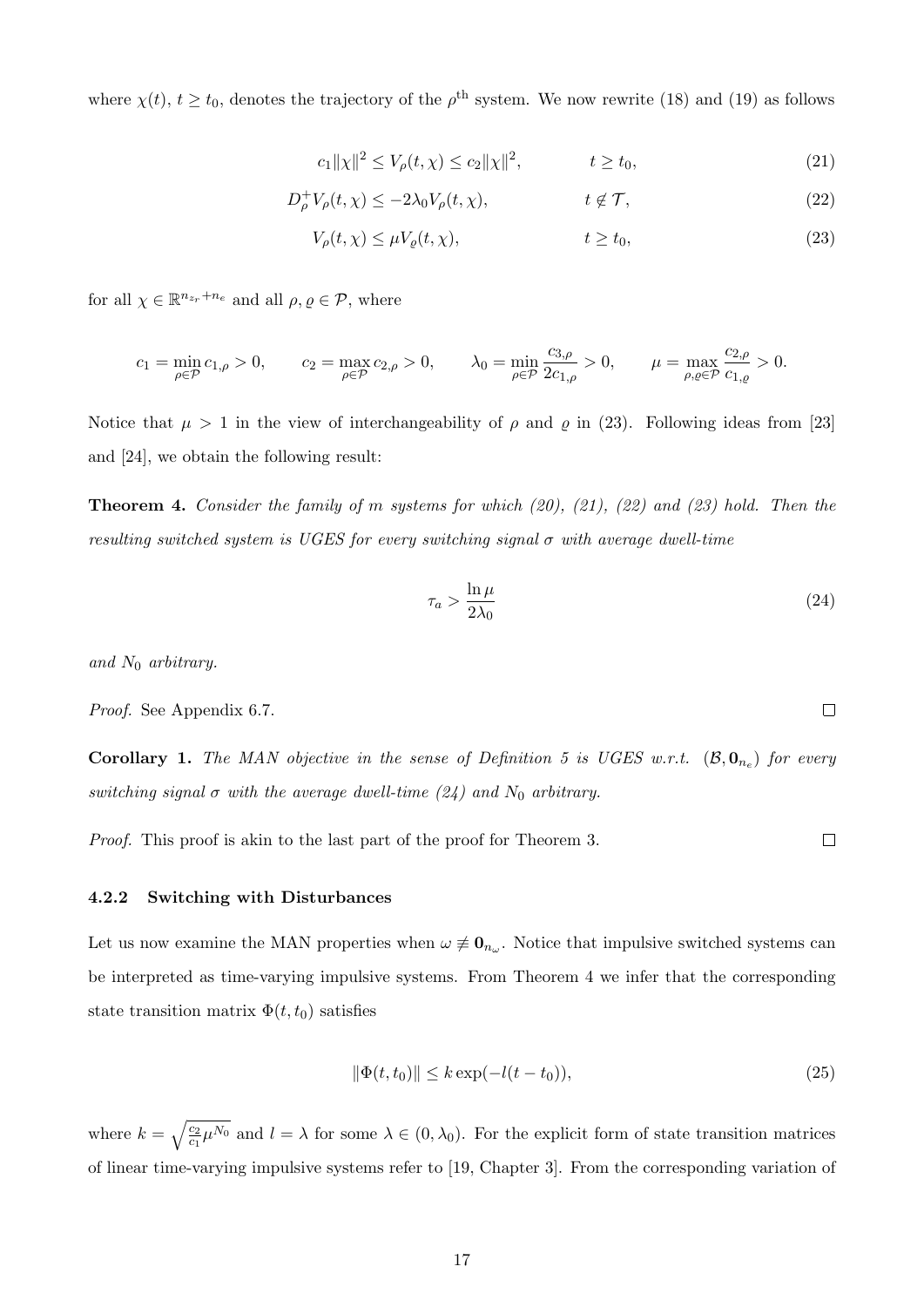constants formula (see [19, Chapter 3])

$$
\chi(t) = \Phi(t, t_0)\chi(0) + \int_{t_0}^t \Phi(t, s)[B_{\sigma}^{\mathrm{r}\top} \quad -C^{\mathrm{cl}\top}]^{\mathrm{T}} \omega(s) \mathrm{d}s,
$$

and (25), we obtain

$$
\|\chi(t)\| \le k \exp(-l(t-t_0)) \|\chi(0)\| + bk \int_{t_0}^t \exp(-l(t-s)) \|\omega(s)\| ds,
$$

where  $\max_{\rho \in \mathcal{P}} ||[B_{\rho}^{\text{r}} - C^{\text{cl}}]|| \leq b$ . Since  $t \geq t_0$ , therefore  $\int_{t_0}^{t} \exp(-l(t-s)) \, ds \leq 1/l$  for any  $t_0$ . Using [30, Theorem 12.2], we infer that the switched system of interest is uniformly bounded-input bounded-state stable which in turn implies ISS (refer to  $[3,$  Theorem 2.35 & Remark 2.36) for more details). Likewise,  $\mathcal{L}_p$ -stability from  $\omega$  to  $(z_r, e)$  is obtained following the lines of [31]. We conclude the above discussion in the following theorem.

**Theorem 5.** The MAN objective in the sense of Definition 5 is ISS and  $\mathcal{L}_p$ -stable w.r.t.  $(\mathcal{B}, \mathbf{0}_{n_e})$  from ω to  $(x, e)$  for every switching signal σ with the average dwell-time (24) and N<sub>0</sub> arbitrary.

**Remark 5.** Recall that changes of the topology in  $[t_i, t_{i+1})$ , where  $t_i, t_{i+1} \in \mathcal{T}$ , remain unnoticed until  $t_{i+1}$  (or even later). Therefore, if  $\min_{\rho \in \mathcal{P}} \tau_\rho \geq \tau_a$ , then we effectively have that the switched system of interest is UGES for any switching signal. Obviously, we want to obtain  $\tau_{\rho}$ 's as large as possible. This is yet another motivation for developing self-triggered control policies.

Remark 6. The above result is similar to the well-known result of [32]. The difference is that [32] considers continuous communication among agents. In fact, the main result of [32] is a special case of ours when  $\tau_{\rho} \to 0$  for all  $\rho \in \mathcal{P}$ . Therefore, Theorem 5 generalizes the main result of [32] towards more realistic networking artifacts.

# 5 Case Study: Single-Integrator Consensus

In this section we employ the results of Section 4 to examine performance vs. lifetime trade-offs for the single-integrator consensus problem (refer to [10] and the references therein). Afterwards, our theoretical predictions are experimentally verified using a set of wireless sensor platforms. We point out that other theoretical trade-offs (e.g., those involving  $T_\rho$  and  $||L_\rho||$ ), performance metrics (e.g., time-efficiency and energy-efficiency as in [33]) or MAN tasks can be analyzed along the same lines. Alas, specifics of each of these analyses hinder unifying trade-off results in the spirit of Section 4. Accordingly, this section focuses on a subset of the cooperative tasks from Section 4.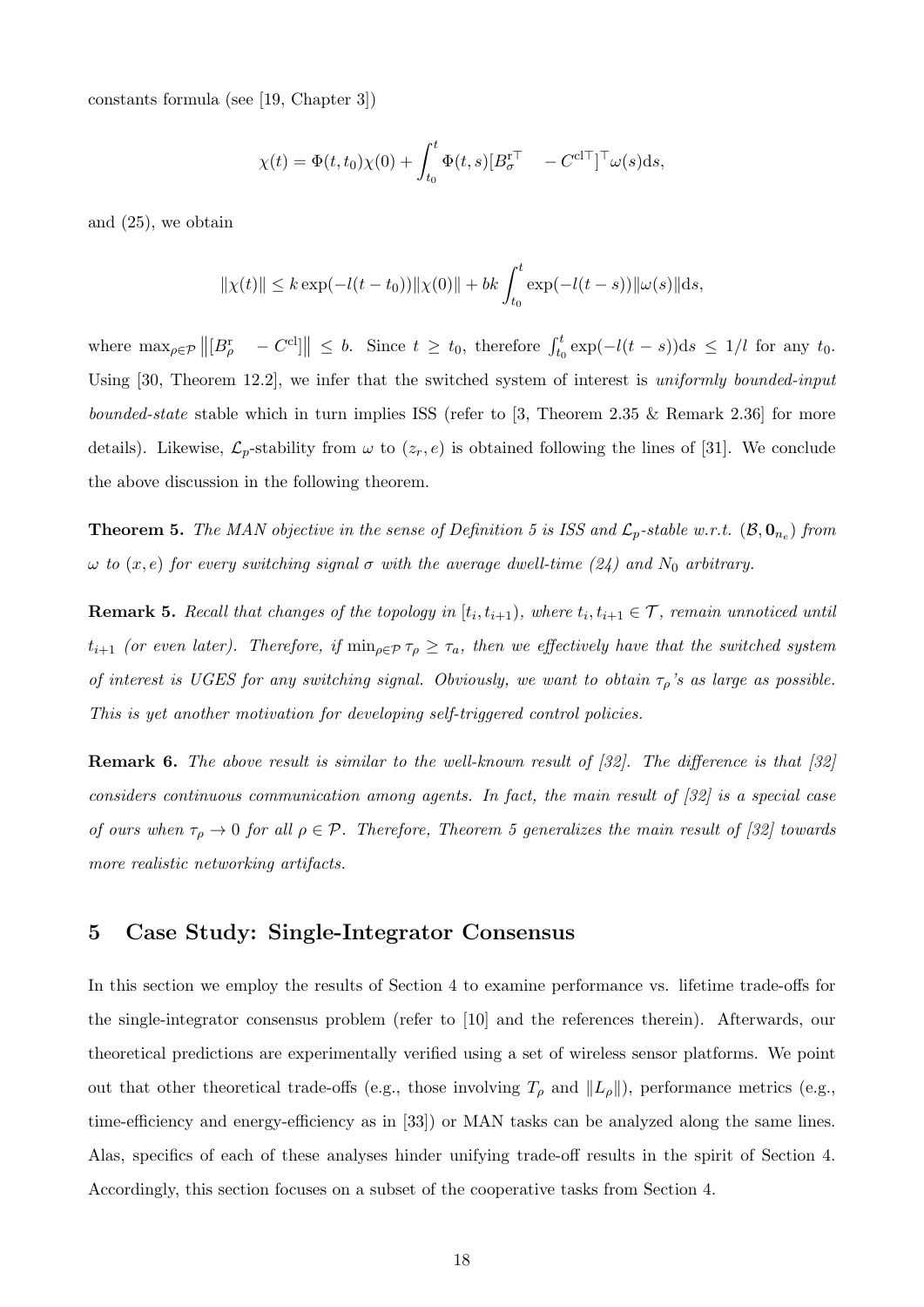As demonstrated in [10], the single-integrator consensus problem leads to  $A_{\sigma}^{cl} = B_{\sigma}^{cl} = -k(L_{\sigma} \otimes I_{n_{\xi}})$ and  $C^{cl} = I_{n_x}$ , where k is a positive control gain and ⊗ denotes the Kronecker product. Among several other topologies that satisfy Assumption 2, we work out the methodology from Section 4 on  $L_{\rho}$ , given by  $(9)$ , and

$$
L_{\varrho} = \begin{bmatrix} 1 & -1 & 0 & 0 & 0 \\ 0 & 1 & -1 & 0 & 0 \\ 0 & 0 & 1 & 0 & -1 \\ -1 & 0 & 0 & 1 & 0 \\ 0 & 0 & -1 & -1 & 2 \end{bmatrix}
$$

.

Algorithm 1 yields  $\mathcal{P}_{\varrho}^1 = \{1,3\}, \ \mathcal{P}_{\varrho}^2 = \{2,4\} \text{ and } \mathcal{P}_{\varrho}^3 = \{5\}.$  When  $n_{\xi} = 1$ , the corresponding substitution matrices are

$$
S_{\rho}=\left[\begin{smallmatrix} 0.0166 & -0.3979 & 0.06 & 0.1306 & 0.1906 \\ 0.1558 & 0.1322 & -0.2684 & 0.1243 & -0.1440 \\ -1.4166 & 0.1979 & -0.4600 & 1.0694 & 0.6094 \\ 1.3333 & 0 & 0 & -1.3333 & 0 \\ 0.0667 & 0.2 & 0.4 & 0.1333 & 0.2 \end{smallmatrix}\right],
$$
  
\n
$$
S_{\varrho}=\left[\begin{smallmatrix} -0.1994 & -0.3032 & 0.1994 & 0.1141 & 0.1891 \\ 0.2025 & -0.1625 & -0.2025 & 0.2051 & -0.0426 \\ 0.5327 & -0.3635 & -0.5327 & -0.7807 & 1.1442 \\ -0.5 & 0.5 & 0 & 0.5 & -1.442 \\ 0.1667 & 0.1667 & 0.3333 & 0.1667 & 0.1667 \end{smallmatrix}\right],
$$

yielding the reduced closed-loop matrices in (17)

$$
A_{\rho}^{\text{cl,r}} = k \begin{bmatrix} -\frac{1.1226}{0.7449} & -\frac{1.1226}{0.9} & 0 & 0 \\ 0 & 0 & -2.7549 & 0 \\ 0 & 0 & 0 & -3 \end{bmatrix}, A_{\varrho}^{\text{cl,r}} = k \begin{bmatrix} -\frac{0.7672}{0.7926} & -\frac{0.7672}{0.6672} & 0 & 0 \\ 0 & 0 & 0 & -3 \end{bmatrix},
$$
  
\n
$$
B_{\rho}^{\text{cl,r}} = k \begin{bmatrix} 0.0974 & 0.5451 & -0.2672 & -0.0540 & -0.3213 \\ -0.1873 & 0.5451 & 0.2566 & -0.03640 & -0.6787 \\ -0.3926 & -0.5451 & 1.2672 & -2.9460 & -1.6787 \\ -0.4 & 0 & 0 & 4 & 0 \end{bmatrix},
$$
  
\n
$$
B_{\varrho}^{\text{cl,r}} = k \begin{bmatrix} 0.0027 & 0.3650 & -0.0027 & -0.2478 & -0.1172 \\ 0.0027 & 0.3650 & -0.0027 & -0.2478 & -0.1172 \\ -1 & -1 & 0 & -1 & 1 \end{bmatrix},
$$
  
\n
$$
B_{\rho}^{\text{r}} = \begin{bmatrix} 0.0166 & -0.3979 & 0.0600 & 0.1366 & 0.1906 \\ -1.4166 & 0.1979 & -0.4600 & 1.0694 & 0.6094 \\ -1.4366 & 0.1979 & -0.4600 & 1.0694 & 0.6094 \\ 0.537 & 0.332 & 0.1994 & 0.1141 & 0.1891 \\ 0.527 & -0.3635 & -0.5327 & -0.7807 & 1.1442 \\ 0.527 & -0.3635 & -0.5327 & -0.7507 & 1.1442 \\ 0.527 & -
$$

while the matrix in (12) becomes

$$
A_{\rho}^* = \left[ \begin{array}{cccc} 2 & 1 & 0 & 1 & 0 \\ 1 & 1 & 1 & 0 & 1 \\ 0 & 1 & 1 & 0 & 2 \\ 1 & 1 & 0 & 2 & 1 \\ 0 & 0 & 1 & 1 & 2 \end{array} \right], \qquad A_{\varrho}^* = \left[ \begin{array}{cccc} 1 & 1 & 0 & 1 & 0 \\ 1 & 1 & 1 & 0 & 0 \\ 0 & 1 & 1 & 0 & 0 \\ 1 & 0 & 0 & 1 & 1 \\ 0 & 0 & 1 & 1 & 2 \end{array} \right].
$$

## 5.1 Performance vs. Lifetime Trade-Offs

For a fixed topology, i.e.,  $\sigma(t) \equiv \rho$ , a stabilizing  $\tau_{\rho}$  yields (49). Notice that  $\widetilde{K}$  and  $\widetilde{\gamma}$  in (49) are functions of both  $\tau_{\rho}$  and the control gain k. In the interest of brevity, suppose that  $p \in [1,\infty)$  and  $A_{\rho}^{cl,r}$  is a normal matrix for each  $\rho \in \mathcal{P}$ . For instance, the latter is fulfilled whenever the algebraic and geometric multiplicity of each eigenvalue of  $A_{\rho}^{cl}$  coincide (which is the case for  $L_{\rho}$  and  $L_{\varrho}$  considered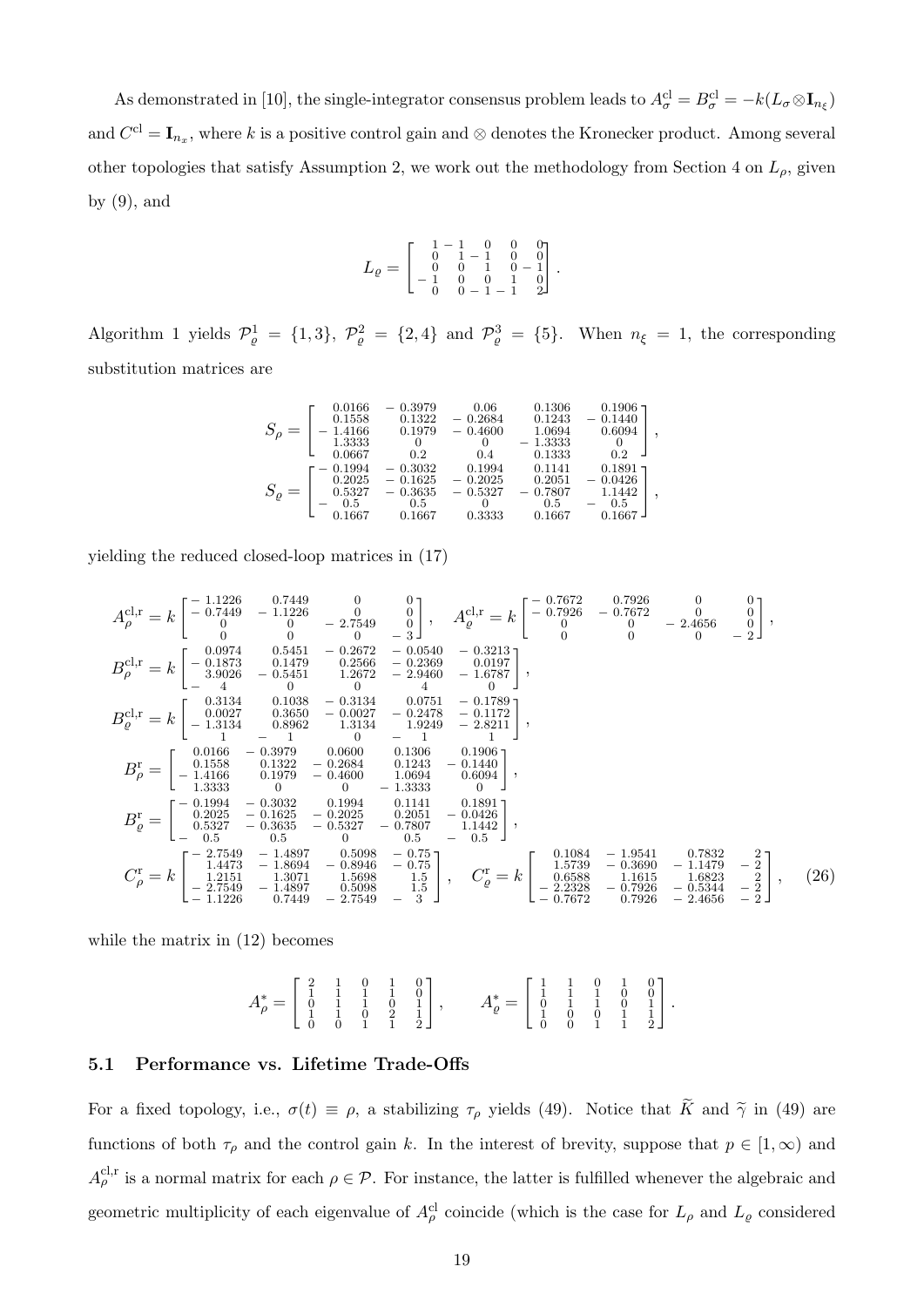above). Considering  $\tau_\rho$  and k as variables, let us now determine dominant growth rates for  $K_\rho$ ,  $\gamma_\rho$ ,  $K^e_{\rho}, \gamma^e_{\rho}, K^d_{\rho}$  and  $\gamma^d_{\rho}$  that constitute  $\tilde{K}$  and  $\tilde{\gamma}$  in (49).

From  $[20, Corollary 5.2, (26), (14)$  and  $(15)$  we obtain

$$
O(K_{\rho}) = kO(K_{\rho}^{d}) = kO\left(\left(\lambda_{\max}(P_{\rho})\right)^{\frac{1}{p}}\sqrt{\frac{\lambda_{\max}(P_{\rho})}{\lambda_{\min}(P_{\rho})}}\right), \qquad O(\gamma_{\rho}) = kO(\gamma_{\rho}^{d}) = kO\left(k\frac{\lambda_{\max}^{2}(P_{\rho})}{\lambda_{\min}(P_{\rho})}\right),
$$
  

$$
O(K_{\rho}^{e}) = \frac{\exp(k\tau_{\rho})}{k(2 - \exp(k\tau_{\rho}))}, \qquad O(\gamma_{\rho}^{e}) = \frac{\exp(2k\tau_{\rho})}{k(2 - \exp(k\tau_{\rho}))},
$$

where  $P_\rho$  is the solution of the Lyapunov equation  $P_\rho A_\rho^{\text{cl,r}} + (A_\rho^{\text{cl,r}})^{\top} P_\rho = -\mathbf{I}_{n_x}$ . Let us introduce  $A_{\rho}^{s} := A_{\rho}^{\text{cl,r}} + (A_{\rho}^{\text{cl,r}})^{\top}$ . Employing [34, (70) & (88)], we obtain  $\lambda_{\min}(P_{\rho}) \geq \frac{1}{2^{1/4}}$  $\frac{1}{2\|A_{\rho}^{\text{cl,r}}\|}$  and  $\lambda_{\max}(P_{\rho}) \leq$  $\frac{-2}{\lambda_{\max}(A_{\rho}^{s})}$ . According to [35, Problem VII.6.4.], we know that  $\lambda_{\max}(A_{\rho}^{s})$  < 0 since  $A_{\rho}^{\text{cl,r}}$  is Hurwitz by construction. Moreover,  $-\lambda_{\max}(A_{\rho}^s)$  equals the smallest singular value, denoted  $\sigma_{\min}$ , of  $A_{\rho}^s$ . The work in [36] provides  $\sigma_{\min}(A_{\rho}^s) \geq \frac{|\text{det}(A_{\rho}^s)|}{\sqrt{\text{trace}(A^s)}^s}$  $\frac{|\text{det}(A_{\rho})|}{\text{trace}(A_{\rho}^{s\top}A_{\rho}^{s})}$ . Using

$$
\sqrt{\text{trace}(A_{\rho}^{s\top}A_{\rho}^{s})} = \sqrt{\sum_{i=1}^{n_z} (\sigma_i(A_s))^2} \le \sum_{i=1}^{n_z} \sigma_i(A_s) \le n_{z_r} ||A_{\rho}^{s}|| \le 2n_{z_r} ||A_{\rho}^{c l,r}||
$$

and the Marcus-de Oliviera conjecture from [35, p.184], we infer that the lower bound of  $\sigma_{\min}(A_{\rho}^s)$ is a polynomial in k of order  $n_{z_r}$ . Thus,  $O(K_\rho)$ ,  $O(\gamma_\rho)$ ,  $O(K_\rho^d)$  and  $O(\gamma_\rho^d)$  are polynomials in k. Since  $O(K_\rho^e)$  and  $O(\gamma_\rho^e)$  contain exponential terms, their impact on the growth rates of  $\tilde{K}$  and  $\tilde{\gamma}$  is predominant. Now, it is straightforward to show that the dominant growth rates of  $\widetilde{K}$  and  $\widetilde{\gamma}$  are given by

$$
O(\widetilde{K}) = O(\widetilde{\gamma}) = \frac{1}{k^{\alpha} (\varkappa - \exp\left(k\tau_{\rho}\right))},\tag{27}
$$

where  $\alpha > 0$  while  $\varkappa$  is a positive constant whose actual value is irrelevant for our purposes herein. However, we point out that  $\varkappa$  is a function of  $L_{\rho}$ , agent dynamics and the selected decentralized control law. In order for (27) to be finite, the following needs to hold

$$
\tau_{\rho} \in \left(0, \frac{\ln \varkappa}{k}\right),\tag{28}
$$

which is in line with Theorem 1. Let us measure the MAN performance in terms of the time to reach (i.e., convergence rate) the MAN objective starting from some  $(x(t_0), e(t_0))$  and in the presence of disturbance  $\omega$  (refer to (49)).

From [13] and [10] we know there is an element of the set  $(0, \frac{\ln x}{k})$  $\left(\frac{d\mathcal{H}}{k}\right)$ , denoted  $\tau_{\rho}^{\max}$ , such that any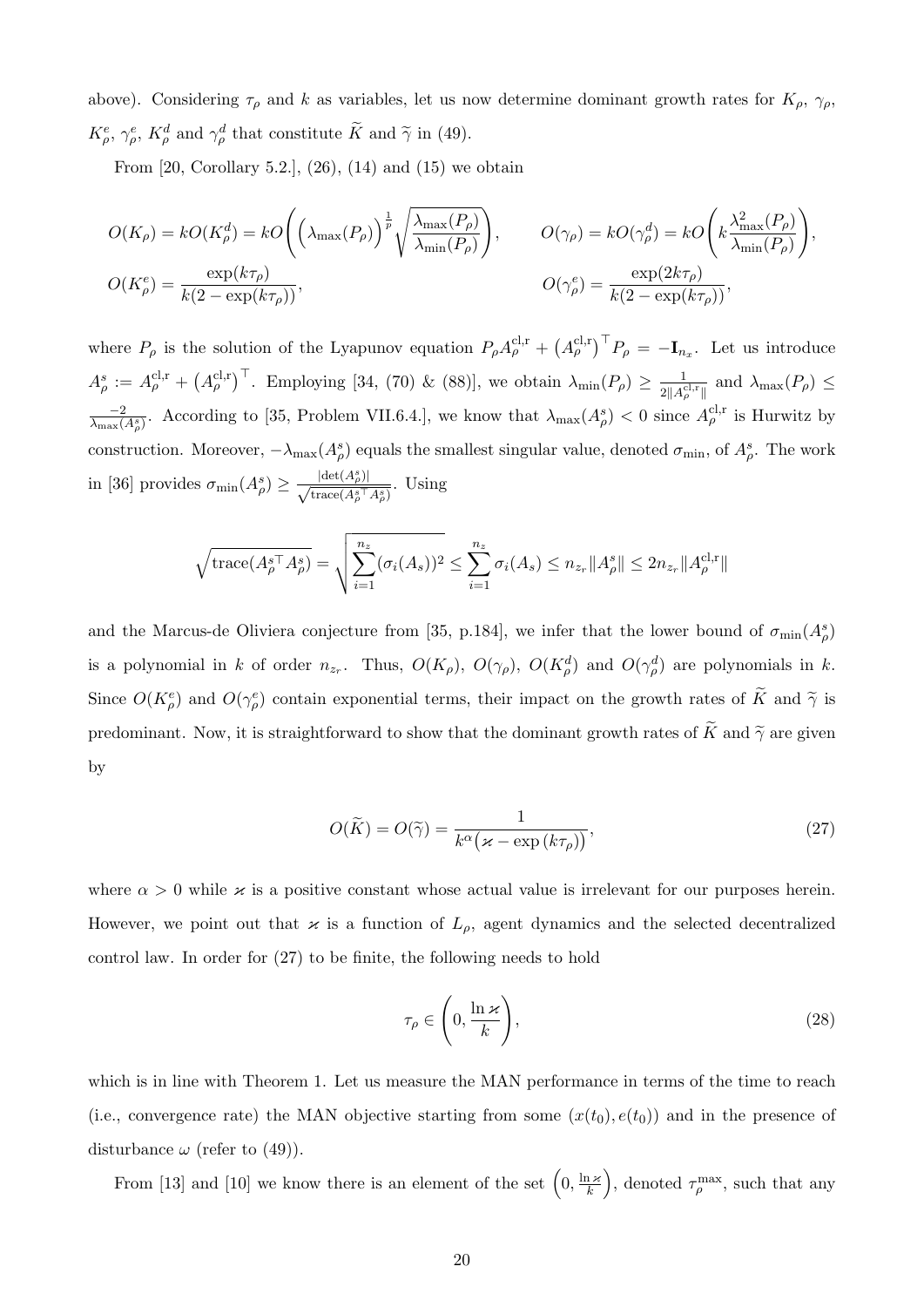![](_page_20_Figure_0.jpeg)

Figure 6: eZ430-RF2500 WSN node used in the experimental setup.

 $\tau_{\rho} < \tau_{\rho}^{\max}$  stabilizes the control system of interest. Apparently, an increase in the control gain k decreases  $\tau_{\rho}^{\max}$ . From (49) and (27) one concludes that, for a fixed k, the greater  $\tau_{\rho}$  (i.e., greater  $\widetilde{K}$  and  $\widetilde{\gamma}$ ) becomes, the smaller the rate of convergence towards the MAN objective becomes and the closed-loop system becomes more susceptible to disturbances/noise. On the other hand, the rate of convergence and disturbance sensitivity might be decreased by increasing  $k$  which in turn requires a smaller  $\tau_{\rho}$  (i.e., more frequent information exchange). Nevertheless, a decrease in k might impair the MAN performance and disturbance rejection due to  $k^{\alpha}$  in (27). Therefore, one needs to carefully balance between performance and energy needs. It might even turn out that the hardware at hand cannot deliver information at a rate below  $\tau_{\rho}^{\max}$ . In that case, one should decrease k or augment  $\varkappa$  by changing the underlying communication topology, control law or system dynamics. Alternatively, one could seek for more advanced hardware. Lastly, in light of Theorem 5, the same inference about performance vs. resource consumption holds for time-varying topologies with switching signals satisfying the associated average dwell-time condition.

## 5.2 Experimental Setup

We select eZ430-RF2500 wireless sensor nodes because they offer a fairly short time window of activity for transmitting/receiving a message. In addition, these nodes are quite affordable and have modest energy requirements [37]. On the other hand, due to simplicity of the WSN nodes, the topology discovery algorithm [27] is not yet implemented and time-varying topologies are not examined experimentally. For numerical simulations involving switching topologies, albeit without agent partitions, refer to  $[10]$ .

Each eZ430-RF2500 node (Figure 6) is a very low-power wireless platform built around an MSP430 microcontroller and CC2500 transceiver [38]. The ultra low-power MSP430 is a 16-bit microcontroller with 5 low-power operating modes. It is equipped with a digitally controlled oscillator (DCO) as well as with an internal very-low-power low-frequency oscillator (VLO) used in low-power operating modes. Besides the internal clock source, MSP430 also supports external crystal oscillators. Information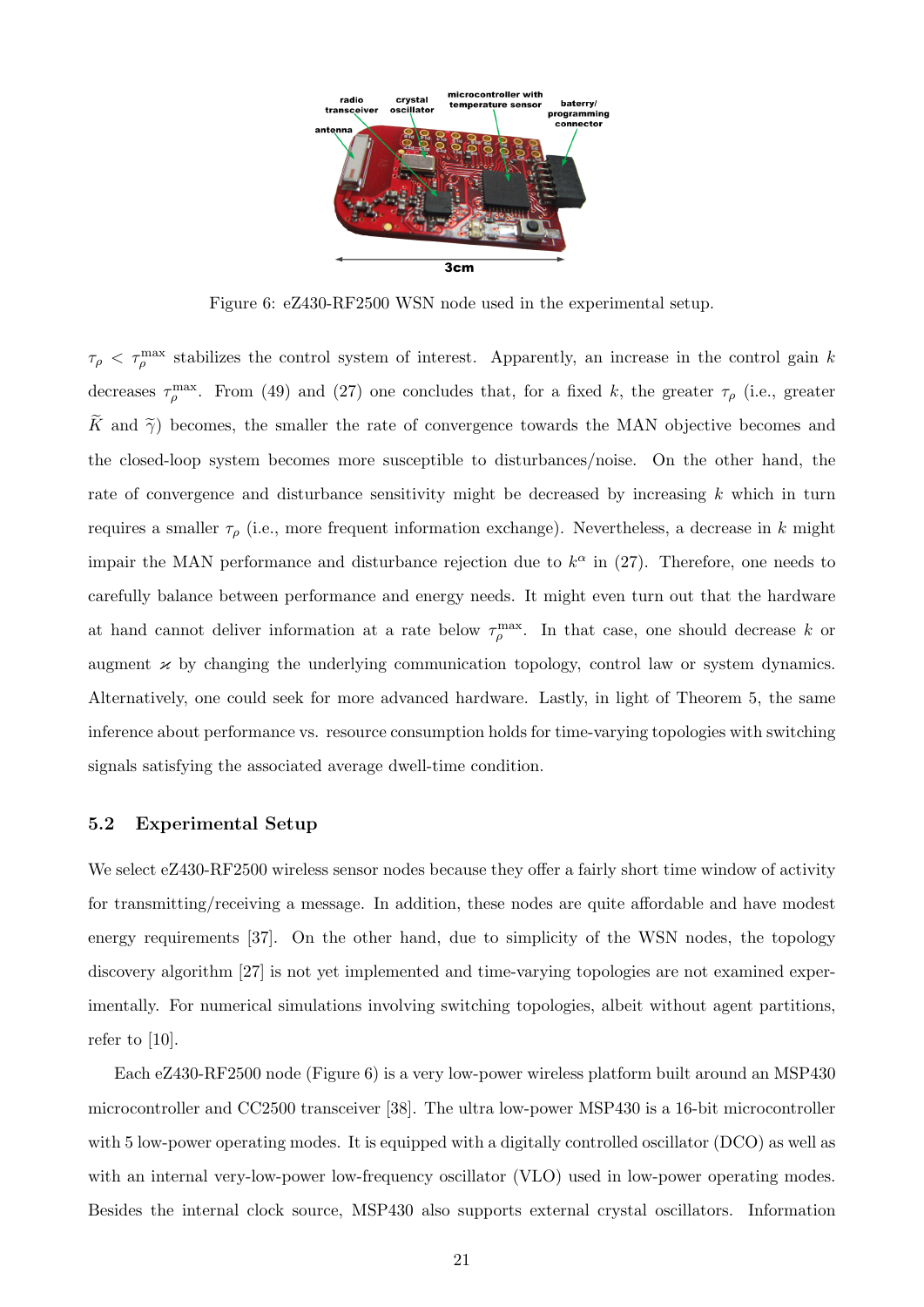about power consumption and oscillator characteristics are shown in Table 1. More information about typical drifts for commercial clock sources and procedures regarding how to suppress them can be found in [26].

The CC2500 is a 2.4-GHz RF transceiver implementing SimpliciTI communication protocol with 250 kbps data rate. This proprietary stack of Texas Instruments is much simpler than the generally used IEEE 802.15.4/ZigBee protocol, requires less memory capacity and enables lower power consumption when the node is in the idle mode. It also has a much lower overhead in terms of additional headers per packet (only 14 extra bytes).

## 5.3 Energy Consumption

To characterize the energy consumption of the eZ430-RF2500, the node was connected to a laboratory power source providing 3 V, and a 10  $\Omega$  resistor was connected in series to the node. The current in the circuit was measured by a multimeter (Fluke 45), while the voltage drop on the resistor was captured with a digital oscilloscope (Rigol DS1102E). Node current consumption in different operating modes is shown in Table 2. Figure 7 shows the voltage drop (proportional to the node current consumption) on the resistor, presenting a sequence in which the node is receiving and then transmitting a packet. As pointed out in the figure, the time interval required to merely receive or transmit is about 780 µs, but a significant amount of time is taken by switching between operating modes. The intrinsic platformdependent functions (e.g., calibration, scanning the channel before sending, etc.) create an overhead. Due to this overhead, it takes 2.2 ms to broadcast or receive a message. This represents the hardwaredependent lower bound on  $\tau_{\rho}$ .

The energy consumption of the node, denoted  $E_{\text{node}}$ , is the sum of the energy utilized in all operating modes and energy utilized for all transitions between operating modes, i.e.,

$$
E_{\text{node}} = \sum_{\text{mode}} P_{\text{mode}} \cdot t_{\text{mode}} + \sum_{\text{trans}} P_{\text{trans}} \cdot t_{\text{trans}},
$$
\n(29)

Table 1: Current consumption and oscillator characteristics of MSP430 microcontroller.

| Current     | active mode (at 1 MHz and 3.3 V)        | about 300 $\mu$ A                                        |
|-------------|-----------------------------------------|----------------------------------------------------------|
| consumption | deepest low-power mode                  | about 500 nA                                             |
| Oscillators | digitally controlled oscillator         | $+/-2\%$ typical tolerance<br>$+/-5\%$ maximal tolerance |
|             | very-low-power low-frequency oscillator | frequency drift $0.5\%$ / °C and $4\%$ /V                |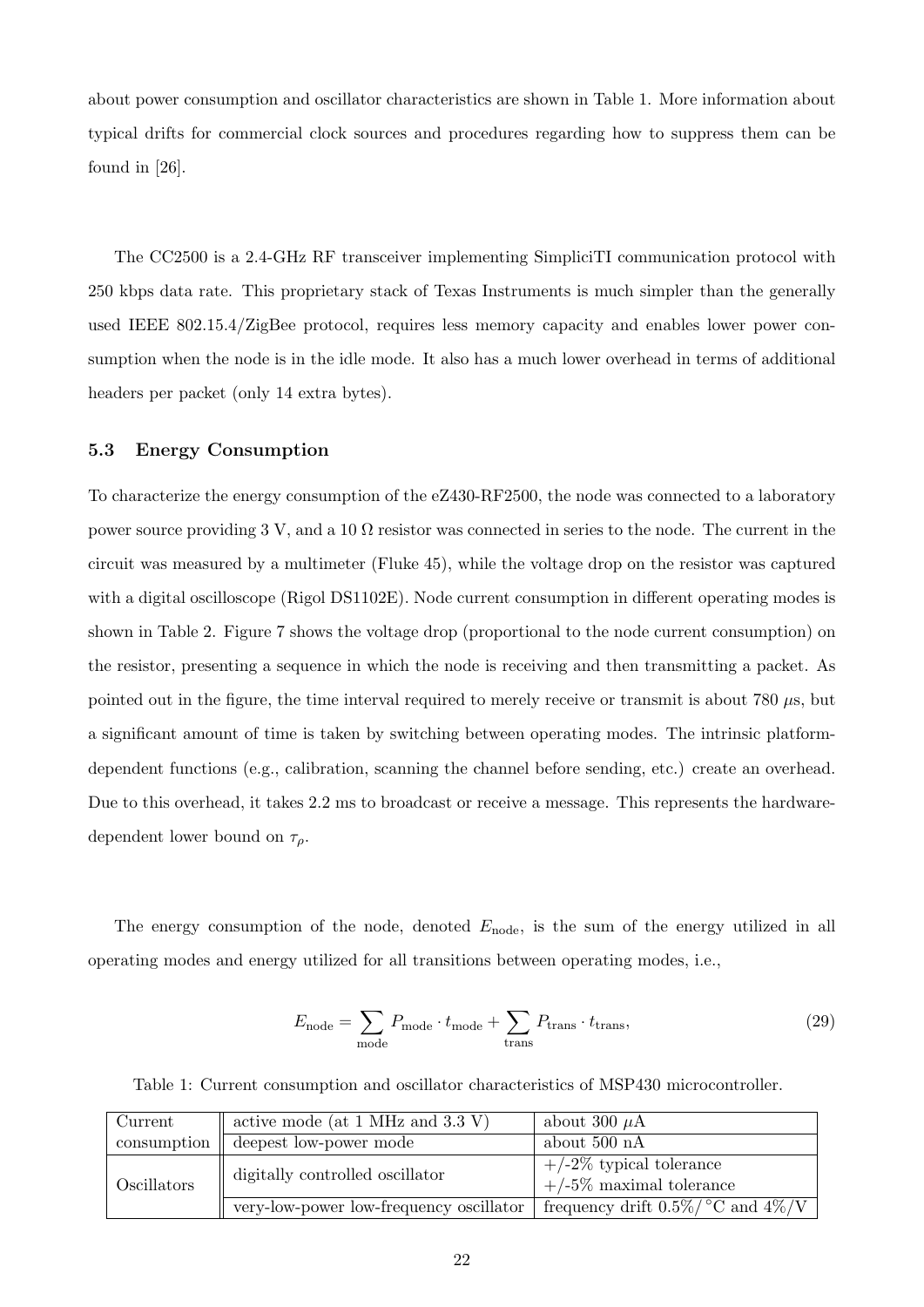![](_page_22_Figure_0.jpeg)

Figure 7: A sequence showing a node listening to the communication medium, then receiving a message and immediately transmitting another message afterwards. The packet has 2 B payload (total 24 B on the physical layer due to the stack and radio overhead). Transitions between operating modes present a significant overhead in time and energy. Notice that the power consumption of the radio when merely listening is almost the same (and even slightly higher!) as when actually receiving a packet. This finding also advocates the TDMA scheduling employing agent partitions.

where  $P_{\text{mode}}$  and  $t_{\text{mode}}$  represent power consumption of the node in a particular operation mode and the time spent in that mode, respectively. Taking into account the power consumption of a node from Table 2 and measuring the time intervals when staying in different modes and transitions (as in Figure 7), we estimate the long-term energy consumption of the node. In our experiment, each node was connected to a small-size battery providing 3 V and 1000 mAh. In the idle mode the radio was inactive while the microcontroller was active.

## 5.4 Experimental Results

We select  $k = 1$ ,  $p = 2$ , randomly pick initial states that are further apart (see Figure 8(c)) and use these initial states in all experiments for a fair comparison. The single-integrator problem was implemented for various broadcasting intervals  $\tau_\rho$  ranging from the lower physical limit of 2.2 ms to the experimental upper limit on the stabilizing intervals of 0.3 s. We point out that the theoretical upper bound on the stabilizing intervals  $\tau_{\rho}$ , obtained via Section 4, is 0.033 s. Hence, the theoretically predicted  $\tau_{\rho}^{\max}$  is about 9 times more conservative than the experimental one.

Table 2: Current consumption of the eZ430-RF2500 node in different operating modes with a 3 V supply.

| Component       |             | Current consumption $[mA]$ |
|-----------------|-------------|----------------------------|
| microcontroller | transceiver |                            |
| on              | on, RX      | 21.30                      |
| <sub>on</sub>   | on, TX      | 25.11                      |
| on              | off         | 3.00                       |
|                 |             | 1 AN 1                     |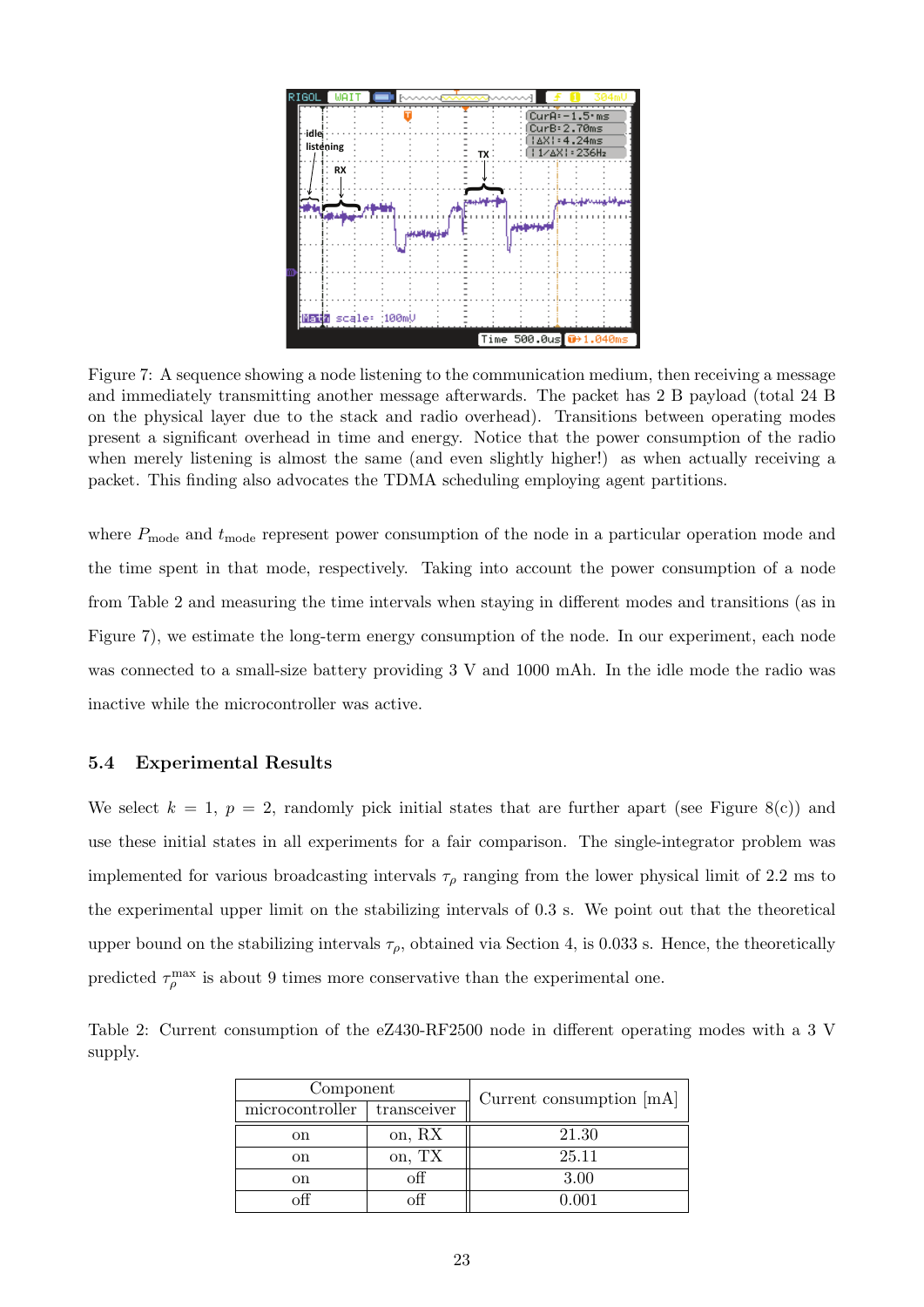![](_page_23_Figure_0.jpeg)

Figure 8: Experimental results that verify the theoretical exposition of Section 4: (a) Expected lifetime of the battery; (b) Time to converge into  $\epsilon$ -vicinity of the consensus for  $\epsilon = 0.4$ ; and, (c) States of the agents for  $\tau_\rho = 0.033$  s.

As shown in Figure 4, each node cycles between the following modes: TX-idle-RX-idle-RX-idle-TX- $\ldots$ , and so on. Clearly, each cycle lasts for  $T_{\rho} \tau_{\rho}$  seconds. The expected node lifetime, when powered by a 1000 mAh capacity battery, is shown in Figure 8(a) for different  $\tau_{\rho}$ . The smaller the  $\tau_{\rho}$ is, the greater the average power consumed in one cycle becomes. If we want to increase the lifetime of our device by increasing  $\tau_{\rho}$ , the closed-loop system takes longer to reach  $\epsilon$ -vicinity of consensus (see Figure 8(b)). In addition, a greater  $\tau_{\rho}$  causes greater sensitivity to noise as shown in Figure 8(b). The smaller noise/disturbance level is hardware-dependent and arises from rounding the exchanged data to two decimal places. The greater noise/disturbance level is emulated by adding random numbers to the exchanged data. Those random numbers are drawn from the uniform distribution over the interval  $[-1, 1]$ . Since the nodes in our experiments are within 10 m from each other, hardwarespecific sporadic losses of messages are negligible [39]. Nevertheless, an increase in lost messages can easily be compensated for according to Remark 4.

As predicted by  $(27)$ , the graphs in Figures  $8(a)$  and  $8(b)$  are rather nonlinear with vertical and horizontal asymptotes; hence, considerable decreases of intertransmission intervals may not significantly improve performance while the corresponding expected lifetimes may be significantly shortened (and vice versa). The rationale behind this observation is that, as  $\tau_\rho$  decreases, practically the same information are being exchanged in several consecutive intervals. Basically, upcoming (but costly) transmissions do not bring significantly different information; hence, the "old" information (preserved via the zero-order-hold strategy) are an adequate replacement for the "new" information.

Figure 8(c) brings experimentally obtained states of the agents for the theoretical  $\tau_{\rho}^{\rm max} = 0.033$  s. Apparently, from Figures 8(a) and 8(b), we infer that the theoretical  $\tau_{\rho}^{\rm max} = 0.033$  s provides and acceptable compromise between the time to converge and node lifetime.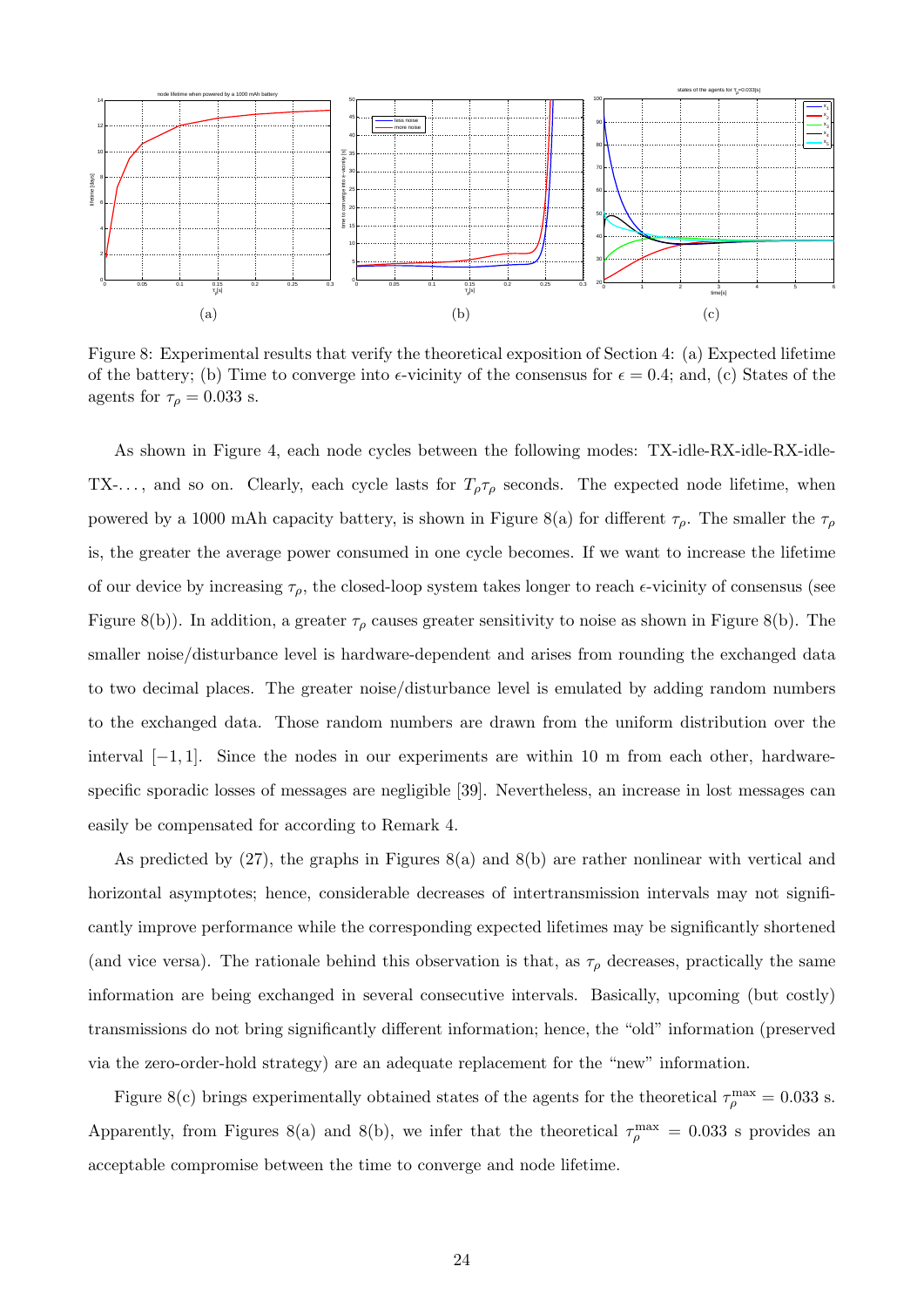# 6 Conclusion

In this paper, we devise a comprehensive self-triggered communication scheme for managing resources of MANs without compromising the original initial-condition-(in)dependent goal of the MANs. By extending the intervals of idleness of each agent, our communication scheme poses lesser demands on the agent resources (e.g., lowers the operating frequency and energy consumption). In addition, these resources can now be exploited for other activities (e.g., inter-network collaboration). However, extended intervals of idleness lead to degraded performance which manifests in decreased disturbance/noise resilience and increased convergence times. On the other hand, shorter intertransmission intervals may significantly decrease network lifetime while performance may not improve considerably. In addition, our experimental findings are in good accordance with the theoretical analyses and suggest that our theoretical bounds are not overly conservative and provide a reasonable performance vs. energy trade-off.

In the future, in light of [17], we plan to pose the performance vs. resource consumption trade-offs as an optimal control problem and solve it in a decentralized fashion. Likewise, due to [28], consideration of nonlinear agents is in order. Regarding the practical side of this work, the experiments indicate that it is important to keep agents' internal clocks synchronized. Evidently, the proposed scheme is suitable for clock synchronization during experiments; hence, it will be employed in the future. Finally, similar experiments will be carried out on our mobile robotics testbed.

# Acknowledgment

This work has been supported by the European Community Seventh Framework Programme under grant No. 285939 (ACROSS). D. Tolić is partially supported by the Air Force Research Laboratory under agreement number FA8655-13-1-3055. The U.S. Government is authorized to reproduce and distribute reprints for Governmental purposes notwithstanding any copyright notation thereon.

The views and conclusions contained herein are those of the authors and should not be interpreted as necessarily representing the official policies or endorsements, either expressed or implied, of the Air Force Research Laboratory or the U.S. Government.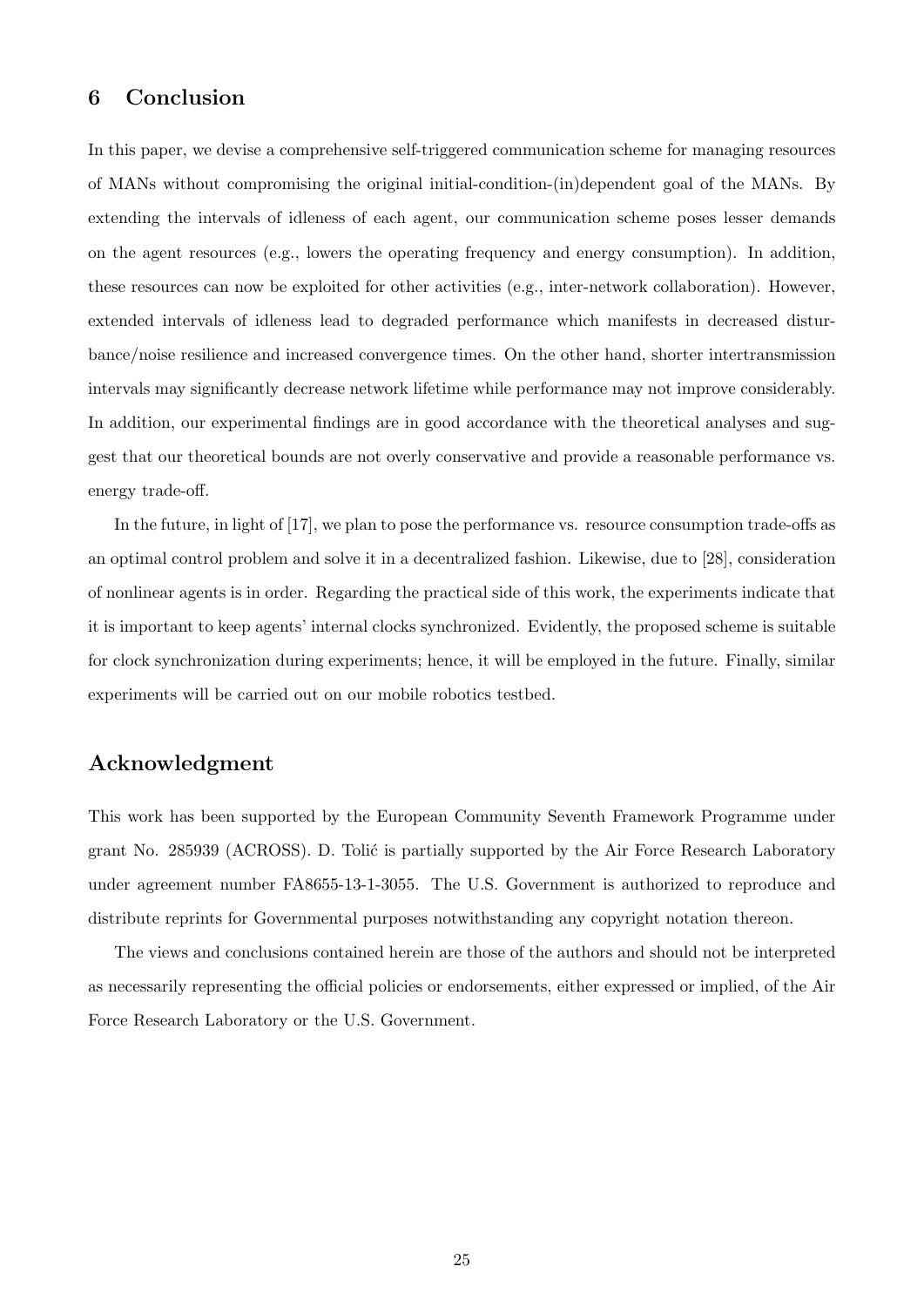# Appendix

## 6.1 Graph Theory

A directed graph, or digraph, is a pair  $\mathcal{G} = (\mathcal{V}, \mathcal{E})$ , where  $\mathcal{V} = \{1, \ldots, N\}$  is a nonempty set of nodes (or vertices) and  $\mathcal{E} \subset \mathcal{V} \times \mathcal{V}$  is the set of the corresponding *edges*. When the edge  $(i, j)$  belongs to  $\mathcal{E}$ , it means that there is an information flow from the node i to the node j. We do not allow self-loops, i.e., edges that connect a vertex to itself. When both  $(i, j)$  and  $(j, i)$  belong to  $\mathcal{E}$ , we say that the link between  $i$  and  $j$  is *bidirectional*. Otherwise, the link between  $i$  and  $j$  is *unidirectional*. The set of neighbors of the node i is  $\mathcal{N}_i = \{j \in \mathcal{V} : (j,i) \in \mathcal{E}\}\)$ , which is all nodes that the node i can obtain information from. A path in a graph is a sequence of vertices such that from each of its vertices there is an edge to the next vertex in the sequence. A cycle in  $\mathcal G$  is a directed path with distinct nodes except for the starting and ending node. An *inclusive cycle* for an edge is a cycle that contains the edge on its path. A directed tree is a directed graph in which every node has exactly one parent except for one node. A subgraph  $\mathcal{G}^s = (\mathcal{V}^s, \mathcal{E}^s)$  of  $\mathcal{G}$  is a graph such that  $\mathcal{V}^s \subseteq \mathcal{V}$  and  $\mathcal{E}^s \subseteq \mathcal{E} \cap (\mathcal{V}^s \times \mathcal{V}^s)$ . A directed spanning tree  $\mathcal{G}^s$  of  $\mathcal{G}$  is a subgraph of  $\mathcal{G}$  such that  $\mathcal{G}^s$  is a directed tree and  $\mathcal{V}^s = \mathcal{V}$ . A graph G contains a directed spanning tree if a directed spanning tree is a subgraph of  $G$ .

Given a graph  $\mathcal{G}$ , the graph Laplacian matrix  $L \in \mathbb{R}^{|\mathcal{V}| \times |\mathcal{V}|}$  is defined as

$$
L = [l_{ij}], \quad l_{ij} = \begin{cases} -1, & j \in \mathcal{N}_i \\ |\mathcal{N}_i|, & j = i \\ 0, & \text{otherwise} \end{cases}.
$$

# 6.2 From Agent Dynamics to Closed-Loop Dynamics

Consider N heterogeneous linear systems, i.e., agents, given by

$$
\dot{\xi}_i = A_i \xi_i + B_i u_i + \omega_i,
$$
  
\n
$$
\zeta_i = C_i \xi_i,
$$
\n(30)

where  $\xi_i \in \mathbb{R}^{n_{\xi_i}}$  is the state,  $u_i \in \mathbb{R}^{n_{\zeta}}$  is the input,  $\zeta_i \in \mathbb{R}^{n_{\zeta}}$  is the output of the  $i^{\text{th}}$  system,  $i \in$  $\{1, 2, \ldots, N\}$ , and  $\omega_i \in \mathbb{R}^{n_{\xi}}$  reflects exogenous disturbances or unmodeled dynamics. In addition,  $A_i$ ,  $B_i$  and  $C_i$  are matrices of appropriate dimensions. Since these agents are vertices of a communication graph, the set of all agents is denoted V. Hence,  $|\mathcal{V}| = N$ . A common decentralized control policy is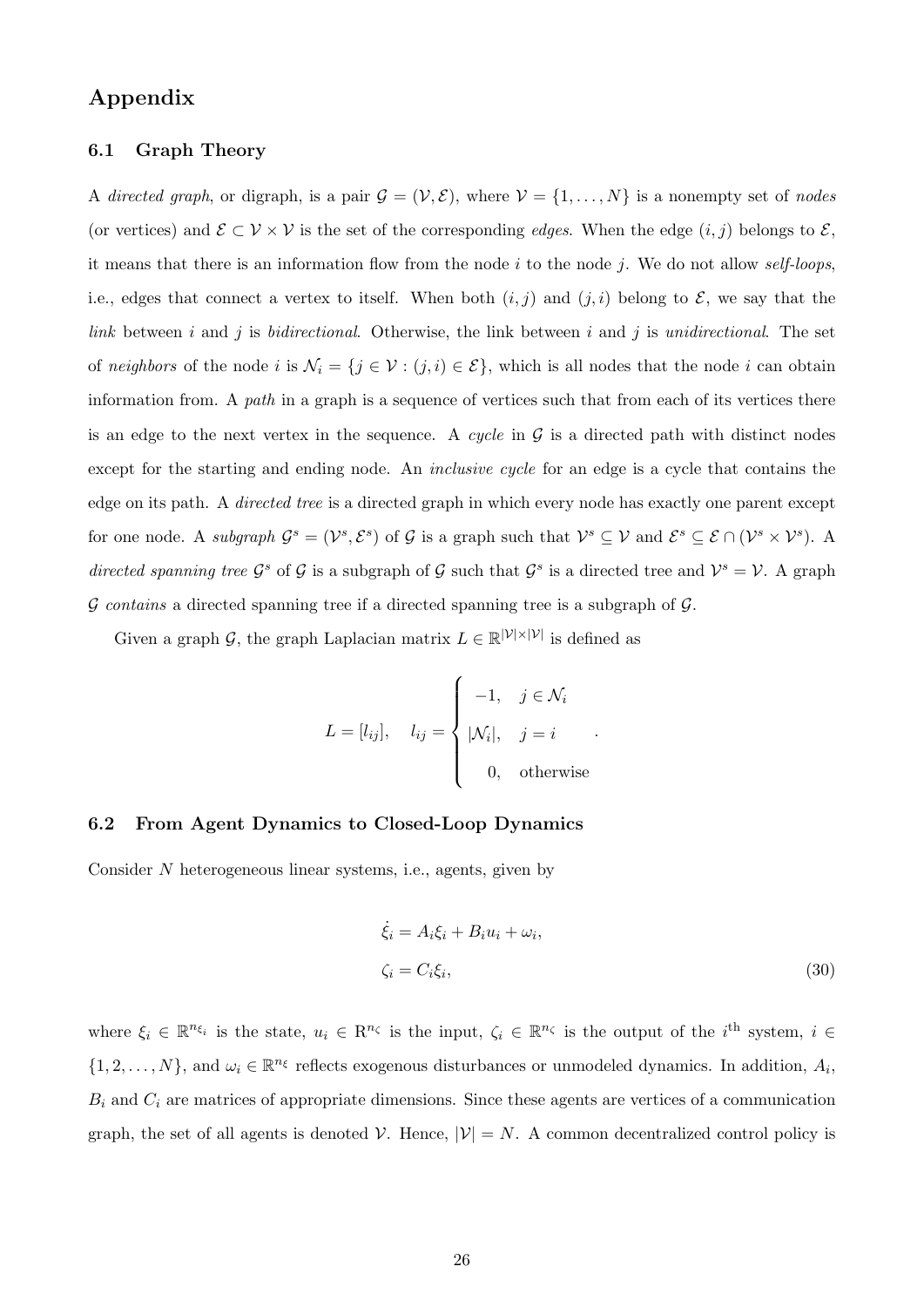given by

$$
u_i = -K_i \sum_{j \in \mathcal{N}_i} [(\zeta_i - \zeta_j) - (d_i - d_j)], \tag{31}
$$

where  $K_i$  is a  $n_{u_i} \times n_{\zeta}$  matrix,  $\mathcal{N}_i$  denotes the set of neighbors of the i<sup>th</sup> agent and  $d_i \in \mathbb{R}^{n_{\zeta}}$  is the bias term. Next, let us define the following stack vectors  $\xi := (\xi_1, \xi_2, \ldots, \xi_N), y := (\zeta_1, \zeta_2, \ldots, \zeta_N)$ ,  $d := (d_1, d_2, \ldots, d_N)$  and  $\omega := (\omega_1, \omega_2, \ldots, \omega_N)$ . Knowing the Laplacian matrix  $L_\rho$  of a communication graph  $\mathcal{G}$ , the closed-loop dynamic equation of (30) given the control law (31) becomes

$$
\dot{\xi} = A_{\rho}^{\text{cl}} \xi - B_{\rho}^{\text{cl}} d + \omega,
$$
  

$$
\zeta = C^{\text{cl}} \xi,
$$
 (32)

where  $\rho \in \mathcal{P}$  denotes the subsystem associated with  $L_{\rho}$ , and

$$
A_{\rho}^{\text{cl}} = [A_{\rho,ij}^{\text{cl}}], \quad A_{\rho,ij}^{\text{cl}} = \begin{cases} A_i - l_{\rho,ii} B_i K_i C_i, & i = j \\ -l_{\rho,ij} B_i K_i C_j, & \text{otherwise} \end{cases},
$$
  
\n
$$
B_{\rho}^{\text{cl}} = [B_{\rho,ij}^{\text{cl}}], \quad B_{\rho,ij}^{\text{cl}} = -l_{\rho,ij} B_i K_i,
$$
  
\n
$$
C^{\text{cl}} = \text{diag}(C_1, C_2, \dots, C_N),
$$
\n(33)

where  $A_{\rho,ij}^{cl}$  and  $B_{\rho,ij}^{cl}$  are matrix blocks whilst diag( $\cdot, \cdot, \ldots, \cdot$ ) indicates a diagonal matrix.

**Remark 7.** Using the Geršgorin circle theorem, the work in [40] provides sufficient conditions for  $A^{\text{cl}}_{\rho}$ to be Hurwitz. Applying these sufficient conditions to  $A_{\rho}^{\text{cl}}$  herein, we obtain that when

- (i)  $A_i l_{\rho, ii} B_i K_i C_i$  is Hurwitz for all  $i \in \{1, 2, \dots, N\}$ , and
- $(iii)$  min<sub> $\lambda_i \in \lambda(A_i l_{\rho, ii} B_i K_i C_i)$   $|\lambda_i| \ge \sum_{j \in \mathcal{N}_i} ||B_i K_i C_j||$ ,</sub>

where the set of all eigenvalues of a matrix is denoted  $\lambda(\cdot)$ , are fulfilled, the matrix  $A_{\rho}^{cl}$  is Hurwitz. Thus, by changing  $K_i$ 's for different topologies, one can ensure that  $A_{\sigma}^{cl}$  remains Hurwitz.

When  $\omega \equiv \mathbf{0}_{n_{\omega}}$ , the equilibria of (32) satisfy

$$
A_{\rho}^{\rm cl}\xi = B_{\rho}^{\rm cl}d.\tag{34}
$$

It is well known that the above matrix equality is solvable if and only if  $B_{\rho}^{cl}d$  is in the column space of  $A_{\rho}^{cl}$ . If this condition is not met, simply select different  $d_i$ 's. Notice that  $d = \mathbf{0}_{n_d}$  or  $A_{\rho}^{cl}$  being Hurwitz immediately makes (34) solvable. Provided that (34) is solvable, we can find a particular solution  $\xi^{\text{p}}$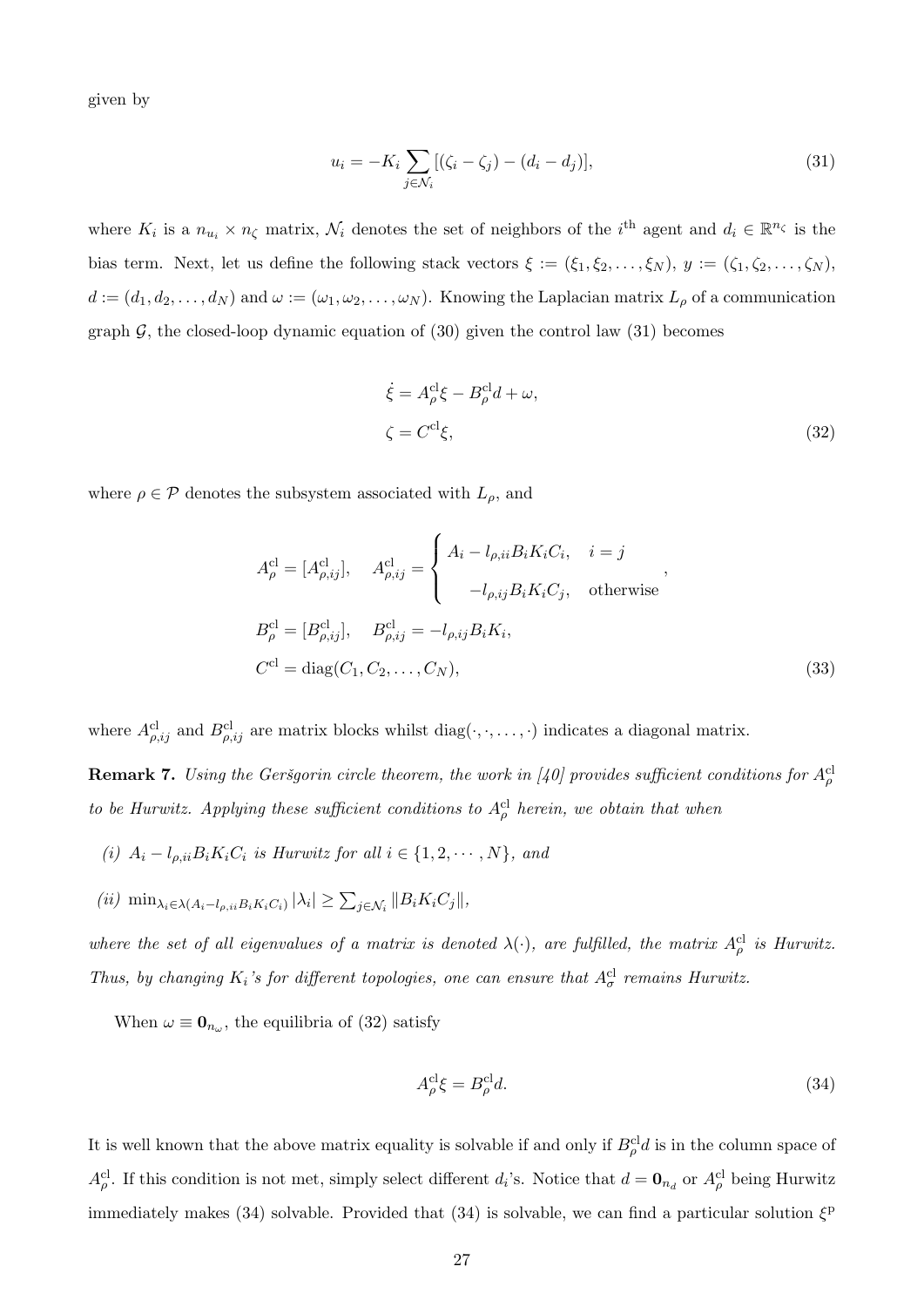to (34). The corresponding output is  $\zeta^{\text{p}} = C^{\text{cl}} \zeta^{\text{p}}$ . Now, the substitutions  $x = \xi - \xi^{\text{p}}$  and  $y = \zeta - \zeta^{\text{p}}$ transform (32) into the equivalent system (6). Notice that one can change  $\zeta^{\text{p}}$  by changing d. For example, one can change formations by changing d.

#### 6.3 Introducing Intermittent Data Exchange

The control law (31) can be modified as follows:

$$
u_i = -K_i \sum_{j \in \mathcal{N}_i} [(\hat{\zeta}_i - \hat{\zeta}_j) - (d_i - d_j)], \tag{35}
$$

where signals  $\hat{\zeta}_i : [t_0, \infty) \to \mathbb{R}^{n_x}, i \in \{1, \ldots, N\}$ , are piece-wise constant and right-continuous functions with jumps accompanying the data exchange instants and  $t_0 \in \mathbb{R}$  is the initial time. In other words, the control signal  $u_i$  is driven by sampled zero-order-hold versions of the actual signals  $\zeta_i : [t_0, \infty) \to \mathbb{R}^{n_x}$ ,  $i \in \{1, \ldots, N\}$ . Now, let us introduce the error vector e as follows

$$
e = \begin{bmatrix} e_1 \\ e_2 \\ \vdots \\ e_N \end{bmatrix} := \begin{bmatrix} \hat{\zeta}_1 - \zeta_1 \\ \hat{\zeta}_2 - \zeta_2 \\ \vdots \\ \hat{\zeta}_N - \zeta_N \end{bmatrix} = \hat{\zeta} - \zeta.
$$
 (36)

The above expression uses  $\hat{\zeta} := (\hat{\zeta}_1, \hat{\zeta}_2, \dots, \hat{\zeta}_N)$ . Taking e into account, the closed-loop dynamics (6) become (7). Since  $\dot{\hat{\zeta}} = 0$  and  $\dot{\zeta}^{\text{p}} = 0$ , the corresponding error dynamics are (8).

# 6.4 Proof of Proposition 1

Proof. This proposition is proved by showing that

$$
\left\| -C^{\mathrm{cl}}(A_{\rho}^{\mathrm{cl}}x + \omega) \right\|_{\mathcal{B}_{\tilde{y}_{\rho}}} \ge \left\| \overline{-C^{\mathrm{cl}}(A_{\rho}^{\mathrm{cl}}x + \omega)} \right\|_{\mathcal{B}_{\tilde{y}_{\rho}}},\tag{37}
$$

where the sets  $\mathcal{B}_{\tilde{y}_\rho}$  and  $\mathcal{B}_{\tilde{y}_\rho}$  are obtained via (3). Apparently,  $\mathcal{B}_{\tilde{y}_\rho}$  may be constructed from  $\mathcal{B}_{\tilde{y}_\rho}$  by applying the <sup>-</sup> operator to the elements of  $\mathcal{B}_{y\rho}$ . In addition, notice that  $n_{\hat{y}\rho} = n_{\tilde{y}\rho}$ . Now, the inequality (37) is obtained as follows. For each  $i \in 1, \ldots, n_{\tilde{y}}$ , the reverse triangle inequality yields

$$
\left| \left( -C^{\rm cl}(A_{\rho}^{\rm cl} x + \omega) - b_{\hat{y}_{\rho}} \right)_i \right| \ge \left| \left| \left( -C^{\rm cl}(A_{\rho}^{\rm cl} x + \omega) \right)_i \right| - \left| (b_{\hat{y}_{\rho}})_i \right| \right|,
$$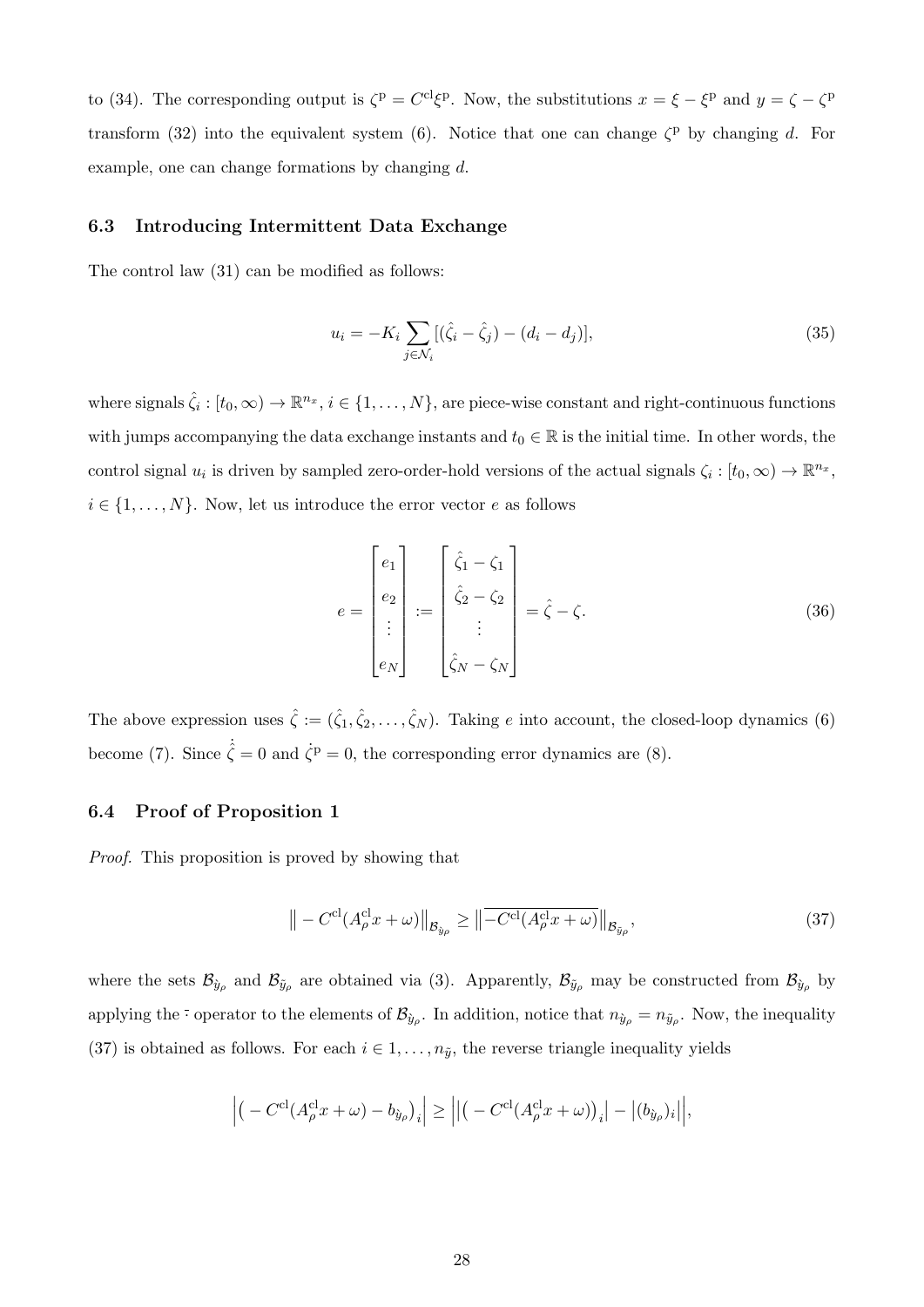where  $b_{\hat{y}_\rho} \in \mathcal{B}_{\hat{y}_\rho}$  and  $(\cdot)_i$  denotes the *i*<sup>th</sup> component of a vector. Hence,

$$
\| -C^{\mathrm{cl}}(A_{\rho}^{\mathrm{cl}}x + \omega) - b_{\hat{y}_{\rho}} \| \ge \|\overline{-C^{\mathrm{cl}}(A_{\rho}^{\mathrm{cl}}x + \omega)} - \overline{b_{\hat{y}_{\rho}}}\|,
$$

yielding

$$
\inf_{b_{\hat{y}_\rho}\in\mathcal{B}_{\hat{y}_\rho}}\| - C^{\mathrm{cl}}(A_\rho^{\mathrm{cl}}x + \omega) - b_{\hat{y}_\rho}\| \ge \inf_{b_{\hat{y}_\rho}\in\mathcal{B}_{\hat{y}_\rho}}\|\overline{-C^{\mathrm{cl}}(A_\rho^{\mathrm{cl}}x + \omega)} - \overline{b_{\hat{y}_\rho}}\| = \inf_{b_{\tilde{y}_\rho}\in\mathcal{B}_{\tilde{y}_\rho}}\|\overline{-C^{\mathrm{cl}}(A_\rho^{\mathrm{cl}}x + \omega)} - b_{\tilde{y}_\rho}\|,
$$

which is equivalent to (37).

# 6.5 Proof of Theorem 2

*Proof.* According to [10, Section IV.D], the state x of system (7) is  $\mathcal{L}_p$ -detectable w.r.t. B from input  $(\omega, e)$  and from any output  $\hat{y}_\rho$ , i.e., there exist  $K^d_\rho$  and  $\gamma^d_\rho$  such that

$$
||x[t_0, t]||_{p,\mathcal{B}} \le K_\rho^d ||x(t_0)||_{\mathcal{B}} + \gamma_\rho^d ||\dot{y}_\rho[t_0, t]||_{p,\mathcal{B}_y} + \gamma_\rho^d ||\omega[t_0, t]||_p, \tag{38}
$$

for any  $t \geq t_0$ . In addition, from the assumptions of the theorem we have:

$$
\|\tilde{y}_{\rho}[t_0, t]\|_{p, \mathcal{B}_{\tilde{y}_{\rho}}} \le K_{\rho} \|x(t_0)\|_{\mathcal{B}} + \gamma_{\rho} \|(\omega, e)[t_0, t]\|_{p},\tag{39}
$$

$$
||e[t_0, t]||_p \le K_\rho^e ||e(t_0)|| + \gamma_\rho^e ||\tilde{y}_\rho[t_0, t]||_p,
$$
\n(40)

 $\Box$ 

for all  $t \ge t_0$ . Notice that (39) involves  $\|\tilde{y}_\rho[t_0, t]\|_{p, \mathcal{B}_{\tilde{y}_\rho}}$  while (40) involves  $\|\tilde{y}_\rho[t_0, t]\|_p$ . Therefore, in general, the small-gain theorem is not applicable to interconnections of systems that are  $\mathcal{L}_p$ -stable w.r.t. sets. However, our choice of the output  $\tilde{y}_\rho$ , stated in (13), yields  $\mathcal{B}_{\tilde{y}_\rho} = \mathbf{0}_{n_{\tilde{y}_\rho}}$ . In other words,  $\|\tilde{y}_{\rho}[t_0, t]\|_p = \|\tilde{y}_{\rho}[t_0, t]\|_{p, \mathcal{B}_{\tilde{y}_{\rho}}}$ . Next, notice that  $\|(\omega, e)[t_0, t]\|_p \le \|\omega[t_0, t]\|_p + \|e[t_0, t]\|_p$ . We now apply the small-gain theorem to (39)-(40) obtaining

$$
\|\tilde{y}_{\rho}[t_0, t]\|_{p} \le \frac{1}{1 - \gamma_{\rho}\gamma_{\rho}^{e}} \left[K_{\rho} \|x(t_0)\|_{\mathcal{B}} + \gamma_{\rho} K_{\rho}^{e} \|e(t_0)\| + \gamma_{\rho} \|\omega[t_0, t]\|_{p}\right],
$$
\n(41)

$$
||e[t_0, t]||_p \le \frac{1}{1 - \gamma_\rho \gamma_\rho^e} \left[ \gamma_\rho^e K_\rho ||x(t_0)||_\mathcal{B} + K_\rho^e ||e(t_0)|| + \gamma_\rho \gamma_\rho^e ||\omega[t_0, t]||_p \right]. \tag{42}
$$

Merging (38) and (41), we obtain:

$$
||x[t_0,t]||_{p,\mathcal{B}} \le \left(\frac{K_{\rho}\gamma_{\rho}^d}{1-\gamma_{\rho}\gamma_{\rho}^e}+K_{\rho}^d\right)||x(t_0)||_{\mathcal{B}}+\frac{K_{\rho}^e\gamma_{\rho}\gamma_{\rho}^d}{1-\gamma_{\rho}\gamma_{\rho}^e}||e(t_0)||+\left(\frac{\gamma_{\rho}\gamma_{\rho}^d}{1-\gamma_{\rho}\gamma_{\rho}^e}+\gamma_{\rho}^d\right)||\omega[t_0,t]||_{p}.\tag{43}
$$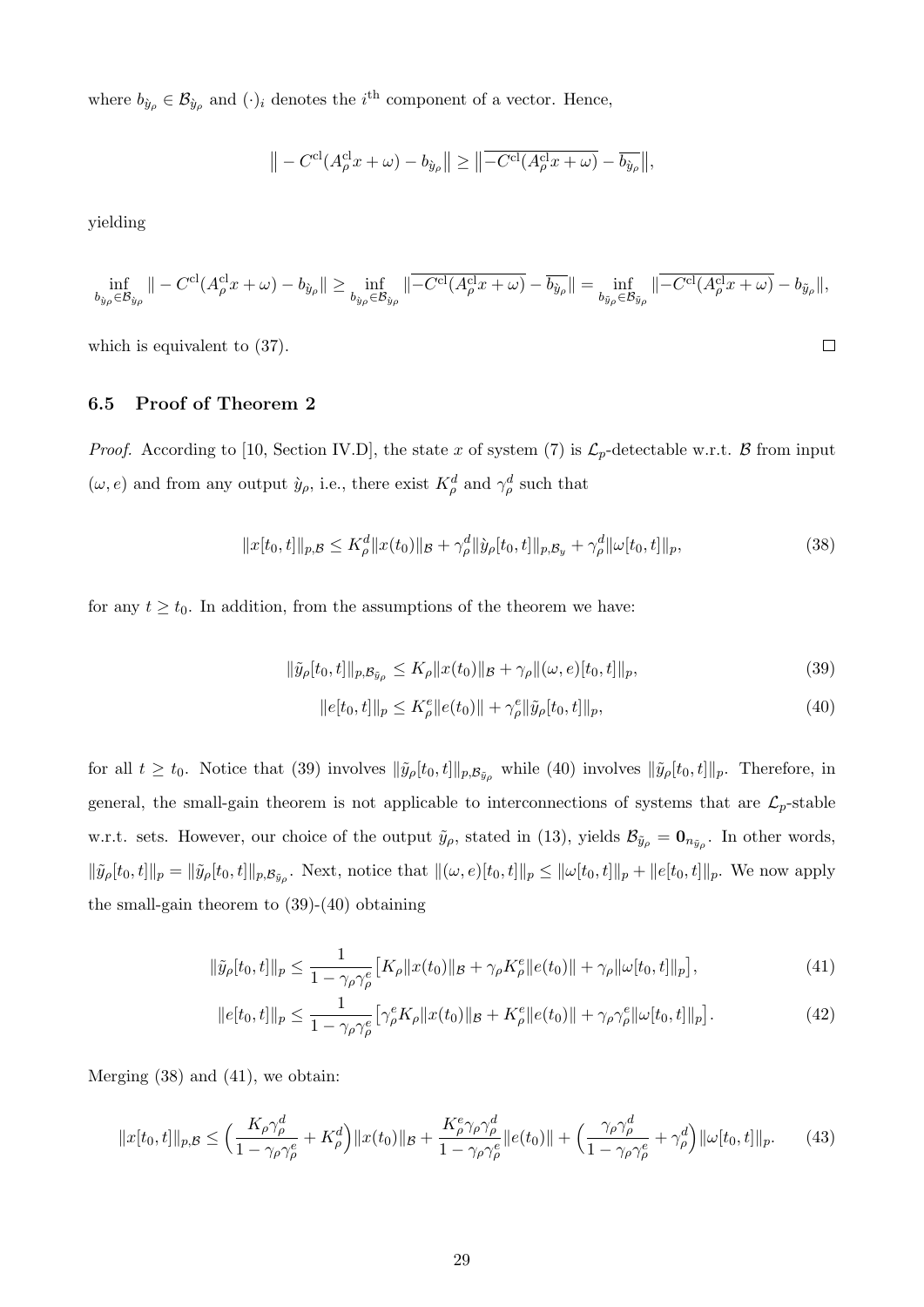Now, we use the following equality:

$$
||(x,e)[t_0,t]||_{p,(B,\mathbf{0}_{n_e})} = ||(x,\mathbf{0}_{n_e})[t_0,t] + (\mathbf{0}_{n_x},e)[t_0,t]||_{p,(B,\mathbf{0}_{n_e})}.
$$
\n(44)

It is easily shown (simply follow the proof for the classical Minkowski inequality [41, Chapter 6] and the fact that  $\|\cdot\|_{\mathcal{B}}$  is a seminorm) that

$$
\|(x, \mathbf{0}_{n_e})[t_0, t] + (\mathbf{0}_{n_x}, e)[t_0, t] \|_{p,(\mathcal{B}, \mathbf{0}_{n_e})} \leq \|(x, \mathbf{0}_{n_e})[t_0, t] \|_{p,(\mathcal{B}, \mathbf{0}_{n_e})} + \|(\mathbf{0}_{n_x}, e)[t_0, t] \|_{p,(\mathcal{B}, \mathbf{0}_{n_e})}
$$
  
=  $||x[t_0, t]||_{p, \mathcal{B}} + ||e[t_0, t]||_p$  (45)

holds. In fact, one can think of (45) as a variant of the classical Minkowski inequality. Combining (42), (43), (44) and (45) yields

$$
||(x,e)[t_0,t]||_{p,(\mathcal{B},\mathbf{0}_{n_e})} \leq K_1 ||x(t_0)||_{\mathcal{B}} + K_2 ||e(t_0)|| + \widetilde{\gamma} ||\omega[t_0,t]||_p, \tag{46}
$$

where  $K_1 = \frac{\gamma_{\rho}^e K_{\rho} + \gamma_{\rho}^d K_{\rho}}{1 - \gamma_{\rho} \gamma^e}$  $\frac{K_{\rho} + \gamma_{\rho}^d K_{\rho}}{1 - \gamma_{\rho} \gamma_{\rho}^e} + K_{\rho}^d$ ,  $K_2 = \frac{K_{\rho}^e + K_{\rho}^e \gamma_{\rho} \gamma_{\rho}^d}{1 - \gamma_{\rho} \gamma_{\rho}^e}$  and  $\tilde{\gamma} = \frac{\gamma_{\rho} \gamma_{\rho}^e + \gamma_{\rho} \gamma_{\rho}^d}{1 - \gamma_{\rho} \gamma_{\rho}^e} + \gamma_{\rho}^d$ . We proceed by obtaining the following expression:

$$
||x(t_0)||_{\mathcal{B}} + ||e(t_0)|| = \inf_{b \in \mathcal{B}} ||x(t_0) - b|| + ||e(t_0)|| \le \inf_{b \in \mathcal{B}} \left( \sum_{i=1}^{n_x} |x_i(t_0) - b_i| \right) + \sum_{i=1}^{n_e} |e_i(t_0) - 0|
$$
  
\n
$$
= \inf_{b \in \mathcal{B}} \left( \sum_{i=1}^{n_x} |x_i(t_0) - b_i| + \sum_{i=1}^{n_e} |e_i(t_0) - 0| \right) \le \sqrt{n_x + n_e} \inf_{b \in \mathcal{B}} \left( ||(x(t_0), e(t_0)) - (b, \mathbf{0}_{n_e})|| \right)
$$
  
\n
$$
= \sqrt{n_x + n_e} ||(x(t_0), e(t_0))||_{(\mathcal{B}, \mathbf{0}_{n_e})}.
$$
\n(47)

In the above derivation, we use the following inequalities

$$
\sqrt{\sum_{i=1}^{n_{\vartheta}} |\vartheta_i|^2} \le \sum_{i=1}^{n_{\vartheta}} |\vartheta_i| \le \sqrt{n_{\vartheta}} \sqrt{\sum_{i=1}^{n_{\vartheta}} |\vartheta_i|^2},
$$
\n(48)

 $\Box$ 

where  $\vartheta = (\vartheta_1, \ldots, \vartheta_{n_{\vartheta}}) \in \mathbb{R}^{n_{\vartheta}}$ . Finally, putting together (46) and (47), we obtain

$$
||(x,e)[t_0,t]||_{p,(\mathcal{B},\mathbf{0}_{n_e})} \leq \widetilde{K}||(x(t_0),e(t_0))||_{(\mathcal{B},\mathbf{0}_{n_e})} + \widetilde{\gamma}||\omega[t_0,t]||_p, \tag{49}
$$

where  $\widetilde{K} := \sqrt{n_x + n_e} \max\{K_1, K_2\}.$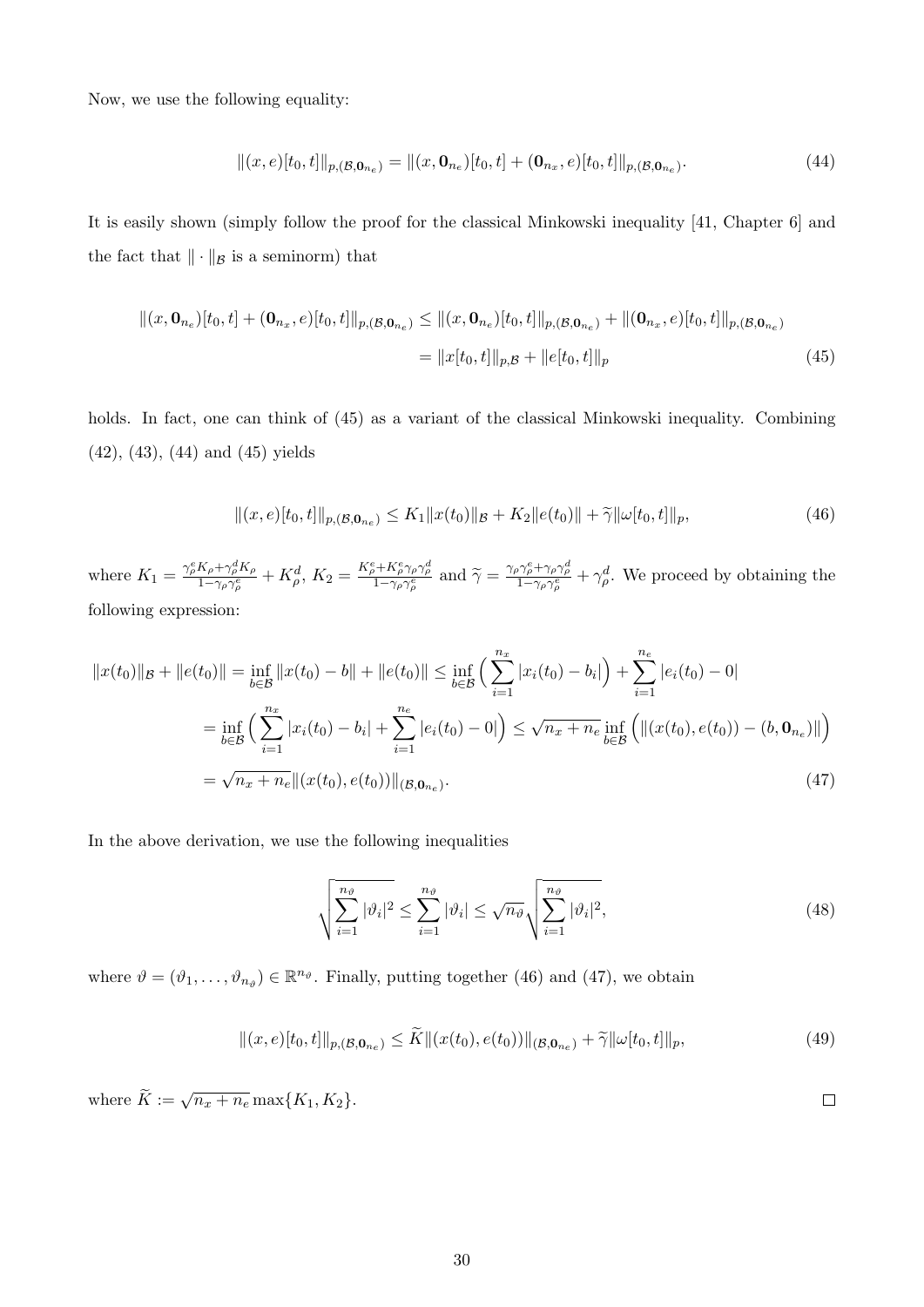### 6.6 Proof of Theorem 3

Proof. Let us show that (17) and (8) satisfy the assumptions of [22, Theorem 2.5]. In other words, we show that there exist nonnegative constants  $L_1, L_2, L_3$  and  $L_4$  such that

$$
||A_{\rho}^{\text{cl},r}z_r + B_{\rho}^{\text{cl},r}e|| \le L_1(||z_r|| + ||e||)
$$
  

$$
||C^{\text{cl}}A_{\rho}^{\text{cl}}S_{\rho}^{-1}(z_r, z_q) + C^{\text{cl}}B_{\rho}^{\text{cl}}e|| \le L_2(||z_r|| + ||e||)
$$
  

$$
||z_r^+(t)|| \le L_3||z_r(t)||
$$
  

$$
||e^+(t)|| \le L_4||e(t)||
$$
 (50)

for all  $z_r \in \mathbb{R}^{n_x-\mathcal{A}}$ , all  $e \in \mathbb{R}^{n_e}$  and each  $\rho \in \mathcal{P}$ . Notice that  $z_r$  does not experience jumps when new information arrives; hence, one can take  $L_3 = 1$ . From (10) it follows that the last inequality is satisfied with  $L_4 = 1$ . It is straightforward to show that  $L_1 = \max\{||A_\rho^{c,l,r}||, ||B_\rho^{c,l,r}||\}$  and  $L_2 =$  $\max\{\|C^{cl}A^{cl}_{\rho}S^{-1}_{\rho}\|,\|C^{cl}B^{cl}_{\rho}\|\}$  satisfy the above inequalities. The UGES property of  $(z_r, e)$  follows from [22, Theorem 2.5], i.e., there exist  $k, l > 0$  such that  $||(z_r, e)(t)|| \leq k \exp(-l(t - t_0))||(z_r, e)(t_0)||$ for all  $t \ge t_0$  and for any  $(z_r, e)(t_0)$ .

Lastly, for all  $t \geq t_0$  and for any  $(x, e)(t_0)$  we have

$$
||(x, e)(t)||_{(\mathcal{B}, \mathbf{0}_{n_e})} \leq ||(x(t), \mathbf{0}_{n_e})||_{(\mathcal{B}, \mathbf{0}_{n_e})} + ||(\mathbf{0}_{n_x}, e(t))||_{(\mathcal{B}, \mathbf{0}_{n_e})} \leq ||x(t)||_{\mathcal{B}} + ||e(t)|| \leq
$$
  
\n
$$
\leq ||S_{\rho}^{-1}|| ||z_r(t)|| + ||e(t)|| \leq \max\{||S_{\rho}^{-1}||, 1\} (||z_r(t)|| + ||e(t)||) \leq
$$
  
\n
$$
\leq \max\{||S_{\rho}^{-1}||, 1\} \sqrt{n_{z_r} + n_e} ||(z_r, e)(t)||
$$
  
\n
$$
\leq k \max\{||S_{\rho}^{-1}||, 1\} \sqrt{n_{z_r} + n_e} \exp(-l(t - t_0)) ||(z_r, e)(t_0)||
$$
  
\n
$$
\leq k \max\{||S_{\rho}^{-1}||, 1\} \sqrt{n_{z_r} + n_e} \exp(-l(t - t_0)) (||z_r(t_0)|| + ||e(t_0)||)
$$
  
\n
$$
\leq k \max\{||S_{\rho}^{-1}||, 1\} \sqrt{n_{z_r} + n_e} \exp(-l(t - t_0)) (||S_{\rho}|| ||P|| ||x(t_0)||_{\mathcal{B}} + ||e(t_0)||)
$$
  
\n
$$
\leq k_1 \exp(-l(t - t_0)) ||(x, e)(t_0)||_{(\mathcal{B}, \mathbf{0}_{n_e})},
$$

where P is the oblique projector onto  $\mathcal{B}^c$  along  $\mathcal{B}$  (refer to [10, Section IV.C] for more) and  $k_1 :=$  $k\sqrt{n_{z_r}+n_e}$  $\sqrt{n_x + n_e} \max\{\|S_\rho^{-1}\|, 1\} \max\{\|S_\rho\| \|P\|, 1\}.$  $\Box$ 

#### 6.7 Proof of Theorem 4

*Proof.* This proof follows the proof of [23, Theorem 3.2]. Pick an arbitrary  $T > 0$ , let  $t_0 := 0$ , and denote the switching times on the interval  $(0, T)$  by  $t_1, \ldots, t_{N_{\sigma}(T,0)}$ . Consider the function  $W(t)$  :=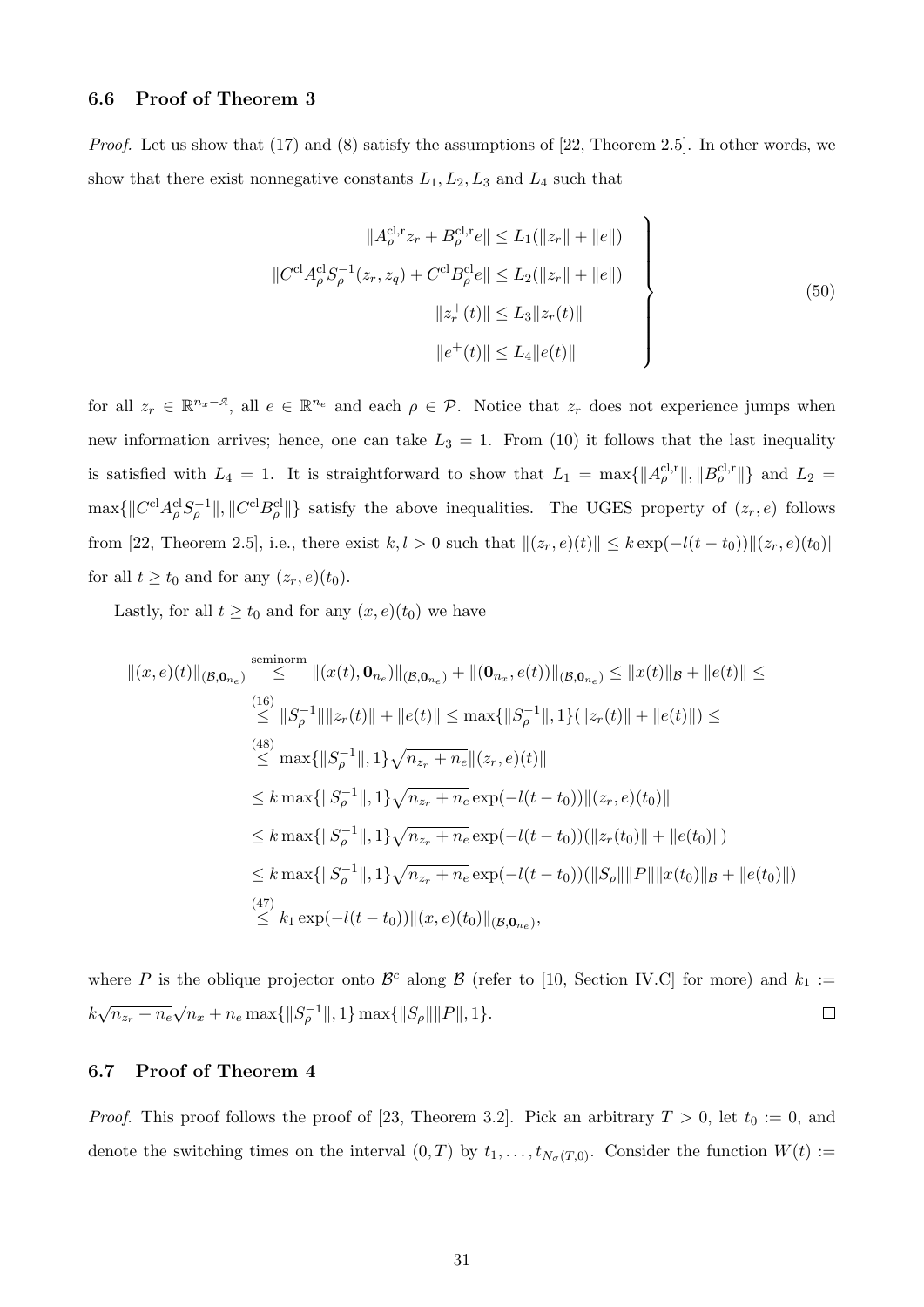$\exp(2\lambda_0 t)V_{\sigma(t)}(t,\chi(t))$ . On each interval  $[t_j,t_{j+1})$  we have

$$
D^+_{\sigma(t_j)}W = 2\lambda_0 W + \exp(2\lambda_0 t) D^+_{\sigma(t_j)} V_{\sigma(t_j)}(t, \chi) \le 0
$$

due to (22). Due to (20), when state jumps occur we have  $V_{\sigma(t_j)}(t^+, \chi^+) \leq V_{\sigma(t_j)}(t, \chi)$  no matter whether the jump times coincide with the switching times or not. Therefore,  $W$  is nonincreasing between two switching times. This together with (20) and (23) yields

$$
W(t_{j+1}) = \exp(2\lambda_0 t_{j+1}) V_{\sigma(t_{j+1})}(t_{j+1}, \chi(t_{j+1})) \le \mu \exp(2\lambda_0 t_{j+1}) V_{\sigma(t_j)}(t_{j+1}, \chi(t_{j+1})) \le
$$
  

$$
\le \mu \exp(2\lambda_0 t_{j+1}^-) V_{\sigma(t_j)}(t_{j+1}^-, \chi^-(t_{j+1})) = \mu W(t_{j+1}^-) \le \mu W(t_j).
$$

In the above expressions, the time instant just before t is denoted  $t^-$ . When the functions of interest are continuous in t, then  $t^- = t$ , but we still write  $t^-$  instead of t for clarity. In addition, the left limit of a solution  $\chi(t)$  at instant t is denoted  $\chi^{-}(t)$ . Iterating the last inequality from  $j = 0$  to  $j = N_{\sigma}(T, 0) - 1$ , we obtain

$$
W(T^{-}) \le W(t_{N_{\sigma}(T,0)}) \le \mu^{N_{\sigma}(T,0)}W(0).
$$

Using the definition of  $W$ , the above inequality and  $(20)$  we have

$$
\exp(2\lambda_0 T)V_{\sigma(T^-)}(T,\chi(T)) \leq \exp(2\lambda_0 T^-)V_{\sigma(T^-)}(T^-,\chi(T^-)) \leq \mu^{N_{\sigma}(T,0)}V_{\sigma(0)}(0,\chi(0)).
$$

Now suppose that  $\sigma$  has the average dwell-time property (5). Hence, we can write

$$
V_{\sigma(T^{-})}(T, \chi(T)) \le \exp(-2\lambda_0 T + (N_0 + \frac{T}{\tau_a}) \ln \mu) V_{\sigma(0)}(0, \chi(0)) =
$$
  
=  $\exp(N_0 \ln \mu) \exp((\frac{\ln \mu}{\tau_a} - 2\lambda) T) V_{\sigma(0)}(0, \chi(0)).$ 

From the above inequality, we infer that if  $\tau_a$  satisfies (24), then  $V_{\sigma(T^-)}(T, \chi(T))$  converges to zero exponentially as  $T \to \infty$ , i.e., it is upper-bounded by  $\mu^{N_0} \exp(-2\lambda T) V_{\sigma(0)}(0, \chi(0))$  for some  $\lambda \in (0, \lambda_0)$ . Using (21), we obtain  $\|\chi(T)\| \leq \sqrt{\frac{c_2}{c_1}\mu^{N_0} \exp(-2\lambda T)} \|\chi(0)\|$ . This proves GES.

Notice that the value of the initial time  $t_0$  was fixed to 0 for convenience. In fact, the switched  $\Box$ system of interest is GES for any  $t_0$ , i.e., the switched systems is UGES.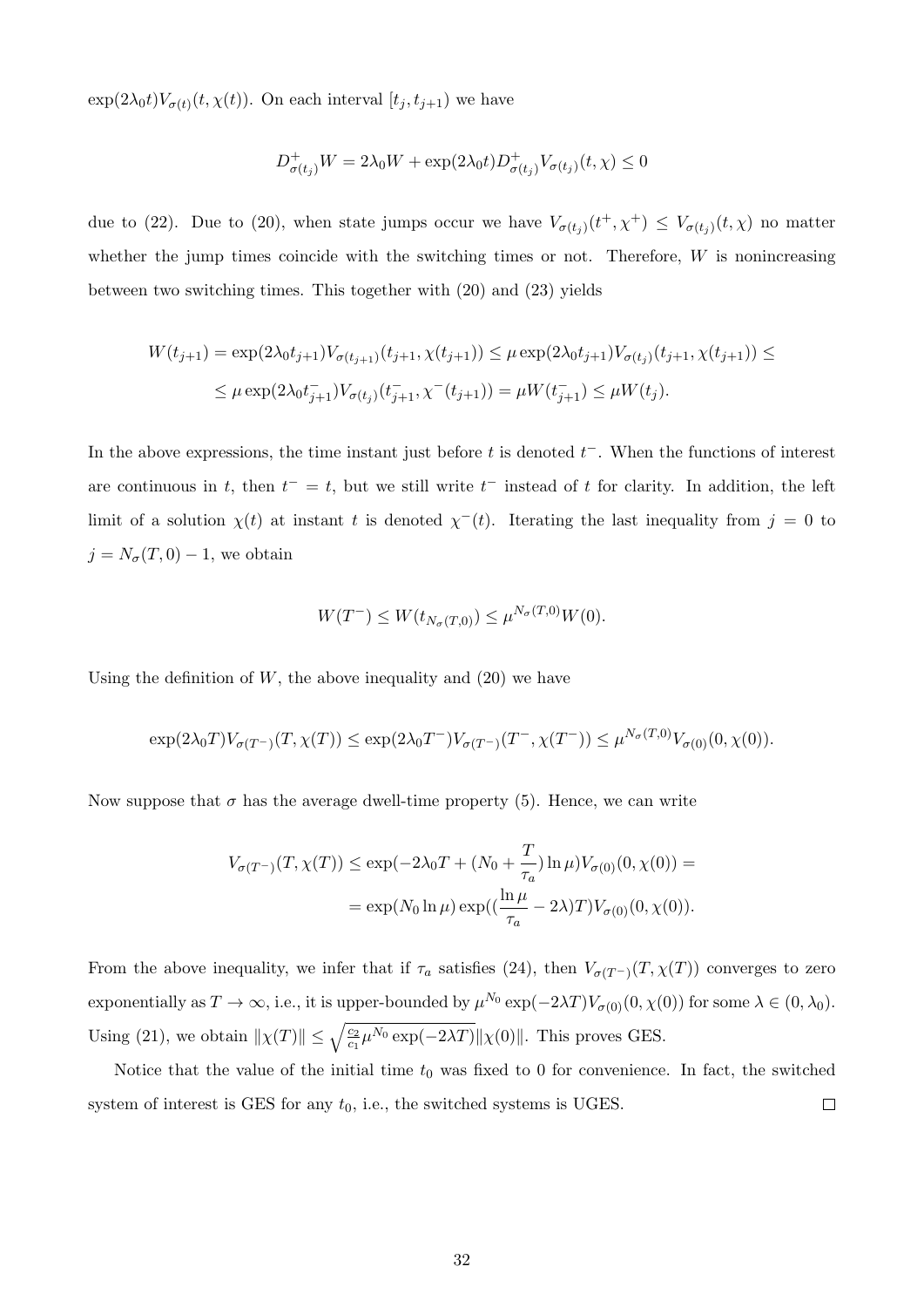# References

- [1] Poovendran, R: 'Cyber-physical systems: Close encounters beetween two worlds [point of view]', Proceedings of the IEEE, 2010, 98(8), pp. 1363–1366
- [2] Miorandi, D, Sicari, S, Pellegrini, FD, Chlamtac, I: 'Internet of things: Vision, applications and research challenges', Ad Hoc Networks, 2012, 10(7), pp. 1497–1516
- [3] Ren, W, Beard, RW: Distributed Consensus in Multi-Vehicle Cooperative Control Theory and Applications, Communications and Control Engineering, (Springer London2008)
- [4] Akyildiz, IF, Su, W, Sankarasubramaniam, Y, Cayirci, E: 'Wireless sensor networks: a survey', Computer Networks, March 2002, 38(4), pp. 393–422
- [5] Kortuem, G, Kawsar, F, Fitton, D, Sundramoorthy, V: 'Smart objects as building blocks for the internet of things', Internet Computing, IEEE, 2010, 14(1), pp. 44–51
- [6] Dimarogonas, DV, Frazzoli, E, Johansson, KH: 'Distributed event-triggered control for multiagent systems', IEEE Trans. on Automatic Control, May 2012, 57(5), pp. 1291–1297
- [7] Persis, CD, Frasca, P: 'Robust self-triggered coordination with ternary controllers', IEEE Trans. on Automatic Control, Dec 2013, 58(12), pp. 3024–3038
- [8] Yu, H, Antsaklis, PJ: 'Quantized output synchronization of networked passive systems with eventdriven communication', Proceedings of the American Control Conference (2012), pp. 5706–5711
- [9] Guinaldo, M, Dimarogonas, DV, Johansson, KH, Moreno, JS, Dormido, S: 'Distributed eventbased control strategies for interconnected linear systems', IET Control Theory & Applications, 2013, 7(6), pp. 877–886
- [10] Tolić, D: ' $\mathcal{L}_p$ -stability with respect to sets applied towards self-triggered communication for singleintegrator consensus', Proc. IEEE Conf. on Decision and Control (2013), pp. 3409–3414
- [11] Persis, CD, Sailer, R, Wirth, F: 'Parsimonious event-triggered distributed control: A zeno free approach', Automatica, 2013, 49(7), pp. 2116 – 2124
- [12] Wang, X, Lemmon, M: 'Event-triggering in distributed networked control systems', IEEE Trans. on Automatic Control, 2011, 56(3), pp. 586–601
- [13] Tolić, D, Fierro, R: 'Decentralized output synchronization of heterogeneous linear systems with fixed and switching topology via self-triggered communication', Proc. American Control Conference (2013), pp. 4655–4660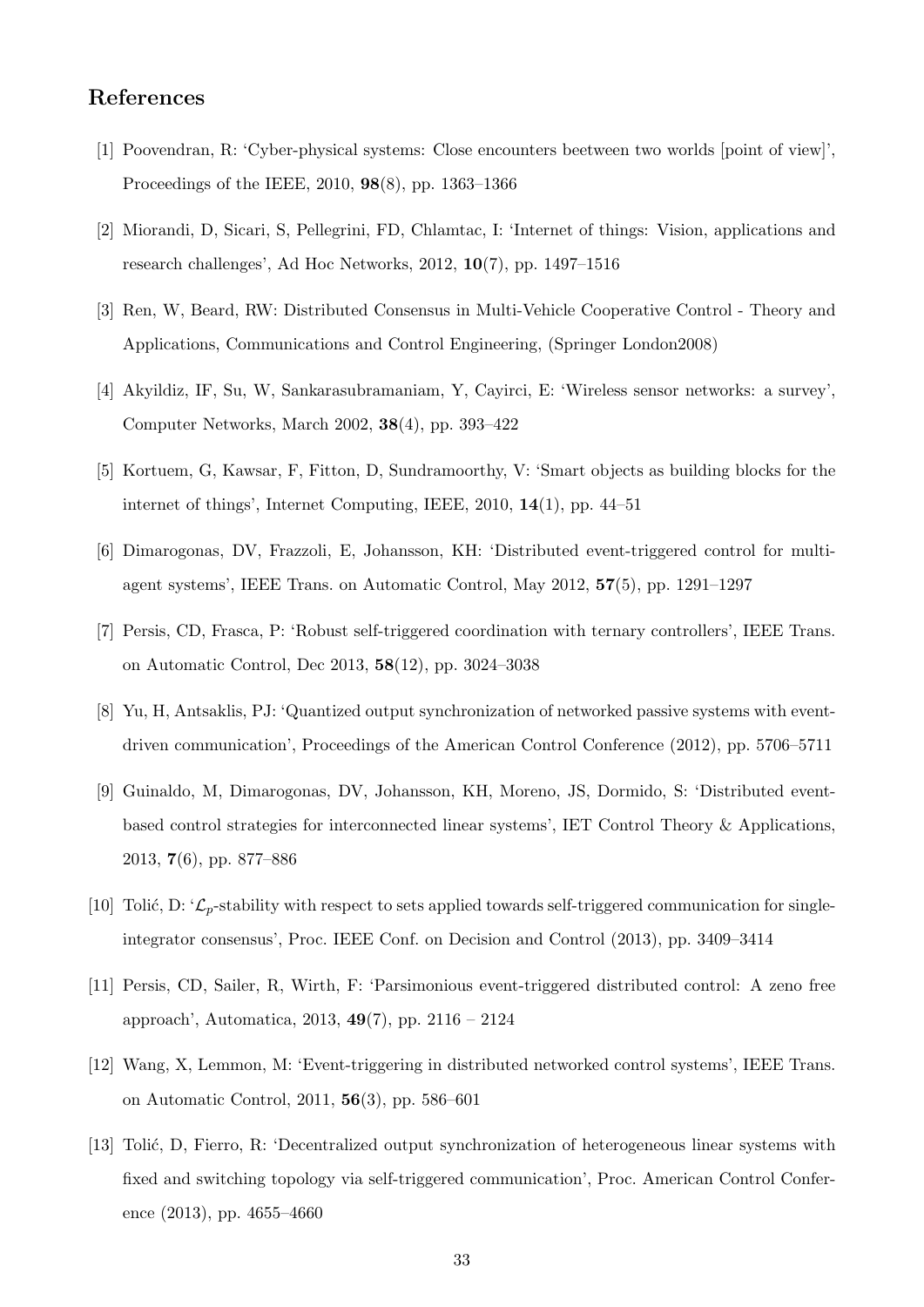- [14] Raghunathan, V, Schurgers, C, Park, S, Srivastava, M: 'Energy-aware wireless microsensor networks', IEEE Signal Processing Magazine, 2002, 19(2), pp. 40–50
- [15] Wei, Y, Heidemann, J, Estrin, D: 'An energy-efficient mac protocol for wireless sensor networks', Twenty-First Annual Joint Conference of the IEEE Computer and Communications Societies INFOCOM, vol. 3 (2002), pp. 1567–1576
- [16] Le-Huy, P, Roy, S: 'Low-power wake-up radio for wireless sensor networks', Mobile Networks and Applications, 2010, 15(2), pp. 226–236
- [17] Tolić, D, Fierro, R, Ferrari, S: 'Optimal self-triggering for nonlinear systems via approximate dynamic programming', IEEE Multi-Conference on Systems and Control (2012), pp. 879–884
- [18] Williams-II, RL, Lawrence, DA: Linear State-Space Control Systems, (John Wiley & Sons2007)
- [19] Bainov, D, Simeonov, P: Systems with Impulse Effects: Stability, Theory and Applications, (Ellis Horwood Limited1989)
- [20] Khalil, H: Nonlinear Systems, (Prentice Hall2002), 3rd ed.
- [21] Lin, Y, Sontag, ED, Wang, Y: 'A smooth converse lyapunov theorem for robust stability', SIAM Journal on Control and Optimization, 1996, 34, pp. 124–160
- [22] Tabbara, M, Nešić, D, Teel, AR: 'Stability of wireless and wireline networked control systems', IEEE Transactions on Automatic Control, September 2007, 52(9), pp. 1615–1630
- [23] Liberzon, D: Switching in Systems and Control, (Birkhauser Boston2003)
- [24] Hespanha, JP, Morse, AS: 'Stability of switched systems with average dwell-time', IEEE Conference on Decision and Control (1999), pp. 2655–2660
- [25] Goebel, R, Sanfelice, RG, Teel, AR: 'Hybrid dynamical systems', IEEE Control Sys. Magazine, 2009,  $29(2)$ , pp.  $28 - 93$
- [26] Schmid, T, Charbiwala, Z, Friedman, J, Cho, YH, Srivastava, MB: 'Exploiting manufacturing variations for compensating environment-induced clock drift in time synchronization', Proc. ACM International conference on Measurement and modeling of computer systems (SIGMETRICS) (2008), pp. 97–108
- [27] Bao, L, Garcia-Luna-Acaves, J: 'Link-state routing in networks with unidirectional links', Eight International Conference in Computer Communications and Networks (1999), pp. 358–363